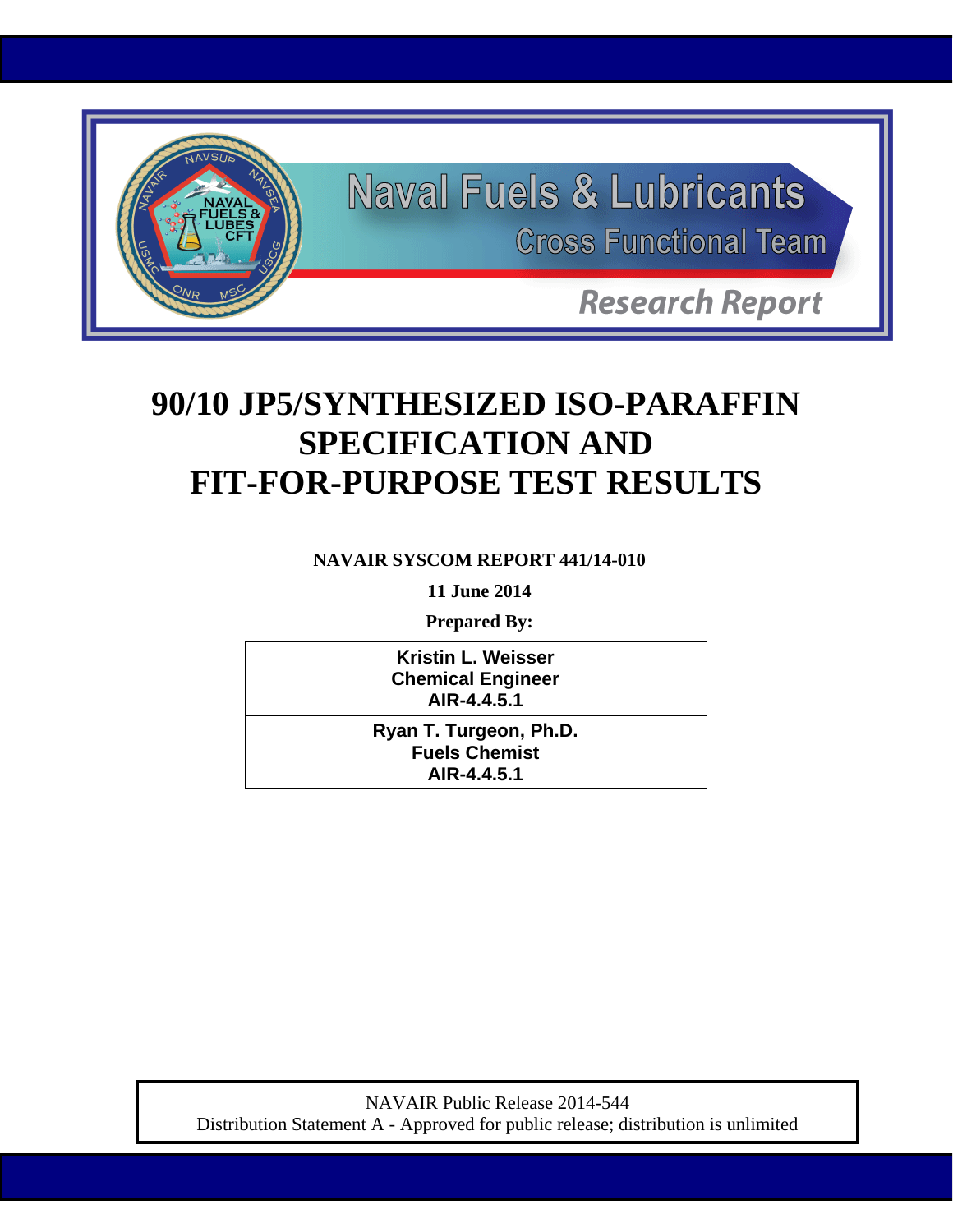NF&LCFT REPORT 441/14-010 11 June 2014 Page ii

*Report prepared and released by:*



**Naval Air Systems Command Naval Fuels & Lubricants CFT 22229 Elmer Road Patuxent River MD 20670-1534**

**Reviewed and Approved by:**

**Richard A. Kamin Fuels Team Lead AIR-4.4.5**

**Sherry A. Williams Tactical Fuels RDT&E Technical Lead AIR-4.4.5**

**Released by: DOUGLAS F. MEARNS** MEARNS.DOUGLAS.F.1 229733199 Digitally signed by MEARNS.DOUGLAS.F.1229733199 DN: c=US, o=U.S. Government, ou=DoD, ou=PKI, ou=USN, cn=MEARNS.DOUGLAS.F.1229733199 Date: 2014.06.20 10:25:23 -04'00'

**Fuels & Lubricants Systems Engineer AIR-4.4.1**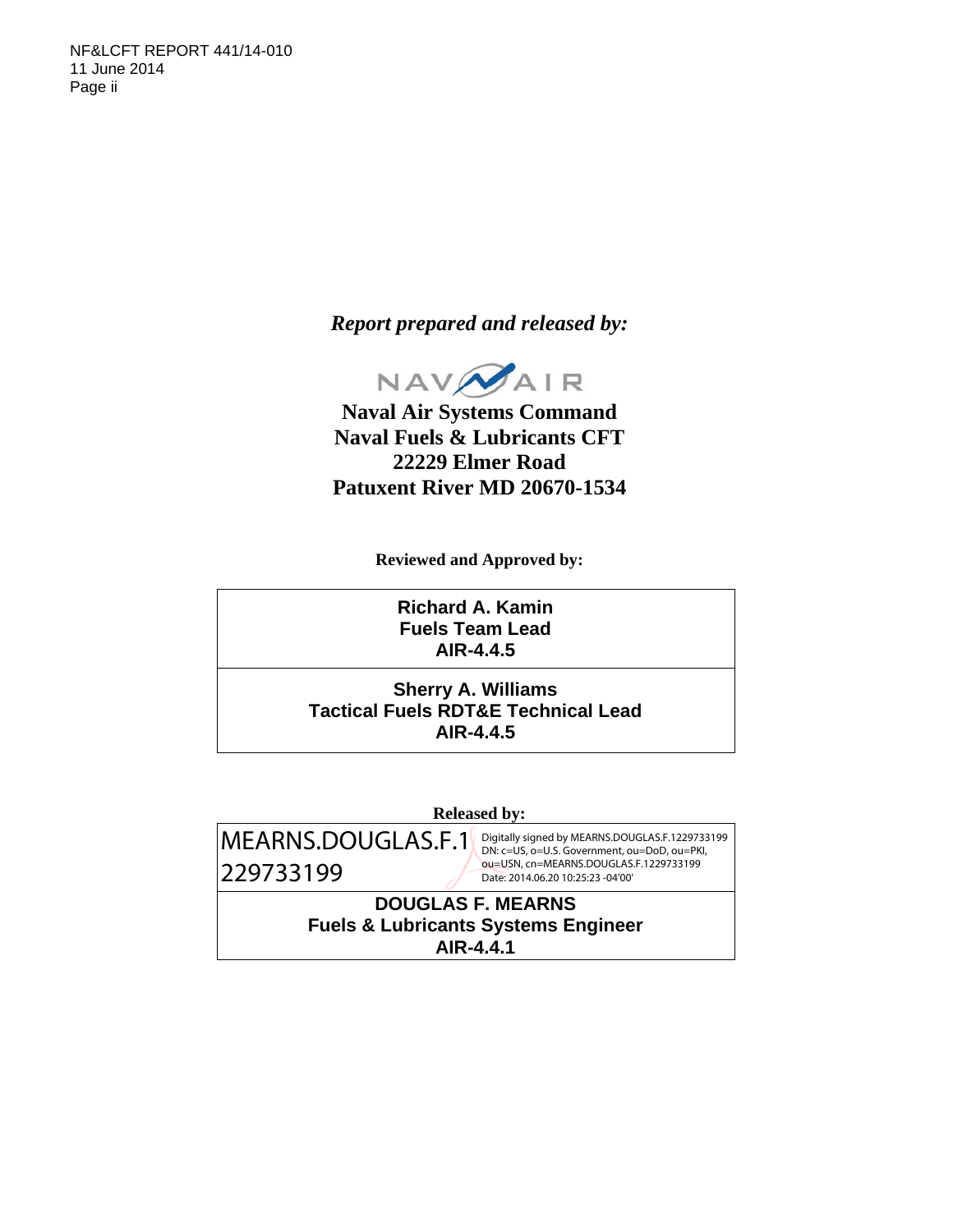## **TABLE OF CONTENTS**

|                                                                             | Page |
|-----------------------------------------------------------------------------|------|
|                                                                             |      |
|                                                                             |      |
|                                                                             |      |
|                                                                             |      |
|                                                                             |      |
|                                                                             |      |
|                                                                             |      |
|                                                                             |      |
|                                                                             |      |
|                                                                             |      |
| 3.1 Synthesized Iso-Paraffins (SIP) Procurement Specification Test Results3 |      |
|                                                                             |      |
|                                                                             |      |
|                                                                             |      |
|                                                                             |      |
|                                                                             |      |
|                                                                             |      |
|                                                                             |      |
|                                                                             |      |
|                                                                             |      |
|                                                                             |      |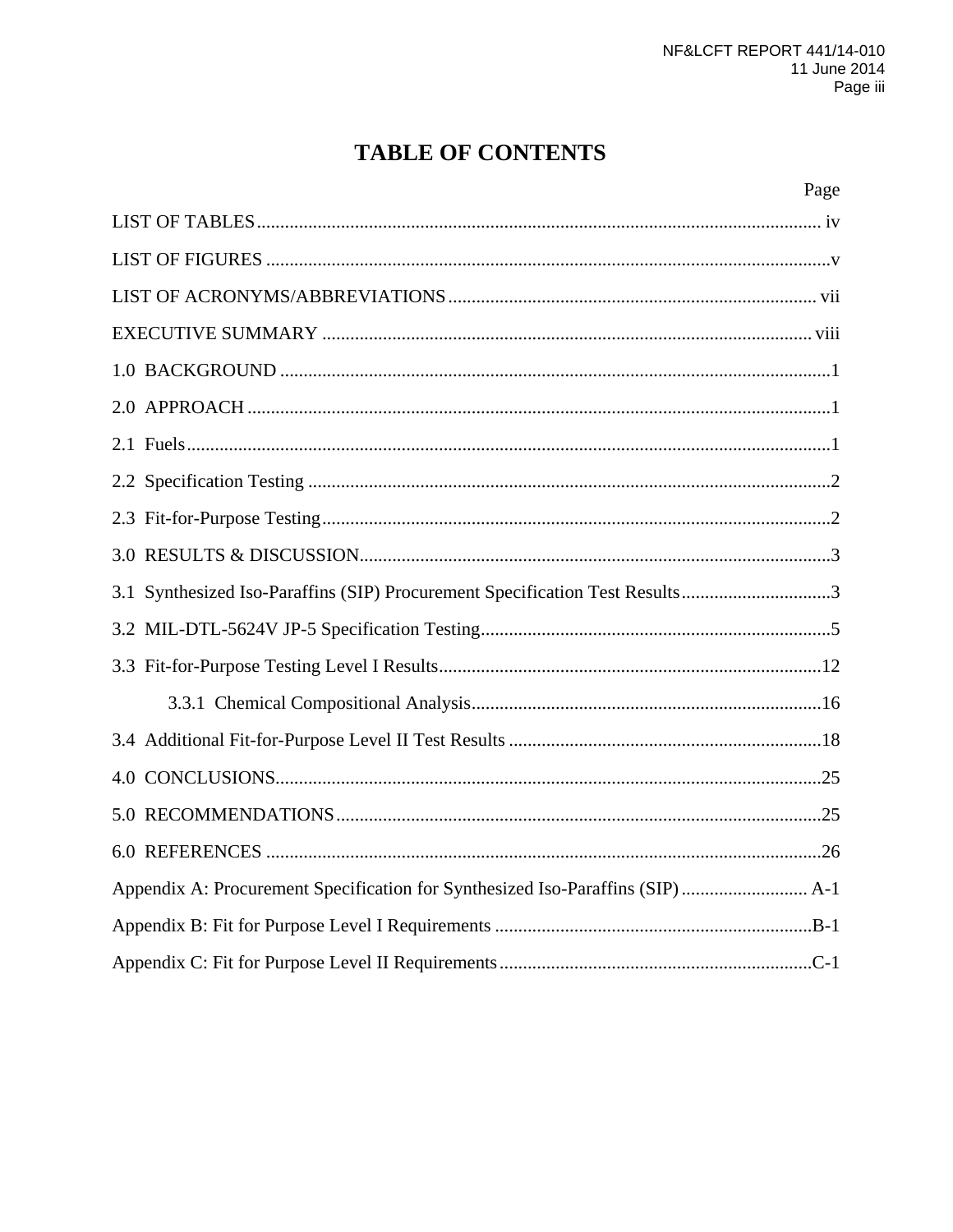## **LIST OF TABLES**

| <b>Table</b>                                                                                | <b>Title</b> | Page |
|---------------------------------------------------------------------------------------------|--------------|------|
|                                                                                             |              |      |
|                                                                                             |              |      |
| Table 3. Fit-for-purpose Level I Test Results for SIP, 90/10 JP5/SIP, and Petroleum JP-5 13 |              |      |
| Table 4. Isentropic Bulk Modulus data for 90/10 JP5/SIP compared to neat JP-5 and           |              | 25   |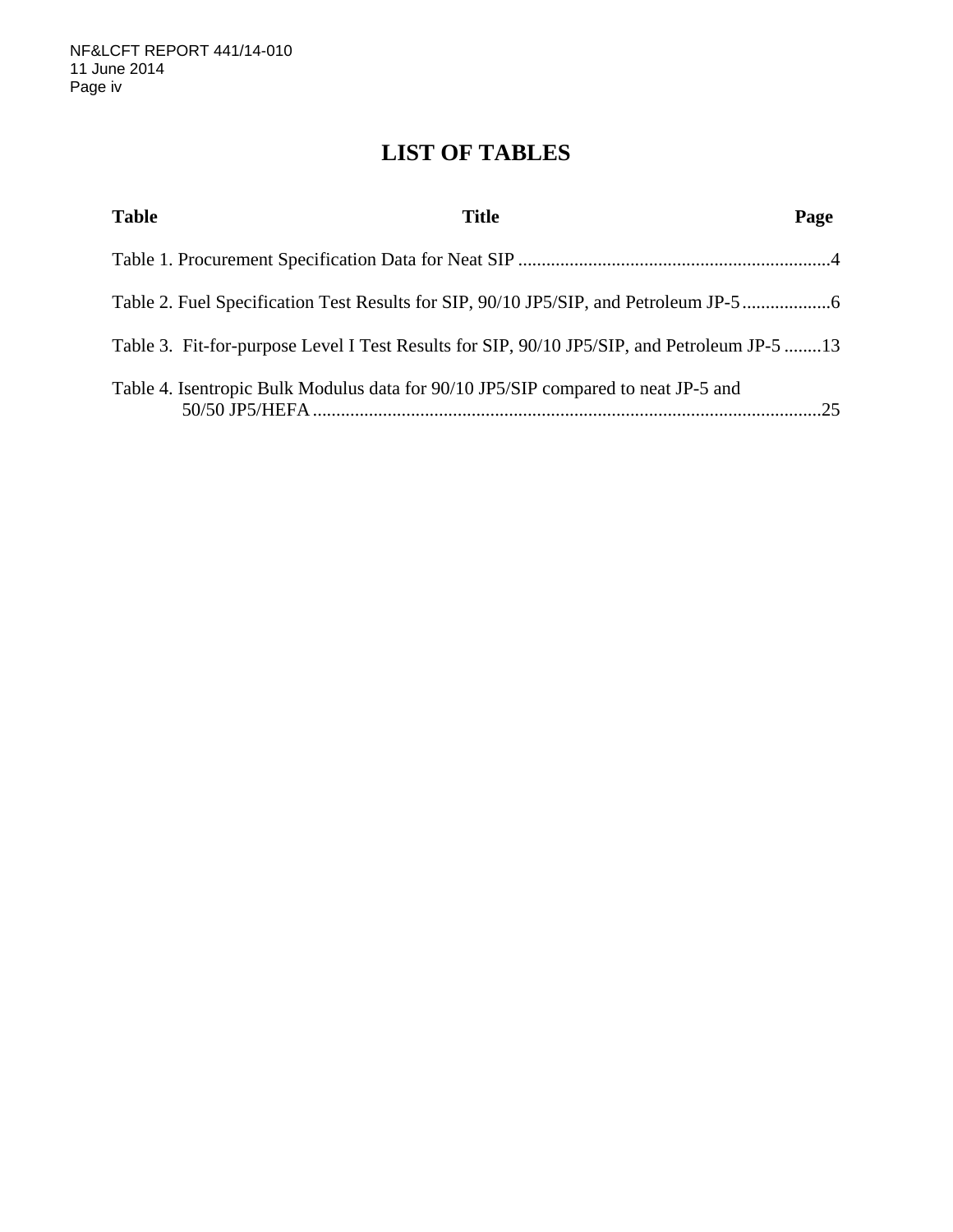## **LIST OF FIGURES**

| <b>Figure</b> | <b>Title</b>                                                                                                                                                             | Page |
|---------------|--------------------------------------------------------------------------------------------------------------------------------------------------------------------------|------|
|               |                                                                                                                                                                          |      |
|               | Figure 2. Aromatic content of 90/10 JP5/SIP compared to 50/50 JP5/HEFA and Historical JP-5                                                                               |      |
|               | Figure 3. Cetane Number of 90/10 JP5/SIP compared to 50/50 JP5/HEFA and Historical JP-5                                                                                  |      |
|               | Figure 4. Density of 90/10 JP5/SIP compared to 50/50 JP5/HEFA and Historical JP-5 data 9                                                                                 |      |
|               | Figure 5. Heat of Combustion (by mass) of 90/10 JP5/SIP compared to 50/50 JP5/HEFA and                                                                                   |      |
|               | Figure 6. Distillation Curve of SIP, 90/10 JP5/SIP, and JP-5 compared to Historical JP-5                                                                                 |      |
|               | Figure 7. Heat of Combustion (by volume) of 90/10 JP5/SIP compared to 50/50 JP5/HEFA and                                                                                 |      |
|               | Figure 8. Density vs. Temperature graph of 90/10 JP5/SIP compared to neat JP-5, World Fuel                                                                               |      |
|               | Figure 9. Viscosity vs. Temperature graph of 90/10 JP5/SIP compared to neat JP-5 and 50/50                                                                               |      |
|               | Figure 10. GC- Chromatogram of Neat SIP, 90/10 JP5/SIP, and Neat JP-5  17                                                                                                |      |
|               | Figure 11. GC Chromatogram of Neat SIP and JP-5, zoomed in on region showing farnesane                                                                                   |      |
|               | Figure 12. Vapor Pressure vs. Temperature graph of 90/10 JP5/SIP compared to JP-5 average                                                                                |      |
|               | Figure 13. Dielectric Constant vs. Density graph of 90/10 JP5/SIP compared to JP-5 average<br>from CRC Handbook, 50/50 JP5/HEFA and 2006 World Fuel Sampling Program  20 |      |
|               | Figure 14. Dielectric Constant vs. Temperature graph of 90/10 JP5/SIP compared to JP-5                                                                                   |      |
|               | Figure 15. Thermal Conductivity of 90/10 JP5/SIP compared to JP-5 average from CRC                                                                                       | 22   |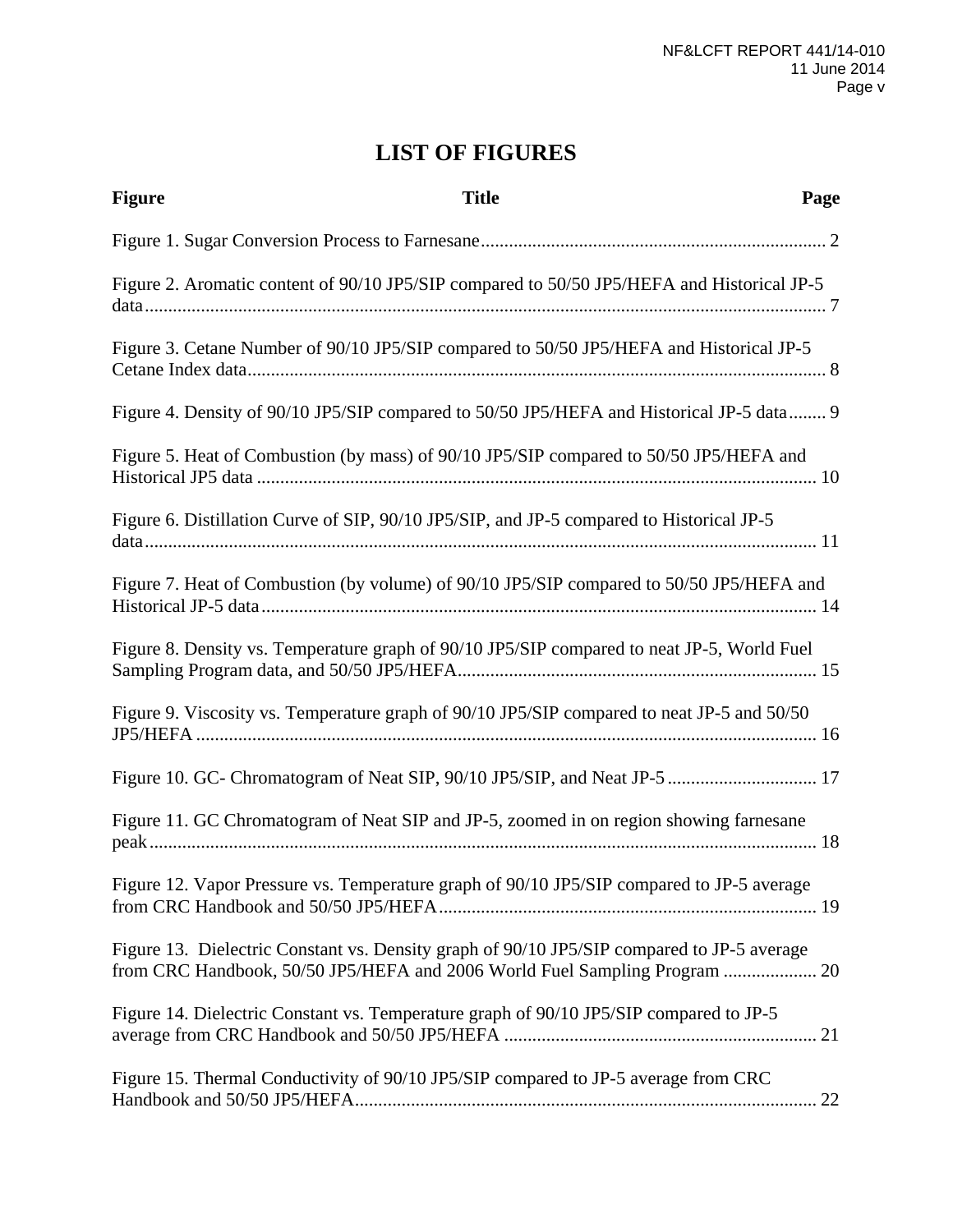| Figure 16. Specific Heat profile of 90/10 JP5/SIP compared to JP-5 average from CRC     |  |
|-----------------------------------------------------------------------------------------|--|
| Figure 17. Surface Tension of 90/10 JP5/SIP compared to JP-5 and JP-8 averages from CRC |  |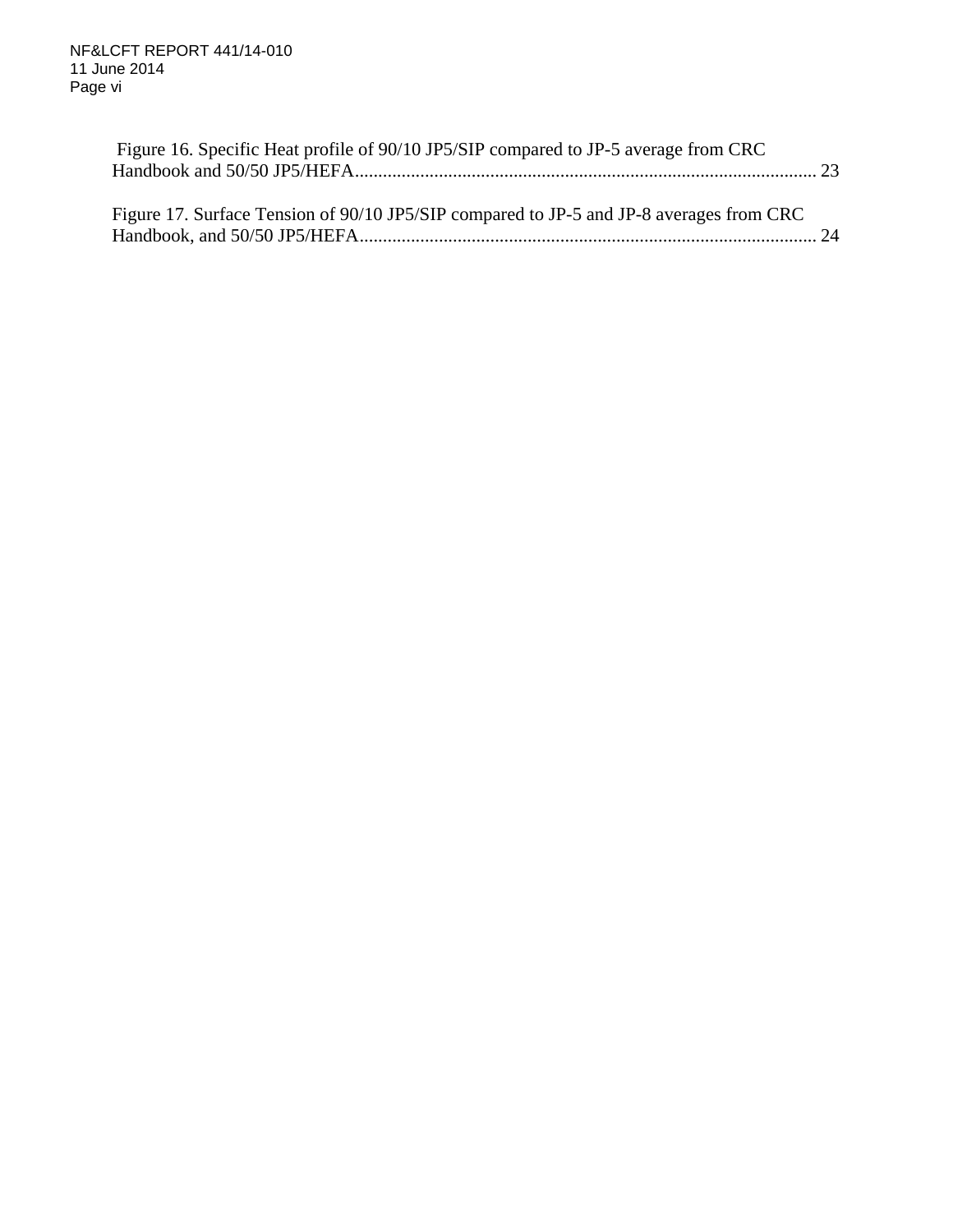## **LIST OF ACRONYMS/ABBREVIATIONS**

| Direct Sugar to Hydrocarbon Jet Procured to Navy Specification Requirements            |
|----------------------------------------------------------------------------------------|
|                                                                                        |
|                                                                                        |
| Hydroprocessed Renewable Jet Procured to Navy Specification Requirements HRJ-5         |
|                                                                                        |
|                                                                                        |
|                                                                                        |
|                                                                                        |
|                                                                                        |
|                                                                                        |
| Synthesized Iso-Paraffins produced from Hydroprocessed Fermented SugarsSIP             |
| Synthesized Paraffinic Kerosene blends derived from Synthesized Iso-Paraffins  SPK-SIP |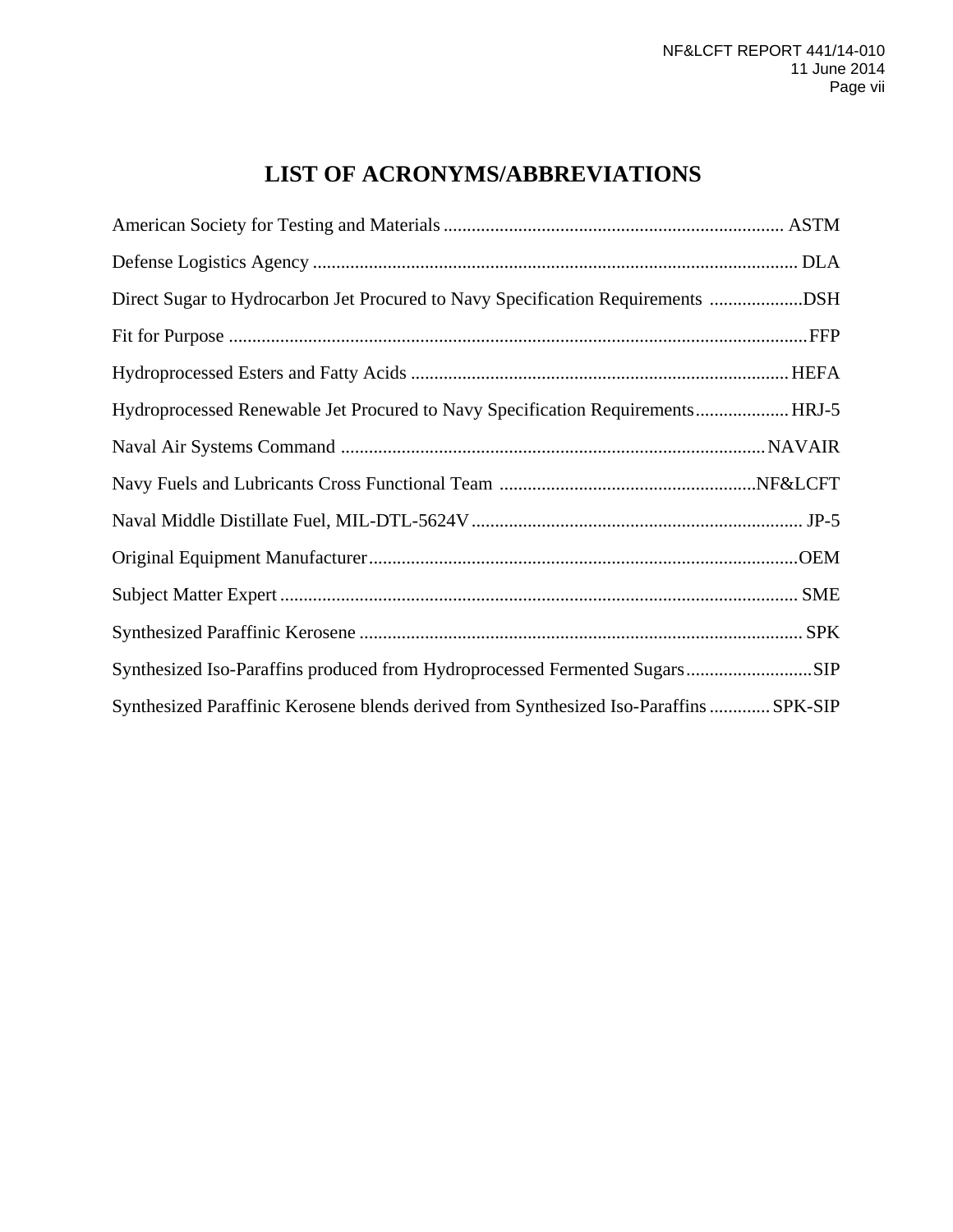## **EXECUTIVE SUMMARY**

In October 2009, Secretary of the Navy Ray Mabus directed the Navy to decrease its reliance on fossil fuels. The Secretary set a goal of operating with at least 50% of Department of Navy energy consumption coming from alternative sources by 2020 and demonstrating a Great Green Fleet in 2016. The use of petroleum/alternative sourced aviation fuel blends is a critical component to achieving these goals.

The approach of the Navy's alternative fuels qualification program is to ensure that proposed fuels perform similar to or better than equivalent petroleum fuels. The qualification testing conducted in accordance with Navy Standard Work Package 44FL-006 (Naval Fuels and Lubricants CFT Shipboard Aviation Fuel, JP-5, Qualification Protocol for Alternative Fuel/ Fuel Sources)<sup>1</sup> includes specification, fit-for-purpose, component testing, engine testing, and aircraft flight testing with decision points built in after each stage is completed. In general, the testing program progresses from low risk, low cost, low fuel consumption and least complex testing to the greatest of each of these categories.

This report discusses the results of specification and fit-for-purpose testing of a 90/10 blend of petroleum JP-5 and synthesized isoparaffins (SIP), referred to as 90/10 JP5/SIP. SIP is produced by direct fermentation of sugar into olefinic hydrocarbons. The olefinic hydrocarbons are hydroprocessed to produce an iso-paraffinic hydrocarbon. To represent this class of renewable jet fuel, the Navy received SIP that was 98% pure branched paraffin with a fifteen carbon chain called 2,6,10 trimethyldodecane or farnesane. This fuel was unique because it was a single molecule; unlike petroleum or Hydroprocessed Esters and Fatty Acids (HEFA) fuels, also called Hydroprocessed Renew[a](#page-7-0)ble Jet fuels  $(HRI-5)^{a}$ , that have a broad range of different normal and iso-paraffins.

The 90/10 JP5/SIP met all specification properties as set forth by MIL-DTL-5624V. This blend also passed all FFP Level I criteria, with the exception of viscosity at -40°C, set forth by in the Navy Standard Work Package 44FL-006 (Naval Fuels and Lubricants CFT Shipboard Aviation Fuel, JP-5)<sup>1</sup>. Since the blend is 90% petroleum JP-5, the -40°C viscosity result is highly dependent on the viscosity of the JP-5 used to make the blend. Recent JP-5 viscosities at -40°C have ranged from 11.0-14.6 cSt based on data from the Navy sampling and World Fuel Sampling Program. For incorporation into the JP-5 specification, the blend ratio may be adjusted to ensure the viscosity is within historical JP-5 experience. The 90/10 JP5/SIP blend also passed select FFP Level II acceptance criteria that were covered in this report.

These test results support the continued qualification of 90/10 JP5/SIP for use by the U.S. Navy.

<span id="page-7-0"></span><sup>&</sup>lt;sup>a</sup> The commercial aviation industry has elected to use the term HEFA – Hydroprocessed esters and Fatty Acids – because it better defines the actual process and materials being qualified for aviation use. The US Air Force, which embarked on qualification work prior to the commercial sector, chose at that time to use the terminology HRJ – Hydroprocessed Renewable Jet. In this paper the perms HRJ and HEFA are used interchangeably.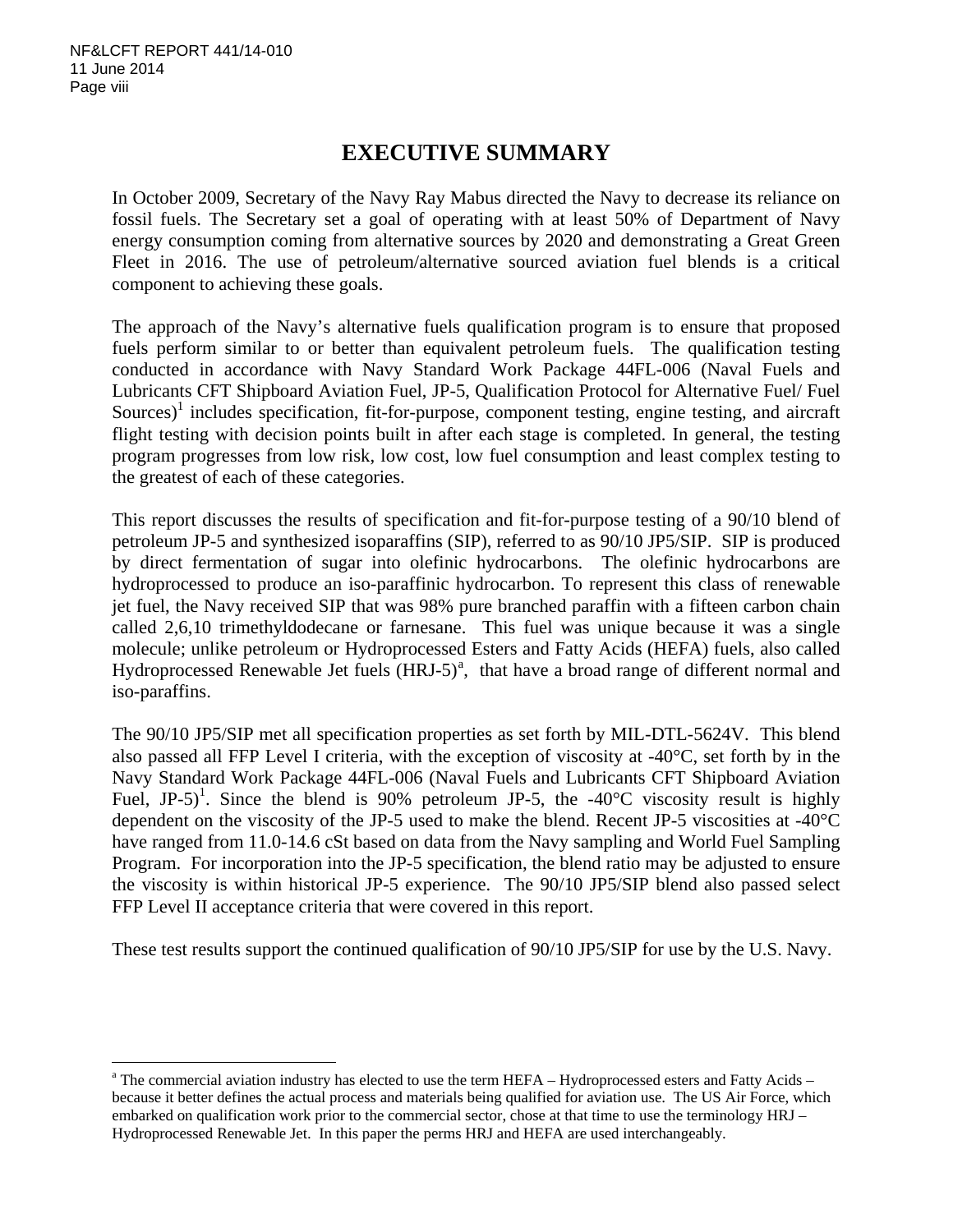# **90/10 JP5/SIP SPECIFICATION AND FIT-FOR-PURPOSE TEST RESULTS**

## **1.0 BACKGROUND**

In October 2009, Secretary of the Navy Ray Mabus directed the Navy to decrease its reliance on fossil fuels. The Secretary set a goal of operating with at least 50% of energy consumption coming from alternative sources by 2020. He also set forth the goal of demonstrating a Great Green Fleet, operating on 50% alternative fuel sources, by 2012 and deploying by 2016. The use of alternative/ petroleum sourced aviation fuel blends is a critical component to achieving these goals. The alternative sourced fuels will come from non-food sources and must be compatible with all existing hardware without compromising performance, handling or safety. The increased use of alternative sources to produce Naval tactical fuels will increase the Navy's energy independence while improving national security, decreasing environmental impact and strengthening the national economy. The objective of this test program is to ensure that all proposed alternative fuels perform equally or better than existing petroleum sourced fuels.

## **2.0 APPROACH**

The approach of the Navy's alternative fuels qualification program is to ensure that proposed fuels perform similar to or better than equivalent petroleum fuels. The qualification testing conducted in accordance with Navy Standard Work Package 44FL-006 (Naval Fuels and Lubricants CFT Shipboard Aviation Fuel, JP-5, Qualification Protocol for Alternative Fuel/ Fuel Sources)<sup>1</sup> includes specification, fit-for-purpose, component testing, engine testing, and aircraft flight testing with decision points built in after each stage is completed. In general, the testing program progresses from low risk, low cost, low fuel consumption and least complex testing to the greatest of each of these categories. This report discusses the results of specification and fitfor-purpose testing. Follow on reports will be issued as component testing, engine testing, and aircraft flight tests are completed.

#### **2.1 Fuels**

An alternative sourced fuel currently under-going qualification testing is a 90/10 blend of petroleum JP-5 and Synthesized Iso-Paraffins (SIP). SIP is produced by direct fermentation of sugar into olefinic hydrocarbons. The olefinic hydrocarbons are then hydroprocessed to produce an iso-paraffinic hydrocarbon. To represent this class of renewable jet fuel, the Navy received SIP that was a 98% pure branched paraffin with a fifteen carbon chain called 2,6,10 trimethyldodecane or farnesane. This fuel was unique because it was a single molecule; unlike petroleum or Hydroprocessed Esters and Fatty Acids (HEFA) fuels, also called Hydroprocessed Renewa[b](#page-8-0)le Jet fuels  $(HRI-5)^{b}$ , that have a broad range of different normal and iso-paraffins.

<span id="page-8-0"></span> $b$  The commercial aviation industry has elected to use the term HEFA – Hydroprocessed esters and Fatty Acids – because it better defines the actual process and materials being qualified for aviation use. The US Air Force, which embarked on qualification work prior to the commercial sector, chose at that time to use the terminology HRJ – Hydroprocessed Renewable Jet. In this paper the perms HRJ and HEFA are used interchangeably.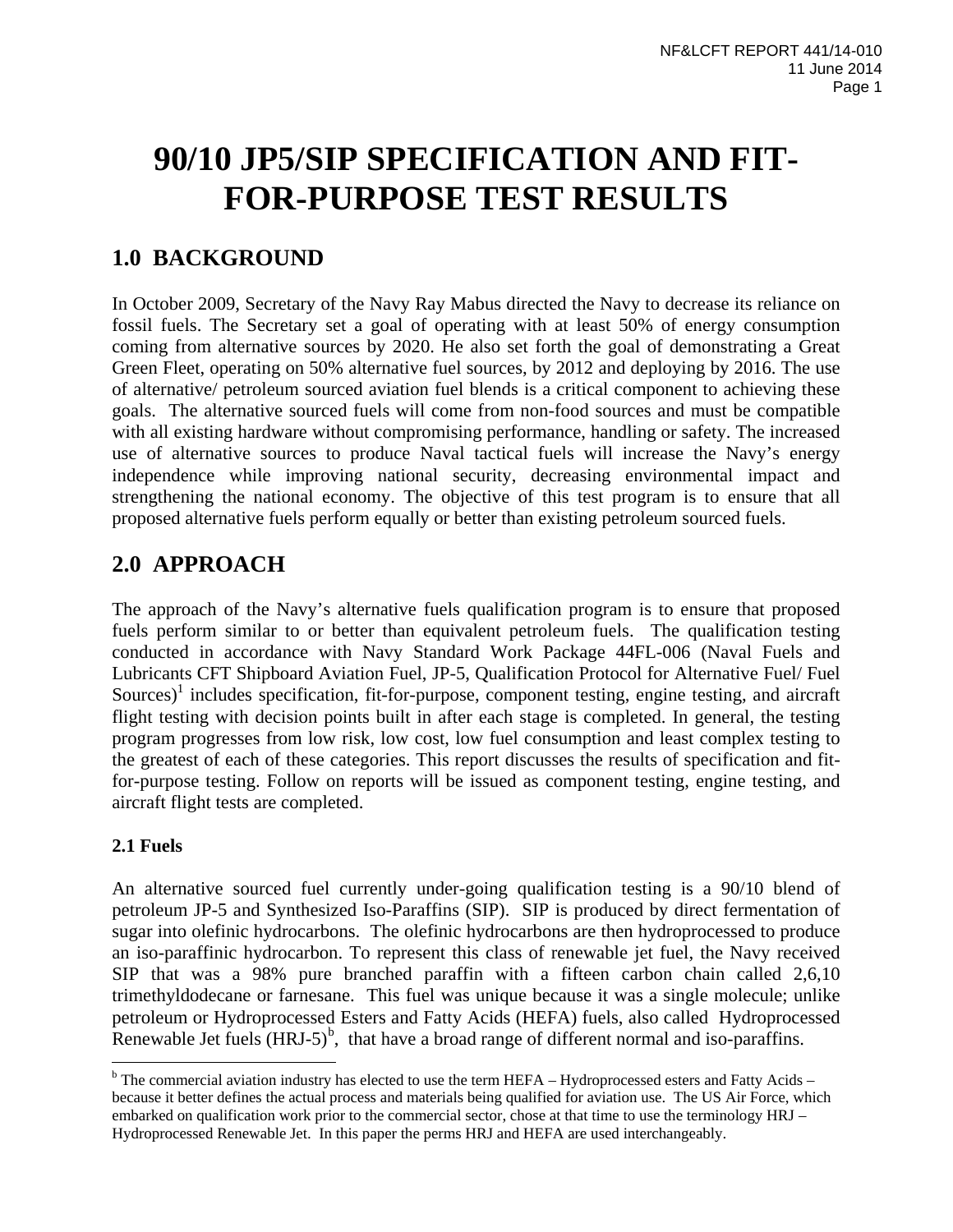NF&LCFT REPORT 441/14-010 11 June 2014 Page 2 Hydroprocessing Fermentation Sugar Farnesane Farnesene

**Figure 1. Sugar Conversion Process to Farnesane**

One batch of SIP was evaluated by the US Navy for this report. Other batches of SIP were evaluated by ASTM as part of "Evaluation of Synthesized Iso-Paraffins produced from Hydroprocessed Fermented Sugars (SIP Fuels)" research report<sup>2</sup> and demonstrated similar results to results showed herein. Five gallons of SIP were provided on June 3, 2013 for a preliminary chemical evaluation prior to larger scale procurement. This batch of SIP was blended 90%/10% (by volume) with petroleum JP-5 and is referred to as 90/10 JP5/SIP.

There is some variability in the nomenclature for this alternative sourced fuel as it proceeded through testing. The American Society for Testing and Materials (ASTM) has officially defined this alternative fuel as Synthesized Paraffinic Kerosene (SPK) produced from Synthesized Iso-Paraffins (SIP) and uses the acronyms SIP or SPK-SIP. Initially this material was called Direct Sugar to Hydrocarbons (DSH) or DSH-5. Throughout this report, the material will herein be referred to as SIP.

#### **2.2 Specification Testing**

SIP blending components are governed by ASTM D7566 Annex  $A3<sup>3</sup>$ , which describes the requirements neat SIP must meet prior to blending. The specification tables for neat SIP blending components are provided in Appendix A. There are no military unique specification requirements for the SIP blending component.

Naval aviation turbine fuel, JP-5, is governed by MIL-DTL-5624. 90/10 JP5/SIP must meet all requirements of MIL-DTL-5624 in order to continue qualification. The most recent version of this military specification can be found at [http://quicksearch.dla.mil/.](http://quicksearch.dla.mil/)

#### **2.3 Fit-for-Purpose Testing**

Fit-for-Purpose (FFP) properties are chemical and physical properties of a fuel that are not typically measured for petroleum derived fuels because they are inherently acceptable. These properties impact the performance, material compatibility, handling, and safety of the fuel and therefore must be evaluated for any new non-petroleum source proposed to produce JP-5. The FFP properties were chosen through consultations with original equipment manufacturers (OEMs) and Navy subject matter experts (SMEs) as those that could reveal effects to their relevant equipment. The purpose of testing FFP properties is to ensure that there are no unintentional consequences in properties not governed by the specification due to changing the source to produce the fuel. The FFP properties are split into two levels. Level I properties can be tested using small amounts of fuel (typically 5 gallons) while Level II tests generally require larger fuel volumes (approximately 200 gallons), are more complex, and typically require longer schedule lead times. This report provides Level I and the less complex Level II results. More complex Level II tests are reported separately. Additional information about the FFP selection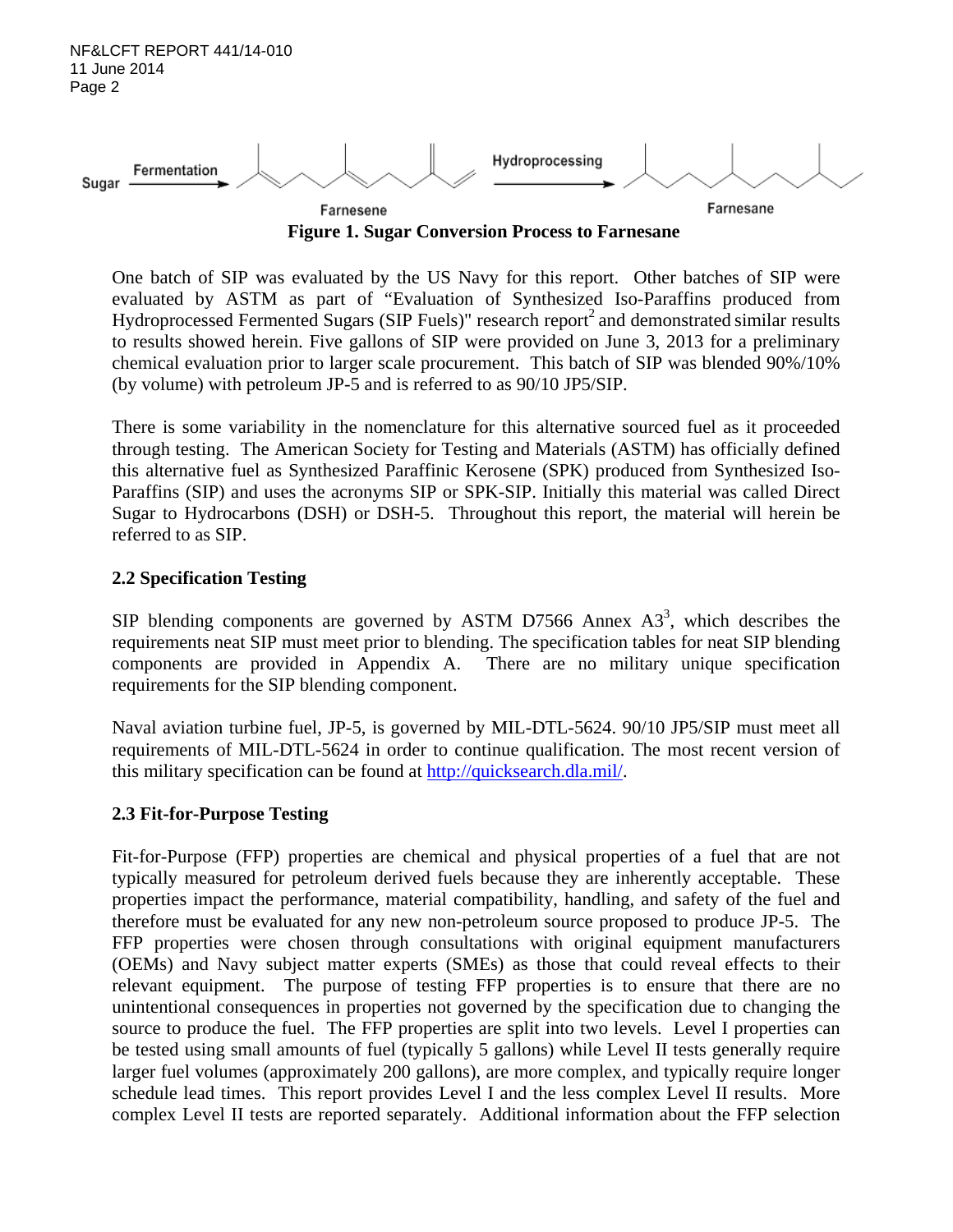criteria can be found in Reference 1. Additional information about the parameters and limits for FFP Level I and Level II tests can be found in Appendix B and Appendix C respectively.

## **3.0 RESULTS & DISCUSSION**

#### **3.1 Synthesized Iso-Paraffins (SIP) Procurement Specification Test Results**

The neat SIP must meet the bulk physical and performance property requirements as outlined in Table A3.1 and A3.2 of ASTM D7566 Annex  $A3<sup>3</sup>$  "Synthesized Iso-Paraffins produced from Hydroprocessed Fermented Sugars" before consideration for qualification. These requirements are found in Appendix A. Testing data, as compared to the detailed batch requirements for SIP blend components, is displayed in Table 1. The SIP tested met all the requirements with the exception of antioxidant concentration, potassium concentration and distillation end point temperature. These procurement properties were not met due to the small pilot plant sample size. Larger scale batches of SIP prepared for ASTM testing demonstrated the ability of the production process to meet these batch requirements. None of these deviations was considered to be significant to adversely impact planned specification and fit for purpose testing and will be within specification as larger quantities are procured.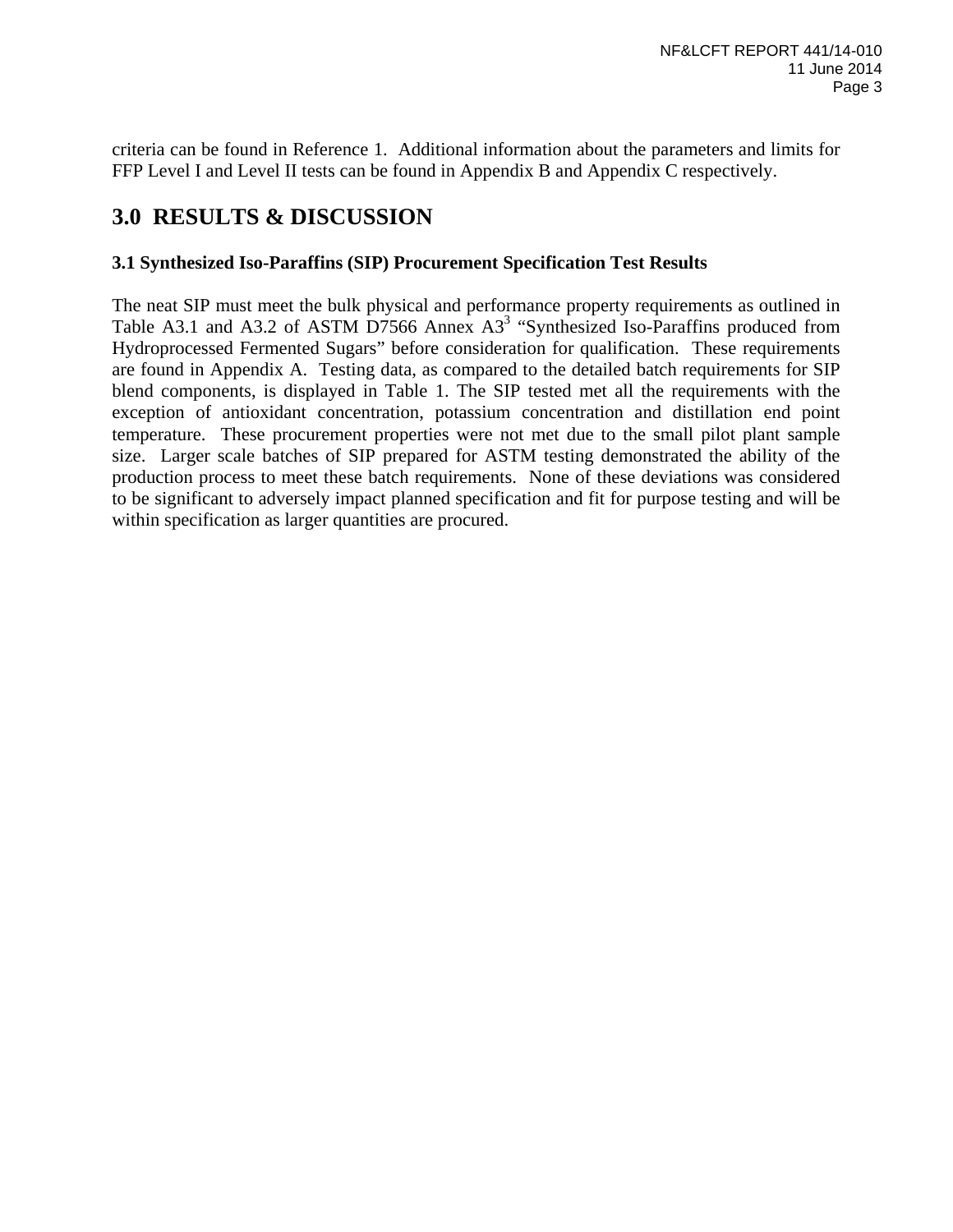<span id="page-11-0"></span>

| Properties                                                                                       | <b>ASTM Number</b> | Minimum | Maximum        | <b>SIP</b>            |
|--------------------------------------------------------------------------------------------------|--------------------|---------|----------------|-----------------------|
| Acidity Total, mg KOH/g                                                                          | D3242              |         | 0.015          | 0.001                 |
| Distillation                                                                                     |                    |         |                |                       |
| 10% (T10), °C                                                                                    |                    |         | 250            | 244                   |
| 50% (T50), °C                                                                                    |                    |         | Report         | 245                   |
| 90% (T90), °C                                                                                    | D86                |         | Report         | 245                   |
| FBP, °C                                                                                          |                    |         | 255            | 258                   |
| Residue+Loss, vol%                                                                               |                    |         | $\overline{3}$ | 1.4                   |
| T90-T10, °C                                                                                      |                    |         | 5              | $\mathbf{1}$          |
| Flash Point, °C                                                                                  | D93                | 100     |                | 105                   |
| Density @15°C, kg/L                                                                              | D4052              | 0.765   | 0.780          | 0.774                 |
| Freezing Point, °C                                                                               | D2386, D5972       |         | $-60$          | $< -83$               |
| Existent gum, mg/100 mL                                                                          | D381               |         | $\tau$         | 12                    |
| <b>MSEP</b>                                                                                      | D3948              | 85      |                | 98                    |
| Thermal Stability @ 355°C                                                                        |                    |         |                |                       |
| Tube Deposit Rating                                                                              | D3241              |         | $\leq$ 3       | $\leq$ 1              |
| dP, mmHg                                                                                         |                    |         | 25             | $\mathbf{0}$          |
| Net Heat of Combustion, MJ/kg                                                                    | D4809              | 43.5    |                | 44.1                  |
| Additives                                                                                        |                    |         |                |                       |
| Antioxidant, mg/L                                                                                |                    | 17      | 24             | 24                    |
| Hydrocarbon Composition,<br>mass %                                                               |                    |         |                |                       |
| Saturated Hydrocarbons,<br>$\text{mas}\,s\%$                                                     | D <sub>2425</sub>  | 98      |                | $98^\circ$            |
| Farnesane, mass%                                                                                 | X001               | 97      |                | $97^{\circ}$          |
| Hexahydrofarnesol, mass%                                                                         | X001               |         | 1.5            | 1.7 <sup>c</sup>      |
| Total Aromatics, mass %                                                                          | D1319              |         | 0.1            | $\mathbf{0}$          |
| Olefins, $mgBr2/100g$                                                                            | D2710              |         | 300            | $<$ 300 $\textdegree$ |
| Carbon and Hydrogen,<br>$\text{mas}\,s\%$                                                        | D5291              | 99.5    |                | $99.5^{\rm c}$        |
| Sulfur Content, ppm                                                                              | D5453              |         | 2              | $\boldsymbol{0}$      |
| Nitrogen Content, ppm                                                                            | D4629              |         | $\overline{2}$ | $<1\,$                |
| Metals                                                                                           |                    |         |                |                       |
| (Al, Ca, Co, Cr, Cu, Fe, K, Li,<br>Mg, Mn, Mo, Na, Ni, P, Pb,<br>Pd, Pt, Sn, Sr, Ti, V, Zn), ppm | <b>UOP 389</b>     |         | 0.1 per metal  | ${<}0.1^{\circ}$      |
| Halogens, ppm                                                                                    | D7359              |         | 1 per halogen  | $0.1^{\circ}$         |

|  | Table 1. Procurement Specification Data for Neat SIP |  |  |  |
|--|------------------------------------------------------|--|--|--|
|--|------------------------------------------------------|--|--|--|

 $\overline{c}$  The NF&L CFT did not test these properties. The test results for these properties are listed in the "Evaluation of SIP Fuels" research report.

*\* Values highlighted in red denote properties that do not meet procurement requirements*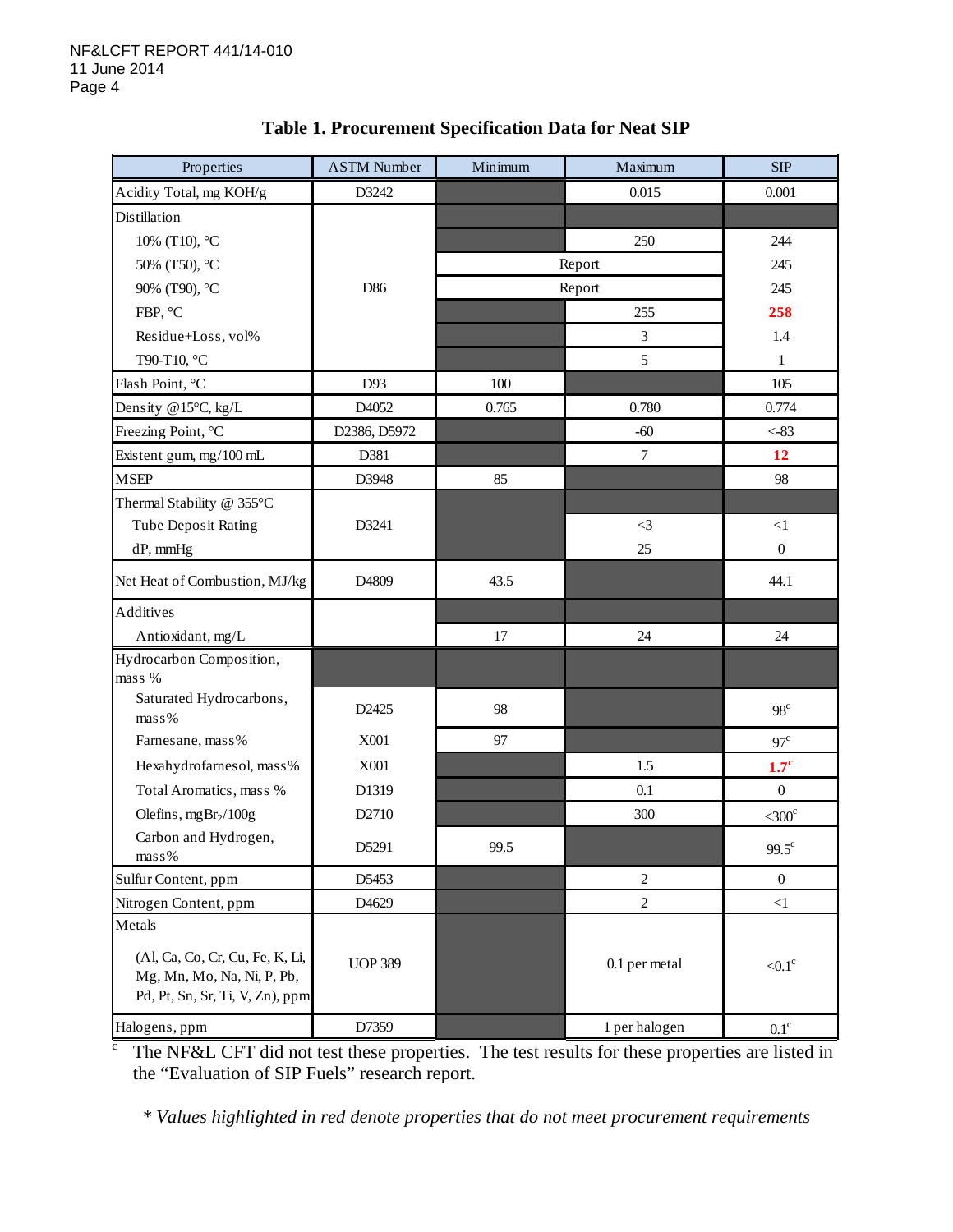#### **3.2 MIL-DTL-5624V JP-5 Specification Test Results**

The 90/10 JP5/SIP blend was evaluated for specification properties according to MIL-DTL-5624V. Specification properties of the petroleum JP-5 and the unblended SIP fuels were also tested for comparison purposes only. Specification results for the petroleum JP-5, 90/10 JP5/SIP blend, and the neat SIP are summarized in Table 2.

The 90/10 JP5/SIP fuel blend and neat petroleum JP-5 met all of the specification requirements. Neat SIP did not meet all the chemical and physical requirements of MIL-DTL-5624V; however, this data is being provided for information only, since neat SIP is not considered a fit for purpose finished fuel for aviation applications.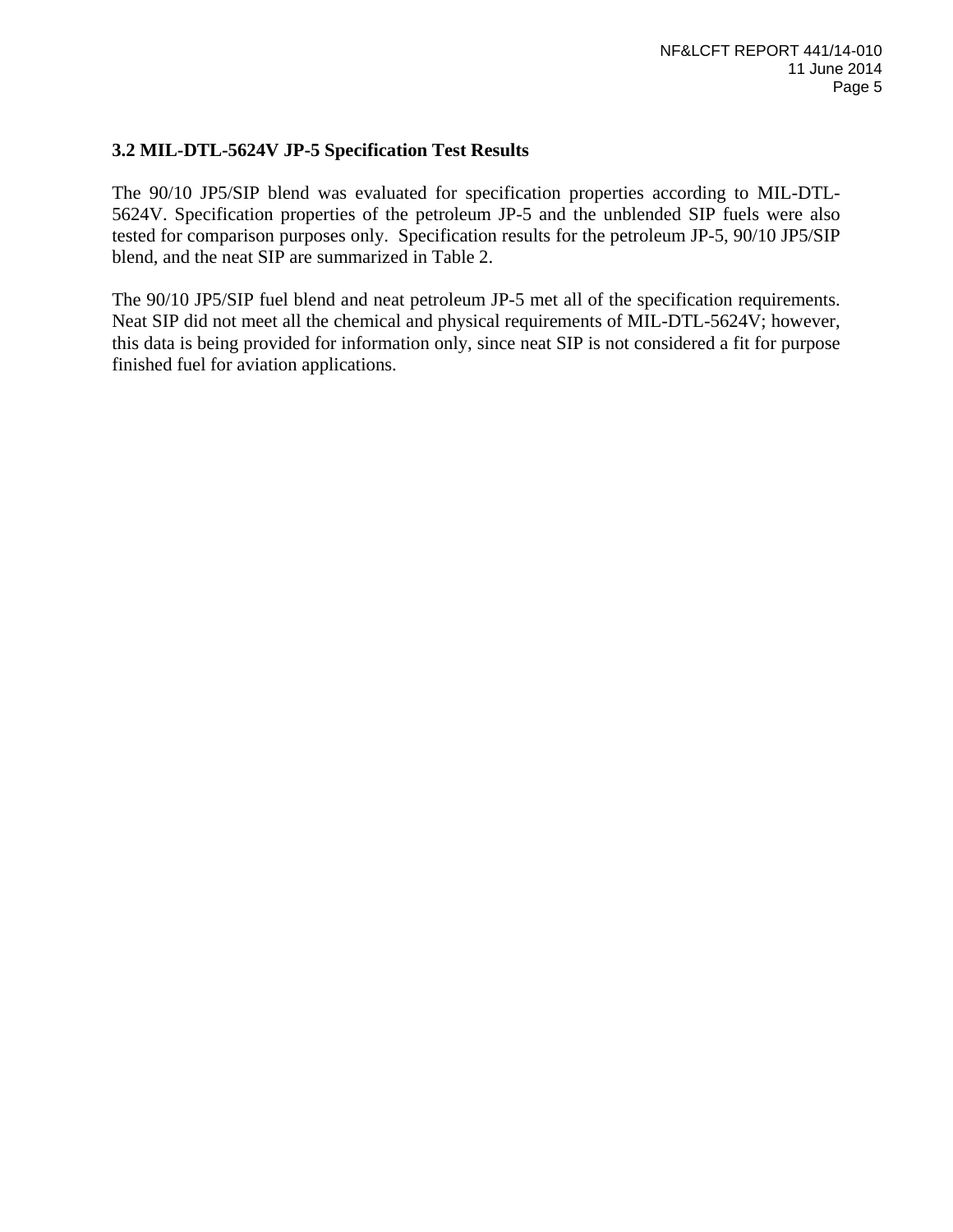<span id="page-13-0"></span>

| <b>Test</b>                               | <b>Method</b> |       | Minimum Maximum | <b>SIP</b>        | 90/10<br><b>JP5/SIP Blend</b> | $JP-5$            |
|-------------------------------------------|---------------|-------|-----------------|-------------------|-------------------------------|-------------------|
| Color, Saybolt                            | D156          |       | Report          | $> 30$            | 14                            | 12                |
| Total Acid Number (mgKOH/g)               | D3242         |       | 0.015           | 0.001             | 0.003                         | 0.003             |
| Aromatics (Volume %)                      | D1319         | 8     | 25              | 1.5               | 17                            | 19                |
| Sulfur, Mercaptan(Mass %)                 | D3227         |       | 0.002           | 0.001             | 0.001                         | 0.001             |
| Total Sulfur XRF (Mass %)                 | D4294         |       | 0.20            | 0.00              | 0.12                          | 0.12              |
| <b>Distillation</b>                       |               |       |                 |                   |                               |                   |
| Initial $(^{\circ}C)$                     | D86           |       | Report          | 237               | 180                           | 179               |
| 10% Recovered (°C)                        |               |       | 205             | 244               | 194                           | 192               |
| 20% Recovered (°C)                        |               |       | Report          | 245               | 201                           | 198               |
| 50% Recovered (°C)                        |               |       | Report          | 245               | 215                           | 211               |
| 90% Recovered (°C)                        |               |       | Report          | 245               | 240                           | 237               |
| End Point (°C)                            |               |       | 300             | 258               | 257                           | 257               |
| Residue (Volume %)                        |               |       | 1.5             | 1.3               | 1.3                           | 1.3               |
| Loss (Volume %)                           |               |       | 1.5             | 0.1               | 0.1                           | 0.2               |
| Flash Point (°C)                          | D93           | 60    |                 | 105               | 66                            | 62                |
| Density at 15°C (g/mL)                    | D4052         | 0.788 | 0.845           | 0.774             | 0.808                         | 0.811             |
| Freezing Point (°C)                       | D5972         |       | $-46$           | $< -83$           | $-49$                         | $-50$             |
| Viscosity at -20°C (mm <sup>2</sup> /s)   | D445          |       | 8.5             | 14.1              | 5.6                           | 5.2               |
| Net Heat of Combustion (MJ/kg)            | D4809         | 42.6  |                 | 44.1              | 43.2                          | 43.0              |
| Derived Cetane Number                     | D6890         |       | Report          | 58                | 46                            | 45                |
| Hydrogen Content (Mass %)                 | D7171         | 13.4  |                 | 14.9              | 13.7                          | 13.6              |
| Smoke Point (mm)                          | D1322         | 19    |                 | $>42$             | 24                            | 23                |
| Copper Strip Corrosion at 100°C           | D130          |       | $\mathbf{1}$    | 1a                | 1a                            | 1a                |
| <b>Thermal Stability</b>                  |               |       |                 |                   |                               |                   |
| Pressure Drop (mm Hg)                     | D3241         |       | 25              | 0                 | 1                             | 0                 |
| <b>Heater Tube Deposit</b>                | D3241         |       | $3$             | $<$ 1             | $\mathbf{1}$                  | $<$ 1             |
| Existent Gum (mg/100mL)                   | D381          |       | $\overline{7}$  | 12                | 3                             | $\overline{2}$    |
| Particulate Matter (mg/L)                 | D5452         |       | 1.0             | 1.0               | 0.2                           | 0.0               |
| Filtration Time (minutes)                 | MIL-DTL-5624U |       | 15              | 8                 | 6                             | $\overline{7}$    |
| Micro Separometer Rating                  | D3948         | 70    |                 | 98                | 90                            | 84                |
| Fuel System Icing Inhibitor<br>(Volume %) | D5006         | 0.10  | 0.15            | 0.00 <sup>d</sup> | 0.03 <sup>e</sup>             | 0.04 <sup>e</sup> |

#### **Table 2. Specification Test Results for SIP, 90/10 JP5/SIP, and Petroleum JP-5**

<sup>d</sup> FSII was intentionally not added to this product <sup>e</sup> Meets use limit of 0.03 defined by NATOPS 00-80T-109

*\* Values highlighted in blue denote blend limiting properties*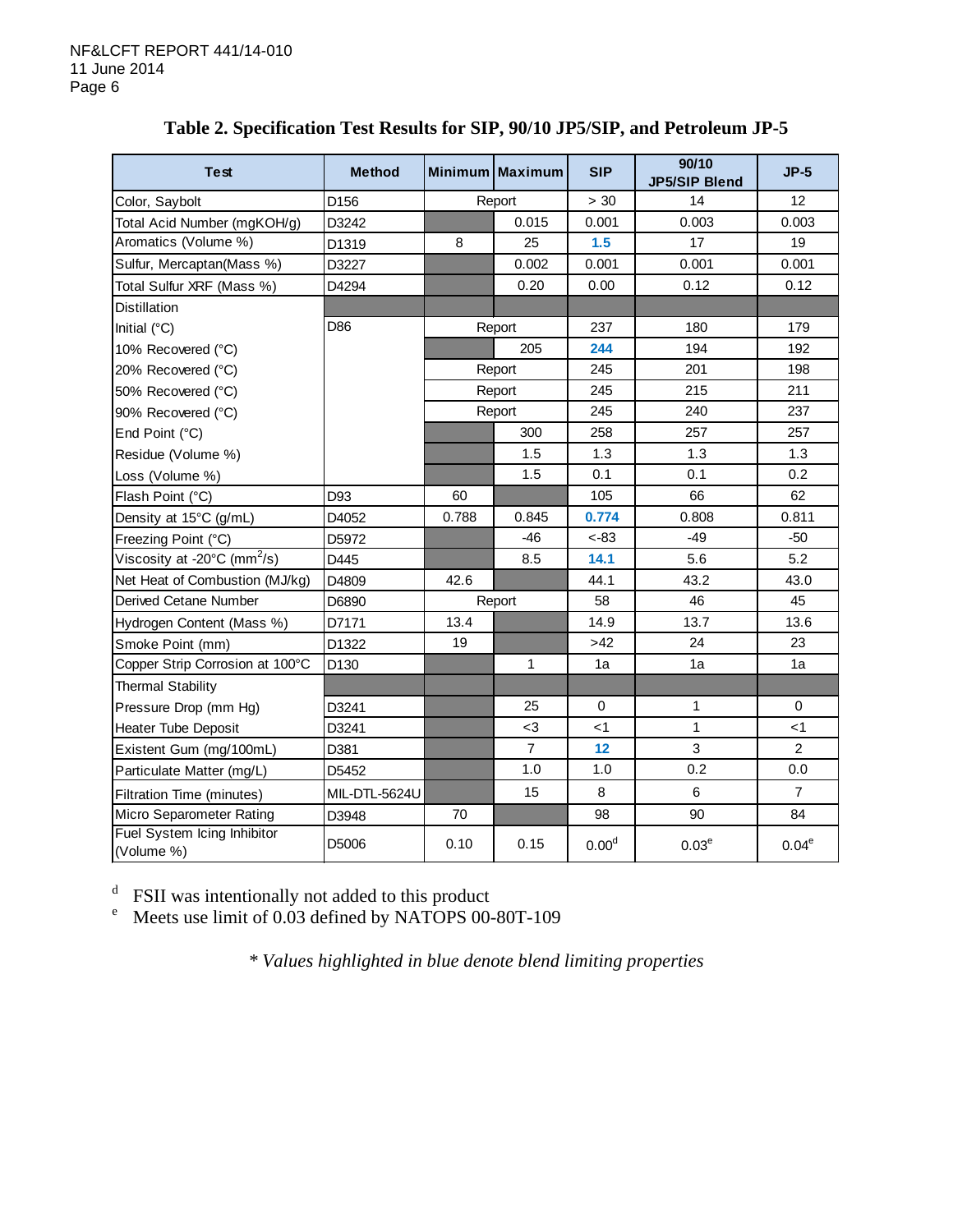

#### <span id="page-14-0"></span>**Figure 2. Aromatic content of 90/10 JP5/SIP compared to 50/50 JP5/HEFA4 and Historical JP-5 data**

The aromatic content of the 90/10 JP5/SIP blend met the acceptance criteria range of 8%-25% by volume. Aromatic content can affect the performance of some non-metallic materials such as Orings and gaskets. Aromatic content is directly related to volumetric heat of combustion, density, and autoignition temperature. Figure 2 shows the aromatics content of the SIP and HEFA blends along with aromatics content of all JP-5 fuels procured from 1990-2012. The 90/10 JP5/SIP blend fell within the typical aromatic content range for petroleum JP-5.

As a reference, 50/50 JP5/HEFA data is also shown for comparison in select specification properties since it has successfully completed qualification and was incorporated into the JP-5 specification. Some properties of JP5/HEFA can serve as a useful reference to show an acceptable fuel which is near the limits of the specification or FFP criteria. For example, Figure 2 shows that the JP5/HEFA blend was near the minimum acceptance level for aromatic content, but still within specification limits. The JP5/SIP blend had a higher aromatic content compared to the JP5/HEFA blend and aligns with conventional JP-5 values.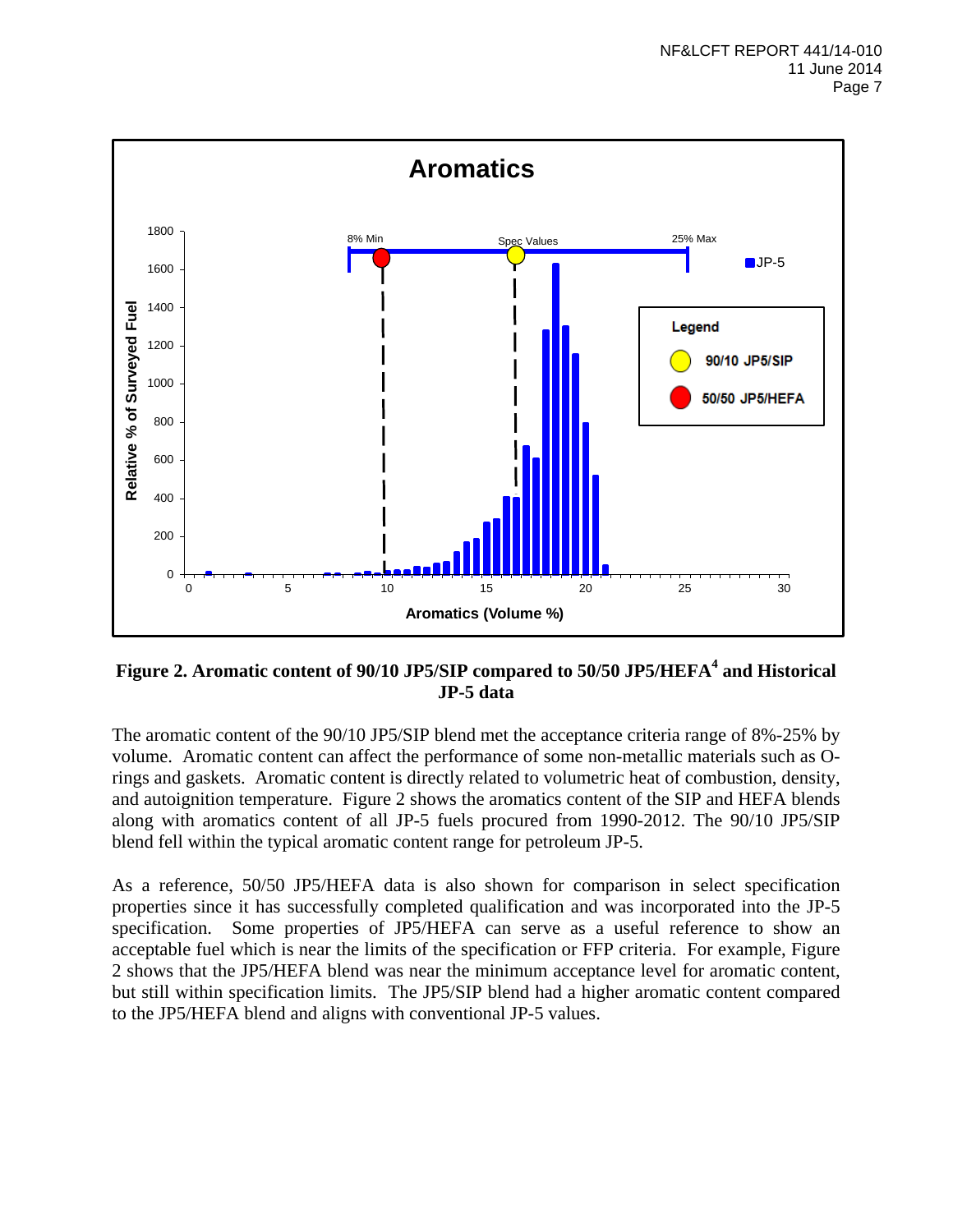

<span id="page-15-0"></span>**Figure 3. Cetane Number of 90/10 JP5/SIP compared to 50/50 JP5/HEFA4 and Historical JP-5 Cetane Index data**

Cetane is a property important to the cold starting of diesel engines. JP-5 is used as an alternative ship propulsion fuel. It is also the primary fuel for use in emergency diesel generators aboard aircraft carriers. Therefore, any alternative sourced fuel must not impact diesel engine performance. Although cetane index is a "report only" value in the JP-5 specification, a fit for purpose limit of 42 derived cetane number (DCN) was established for all blends of alternative fuels<sup>1</sup>. Derived cetane number is an empirical measurement whereas cetane index is estimated based upon density and distillation. Derived cetane is the preferred measurement because this value is based on an accurate test method that measures a fuel's ignition delay via the ignition quality tester (IQT). Historically, only cetane index has been collected on JP-5 because cetane index can be calculated based on properties already reported in the specification: density and distillation range. For purposes of this report, derived cetane number of the alternative fuel blends are being compared directly to cetane index of JP-5 since this is the only historical data available.

The 90/10 JP5/SIP fell within the typical range for petroleum JP-5 cetane. Upon blending conventional JP-5 with neat SIP, the cetane number of the blended fuel improved over that of the petroleum JP-5. Neat SIP has a higher cetane than most conventional petroleum fuels. Higher cetane diesel fuels can reduce start times and improve fuel combustion in some compression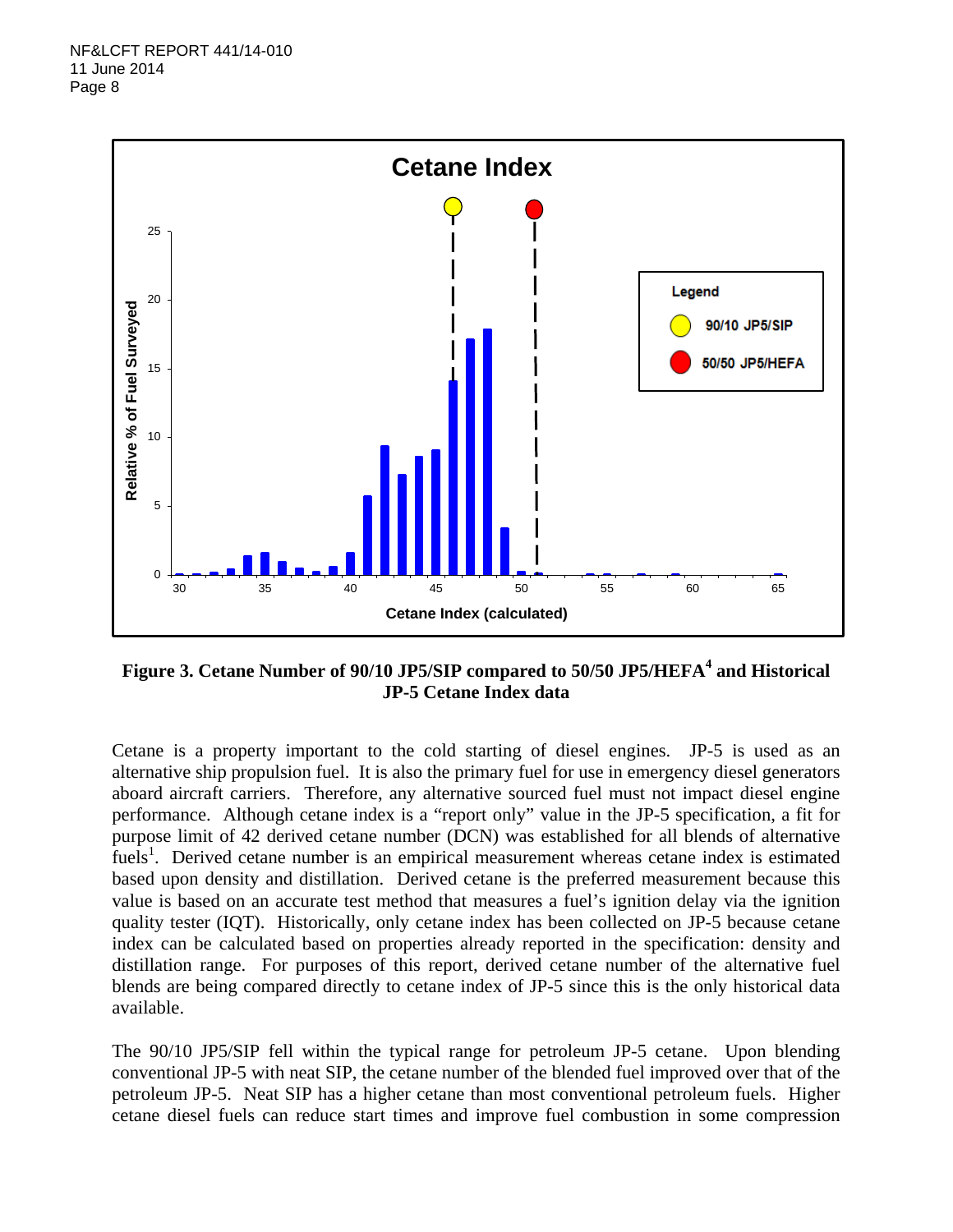ignition engines<sup>5</sup>. Figure 3 shows the cetane number of the 90/10 JP5/SIP blend within the typical range for all JP-5 procured between 1990-2012.



<span id="page-16-0"></span>Figure 4. Density of 90/10 JP5/SIP compared to 50/50 JP5/HEFA<sup>4</sup> and Historical JP-5 data

Figure 4 shows the density distribution of all JP-5 procured by the US Navy between 1990-2012. As was the case with aromatics, the density of 90/10 JP5/SIP blend met the acceptance criteria range of 0.788-0.845 kg/L and fell within the historical density range of typical petroleum JP-5. Figure 4 shows that the JP5/HEFA blend was near the minimum acceptance level for density, but still within specification limits. The JP5/SIP blend had a higher density compared to the 50/50 JP5/HEFA blend and is more in line with conventional JP-5 density values.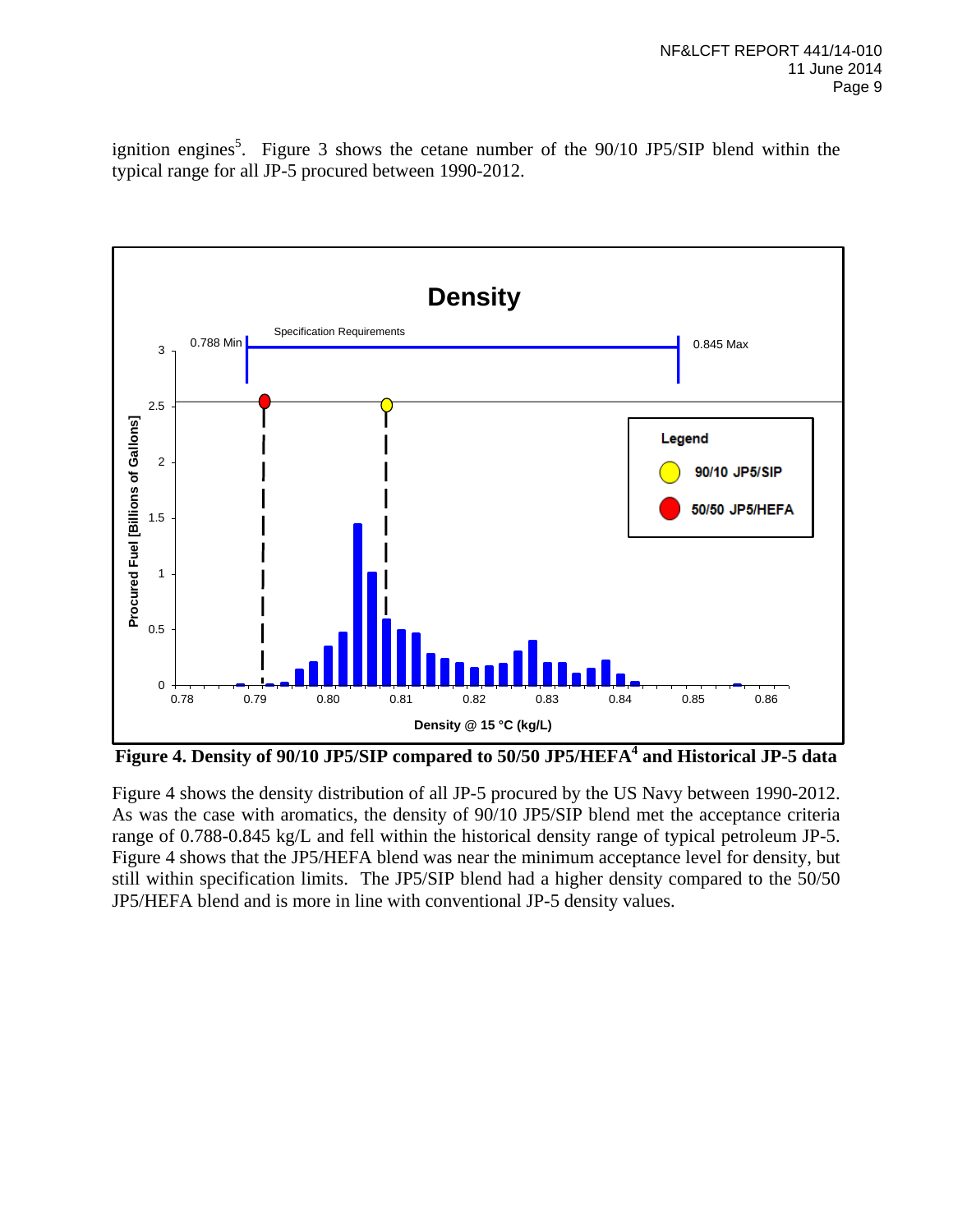

<span id="page-17-0"></span>**Figure 5. Heat of Combustion (by mass) of 90/10 JP5/SIP compared to 50/50 JP5/HEFA4 and Historical JP5 data**

Mass heat of combustion for the JP5/SIP blend was higher than the minimum specification limit of 42.6 MJ/kg. Figure 5 shows that the mass heat of combustion value for the JP5/SIP blend was well within the typical range of mass heat of combustion values for JP-5 fuels procured from 1990-2012. Neat SIP had a mass heat of combustion which was higher than the neat JP-5, but blending with JP-5 lowered this value to within the range of conventional JP-5 fuel.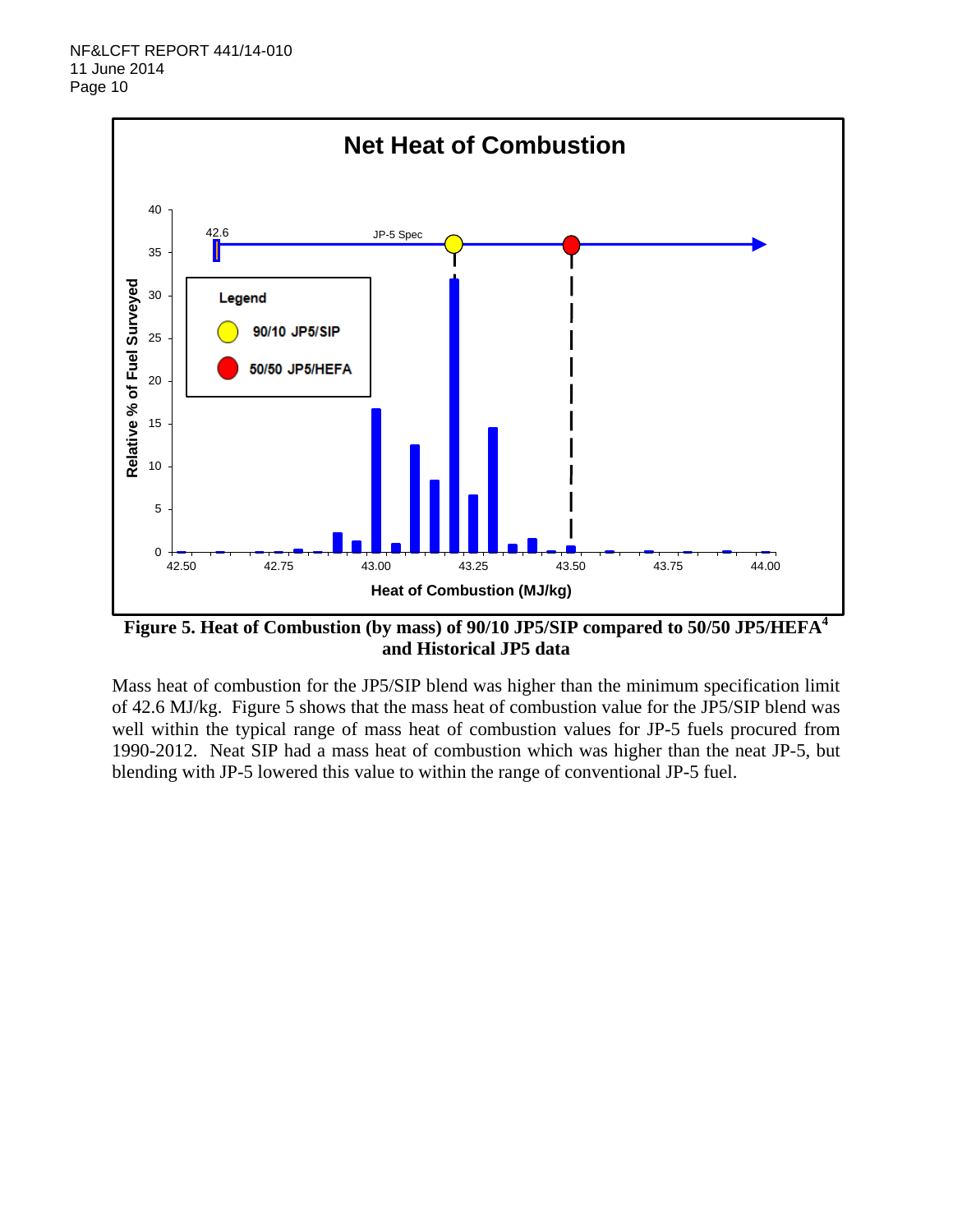One of the most prominent effects of having a single molecule compound is the change in boiling point distribution. Petroleum fuels and other alternative fuels are comprised of a mixture of compounds with carbon numbers between 8 and 20. SIP has nearly all iso-alkane of carbon number 15. The resulting boiling point curve for SIP is nearly "flat", as a pure compound will only have a single boiling point. [Figure 6](#page-18-0) shows the distillation curve of neat SIP, 90/10 JP5/SIP blend, and neat petroleum JP-5. Additionally the historical data on all JP-5 procured from 1990- 2012 was plotted to show current range of petroleum fuel distillation curves. After blending, 90/10 JP-5/SIP had a distillation curve similar to JP-5.



<span id="page-18-0"></span>**Figure 6. Distillation Curve of SIP, 90/10 JP5/SIP, and JP-5 compared to Historical JP-5 data**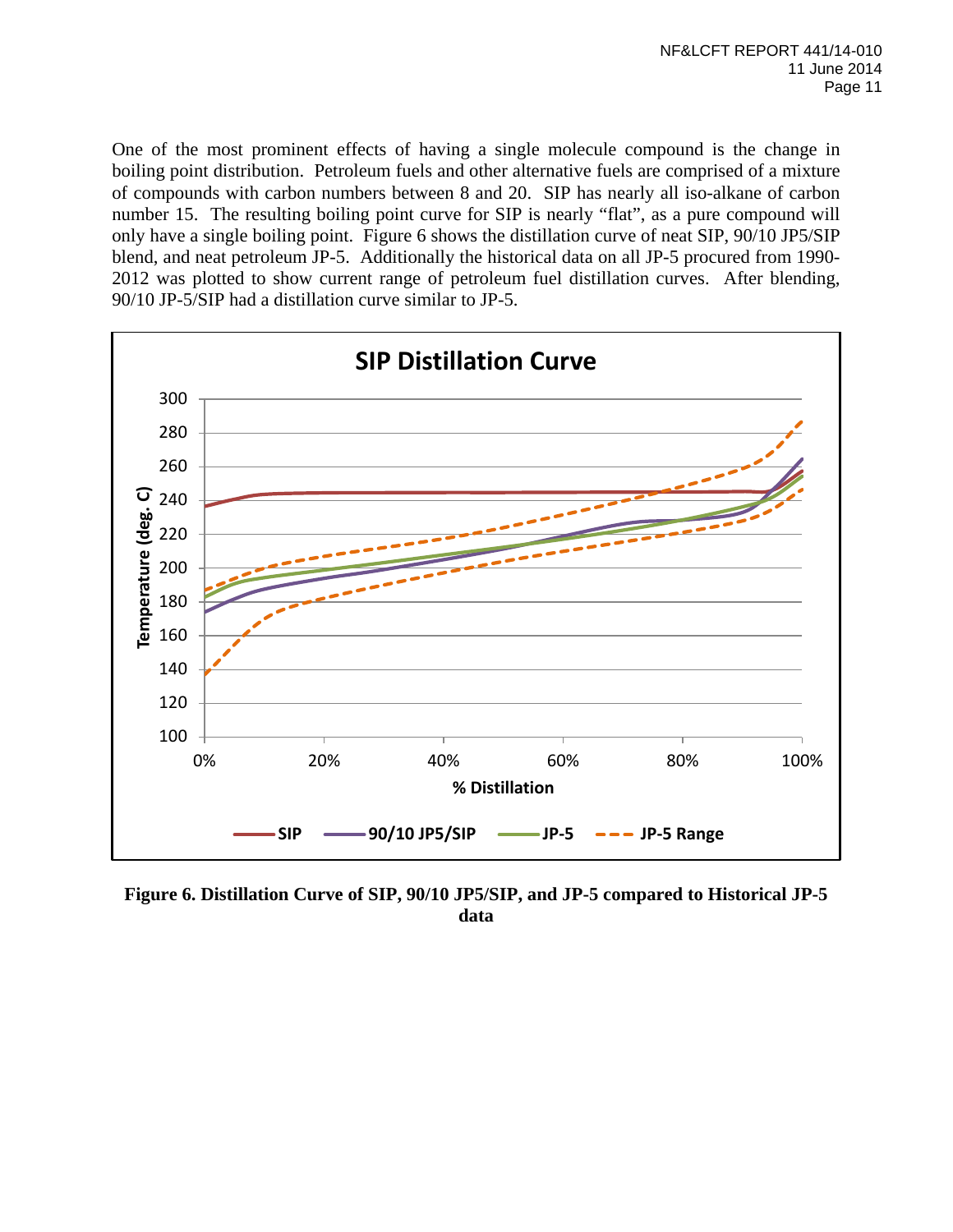#### **3.3 Fit-for-Purpose Level I Test Results**

Fit-for-purpose Level I testing was performed on neat SIP, 90/10 JP5/SIP, and the petroleum JP-5 used in the blend. The Fit-for-Purpose Level 1 test results are summarized in Table 3 and Figures 7-9. FFP Level I test results from the ASTM commercial qualification effort included: Simulated Distillation, Carbonyls, Esters, Phenols, Response to Corrosion Inhibitor/ Lubricity Improver Additive, and Storage Stability (gums and peroxides). For detailed information regarding these tests, please reference the "Evaluation of Synthesized Iso-Paraffins produced from Hydroprocessed Fermented Sugars (SIP Fuels)" ASTM research report<sup>2</sup>. All other FFP Level I test results are included in Table 3.

The 90/10 JP5/SIP blend passed all FFP Level 1 property requirements as defined in the SWP 44FL-006 with the exception of viscosity at -40°C, as discussed below. The 90/10 JP5/SIP blend passed all storage stability requirements. The neat SIP failed the existent gum storage stability requirement because this fuel had a high initial existent gum value of 12 mg/100 mL; however upon blending SIP with petroleum JP-5, this FFP property was brought within the acceptance criteria. In some instances, the reported property value of 90/10 blend was outside the bounds of the neat SIP and JP-5 values, but these discrepancies are within the experimental error of the test method and can be considered not significant.

The JP5/SIP blend had a viscosity of 12.6 mm<sup>2</sup>/s value at -40 $\degree$ C, narrowly missing the acceptance criteria of less than 12.0 mm<sup>2</sup>/s, but had a viscosity of 5.6 mm<sup>2</sup>/s at -20 °C which meets the specification requirement of less than 8.5 mm<sup>2</sup>/s. The viscosity at -40 $\degree$ C was recently added to the FFP criteria at the request of engine OEM's because most aircraft propulsion specifications cite a maximum fuel viscosity of  $12 \text{ mm}^2/\text{s}$ . However, an internal survey of five petroleum JP-5's in the past 5 years showed a viscosity at -40 $\degree$ C of 10.5 to14.6 mm<sup>2</sup>/s. A World Fuel Survey of all grades of aviation turbine fuels found a range of viscosities at -40°C can range from 5.3-14.6  $mm^2/s$ .<sup>6</sup> Given the possibility that petroleum JP-5's can meet the current specification requirement at -20°C and fail the fit for purpose requirement at -40°C, it is difficult to fully assess the impact of SIP blends that exceed 12 mm<sup>2</sup>/s at -40°C. Additional work is being done to evaluate the cold temperature viscosity requirements of all aviation turbine fuels.

Since the blend is 90% petroleum, the -40°C viscosity is highly dependent on the viscosity of the JP-5 used to make the blend. When SIP is incorporated into the JP-5 specification, the blending ratio will be adjusted to ensure that the blend is within the limits of historical JP-5 experience.

As a reference, 50/50 JP5/HEFA data is also shown for comparison in the FFP Level I figures where appropriate, since it has successfully completed qualification and was incorporated into the JP-5 specification.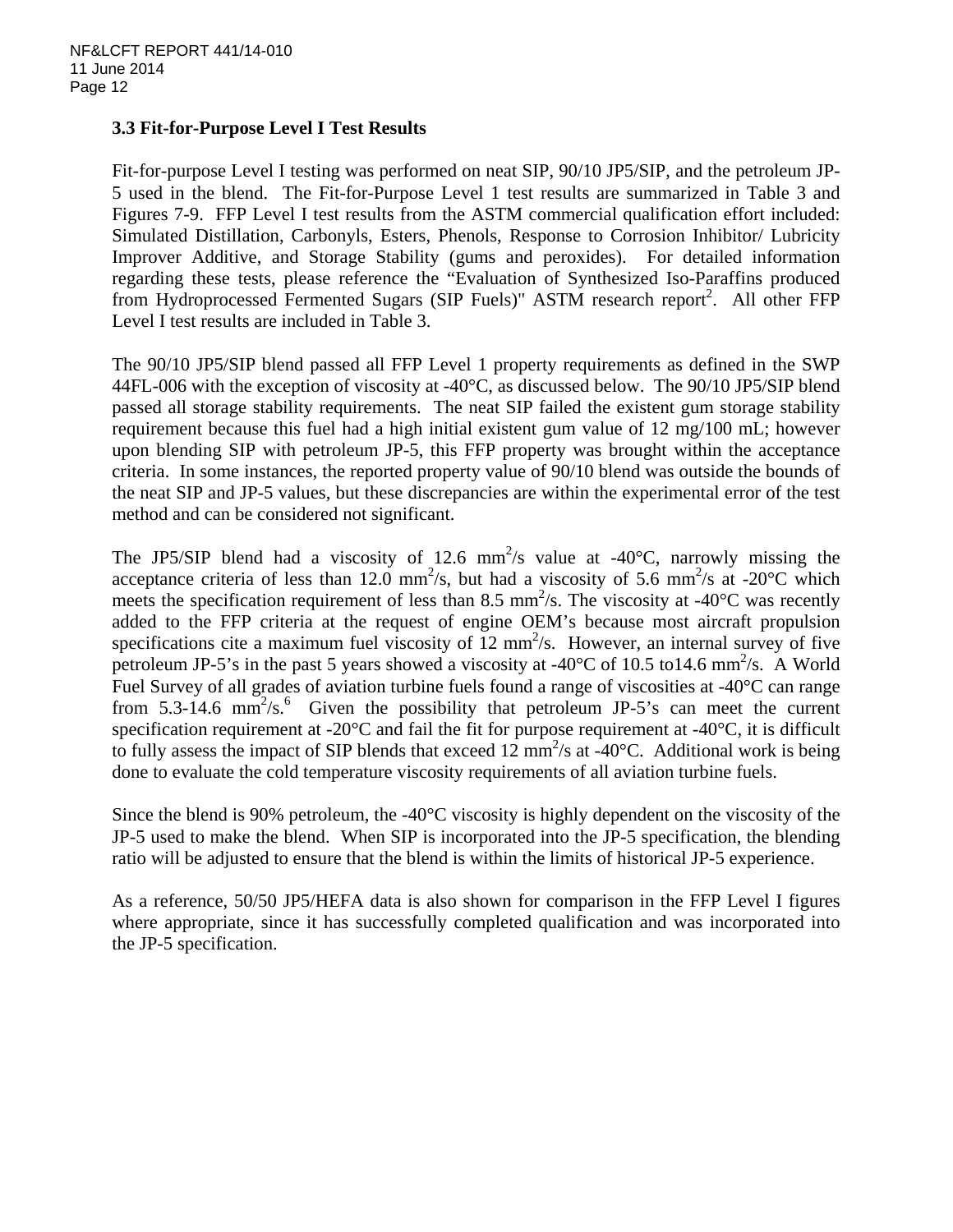| Table 3. Fit-for-purpose Level I Test Results for SIP, 90/10 JP5/SIP, and Petroleum JP-5 |  |  |  |  |  |  |  |
|------------------------------------------------------------------------------------------|--|--|--|--|--|--|--|
|------------------------------------------------------------------------------------------|--|--|--|--|--|--|--|

|                                                       |                                                    | <b>Acceptance Criteria</b> |                |                         | 90/10 JP5/SIP  |               |
|-------------------------------------------------------|----------------------------------------------------|----------------------------|----------------|-------------------------|----------------|---------------|
| <b>Property</b>                                       | <b>Test Method</b>                                 | <b>Min</b>                 | Max            | <b>SIP</b>              | <b>Blend</b>   | $JP-5$        |
| <b>Chemistry and Composition</b><br><b>Properties</b> |                                                    |                            |                |                         |                |               |
| Aromatics                                             |                                                    |                            |                |                         |                |               |
| FIA (Volume %), or                                    | ASTM D1319                                         | 8.0                        | 25.0           | 1.5                     | 17.2           | 19            |
| HPLC (Volume %)                                       | ASTM D6379                                         | 8.4                        | 26.5           | <b>Not Detected</b>     | 14.9           | 17.1          |
| Naphthalenes (Weight %)                               | ASTM D1840                                         |                            | 3.0            | 0.0                     | 1.1            | 1.5           |
| Nitrogen Content (mg/kg)                              | ASTM D4629                                         |                            | Conform        | $<$ 1                   | 10             | 9             |
| Trace Copper (µg/kg)                                  | ASTM D6732                                         |                            | 20             | $\overline{2}$          | 10             | 19            |
| Metals (mg/kg)                                        | <b>ASTM D7111</b>                                  |                            |                |                         |                |               |
| Ag                                                    |                                                    |                            |                | < 0.1                   | < 0.1          | < 0.1         |
| AI                                                    |                                                    |                            |                | < 0.1                   | < 0.1          | < 0.1         |
| Ca                                                    |                                                    |                            |                | < 0.1                   | < 0.1          | < 0.1         |
| Cd                                                    |                                                    |                            |                | < 0.1                   | < 0.1          | < 0.1         |
| Cr                                                    |                                                    |                            |                | < 0.1                   | < 0.1          | < 0.1         |
| Fe                                                    |                                                    |                            |                | < 0.1                   | < 0.1          | < 0.1         |
| Mg                                                    |                                                    |                            |                | < 0.1                   | < 0.1          | < 0.1         |
| Mn                                                    |                                                    |                            |                | < 0.1                   | < 0.1          | < 0.1         |
| Mo                                                    |                                                    |                            |                | < 0.1                   | < 0.1          | < 0.1         |
| Ni                                                    |                                                    |                            |                | < 0.1                   | < 0.1          | < 0.1         |
| P                                                     |                                                    |                            |                | < 0.1                   | 0.2            | 0.1           |
| Pb                                                    |                                                    |                            |                | < 0.1                   | < 0.1          | < 0.1         |
| Sn                                                    |                                                    |                            |                | < 0.1                   | < 0.1          | < 0.1         |
| Tì                                                    |                                                    |                            |                | < 0.1                   | < 0.1          | < 0.1         |
| V                                                     |                                                    |                            |                | < 0.1                   | < 0.1          | < 0.1         |
| Zn                                                    |                                                    |                            |                | < 0.1                   | < 0.1          | < 0.1         |
| Total Metals (mg/kg)                                  |                                                    |                            | 0.5            | < 0.1                   | 0.2            | 0.1           |
| Alkali Metals & Metalloids (mg/kg)                    | ASTM D7111                                         |                            |                |                         |                |               |
| в                                                     |                                                    |                            |                | < 0.1                   | < 0.1          | < 0.1         |
| Ba                                                    |                                                    |                            |                | < 0.1                   | < 0.1          | < 0.1         |
| Na                                                    |                                                    |                            |                | < 0.1                   | 0.1            | < 0.1         |
| κ                                                     |                                                    |                            |                | 0.1                     | < 0.1          | < 0.1         |
| Si                                                    |                                                    |                            |                | 0.3                     | 0.3            | 0.4           |
| Li<br>Total (mg/kg)                                   |                                                    |                            | 1.0            | < 0.1<br>0.4            | < 0.1<br>0.4   | < 0.1<br>0.4  |
| Existent Hydroperoxides (mg/kg)                       | ASTM D3703                                         |                            | 8              | $\mathbf{O}$            | $\Omega$       | $\mathbf 0$   |
| <b>Bulk Physical and Performance</b>                  |                                                    |                            |                |                         |                |               |
| <b>Properties</b>                                     | <b>ASTM D4054,</b>                                 |                            |                |                         |                |               |
| Fuel & Additive Compatability                         | Annex <sub>2</sub>                                 |                            | Conform        | <b>PASSED</b>           | <b>PASSED</b>  | <b>PASSED</b> |
| Lube Oil Compatability                                | In-House Method<br>(Appendix A-4) <sup>†</sup>     |                            | Conform        | <b>PASSED</b>           | <b>PASSED</b>  | <b>PASSED</b> |
| Distillation T50-T10 (°C)                             | ASTM D86                                           | 15                         |                | 1                       | 21             | 19            |
| Distillation T90-T10 (°C)                             | ASTM D86                                           | 40                         |                | 1                       | 46             | 45            |
| Interfacial Tension (dynes/cm)                        | ASTM D971                                          | 20                         |                | 26                      | 35             | 35            |
| Volumetric Heating Value (MJ/L)                       | <b>ASTM D4809</b>                                  | 33.5                       |                | 34.1                    | 34.9           | 34.9          |
| Viscosity $@ -40°C$ (mm <sup>2</sup> /s)              | ASTM D445                                          |                            | 12.0           | 45.0                    | 12.6           | 11.3          |
| Pour Point (°C)                                       | ASTM D97                                           |                            | $-56$          | $< -75$                 | -60            | $-60$         |
| Thermal Oxidative Breakpoint (°C)                     | <b>ASTM 3241</b>                                   |                            | Conform        | >340                    | 270            | 265           |
| Lubricity, BOCLE Wear Scar (mm)                       | <b>ASTM 5001</b>                                   |                            | 0.65           | 0.60                    | 0.55           | 0.56          |
| Lubricity, HFRR Wear Scar (µm)                        | ASTM 6079                                          |                            | Conform        | 520                     | 710            | 660           |
| Autoignition Temperature (°C)                         | ASTM E659                                          | 226.7                      |                | 205.0                   | 232.0          | 233.0         |
| Cetane Number Derived                                 | <b>ASTM D6890</b>                                  | 42                         |                | 58                      | 46             | 44            |
| Storage Stability (Antioxidant;<br>$\Delta$ mg/kg)    |                                                    |                            | Conform        | $\mathbf{2}$            | 8              | 6             |
| Storage Stability (Gums;<br>mg/100mL)                 | In-House Method<br>$(A$ ppendix $A-7$ <sup>f</sup> |                            | $\overline{7}$ | 20                      | $\overline{4}$ | $\mathbf{1}$  |
| Storage Stability (Peroxides;<br>mg/kg)               |                                                    |                            | 16             | $\overline{\mathbf{3}}$ | 4              | 3             |
| Water Solubility @ 30°C (mq/kq)                       | In-House Method<br>(Appendix A-8) <sup>†</sup>     |                            | Conform        | 54                      | 72             | 87            |

Conform: Test fuel has a similar response to that of conventional fuels, falls within the range of experience measured for conventional fuels, demonstrates similar or improved characteristics when compared to typical JP-5 fuel, or falls within the bounds of Fit-for-Purpose acceptance criteria.

f Standard Work Package (SWP44FL-006): Naval Fuels and Lubricants CFT Shipboard Aviation Fuel, JP-5, Qualification Protocol for Alternative Fuel/ Fuel Sources

#### *\* Values highlighted in blue denote blend limiting properties \*\* Values highlighted in red denote blend properties that do not meet FFP requirements*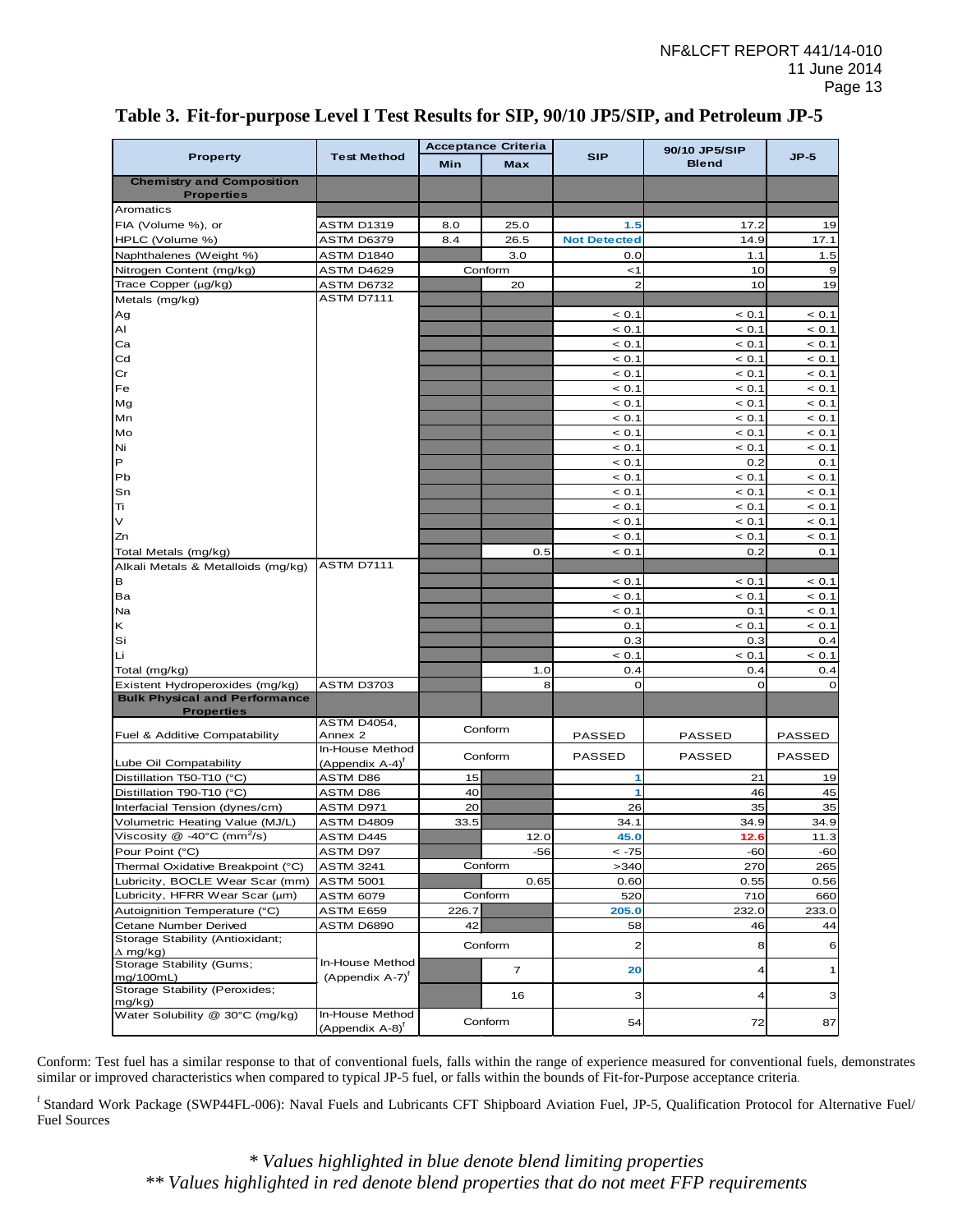

<span id="page-21-0"></span>**Figure 7. Heat of Combustion (by volume) of 90/10 JP5/SIP compared to 50/50 JP5/HEFA4 and Historical JP-5 data**

The volumetric heat of combustion for the 90/10 JP5/SIP blend was higher than the minimum FFP value of 33.5 MJ/L. As shown above in Figure 7, this value for the 90/10 JP5/SIP blend was in the range of conventional JP-5 fuel. The volumetric heat of combustion for the JP5/HEFA blend was near the low end of conventional JP-5 fuels, but still within FFP limits. The JP5/SIP blend had a higher volumetric heat of combustion compared to the 50/50 JP5/HEFA blend and fell within the typical range for conventional JP-5 volumetric heat of combustion values.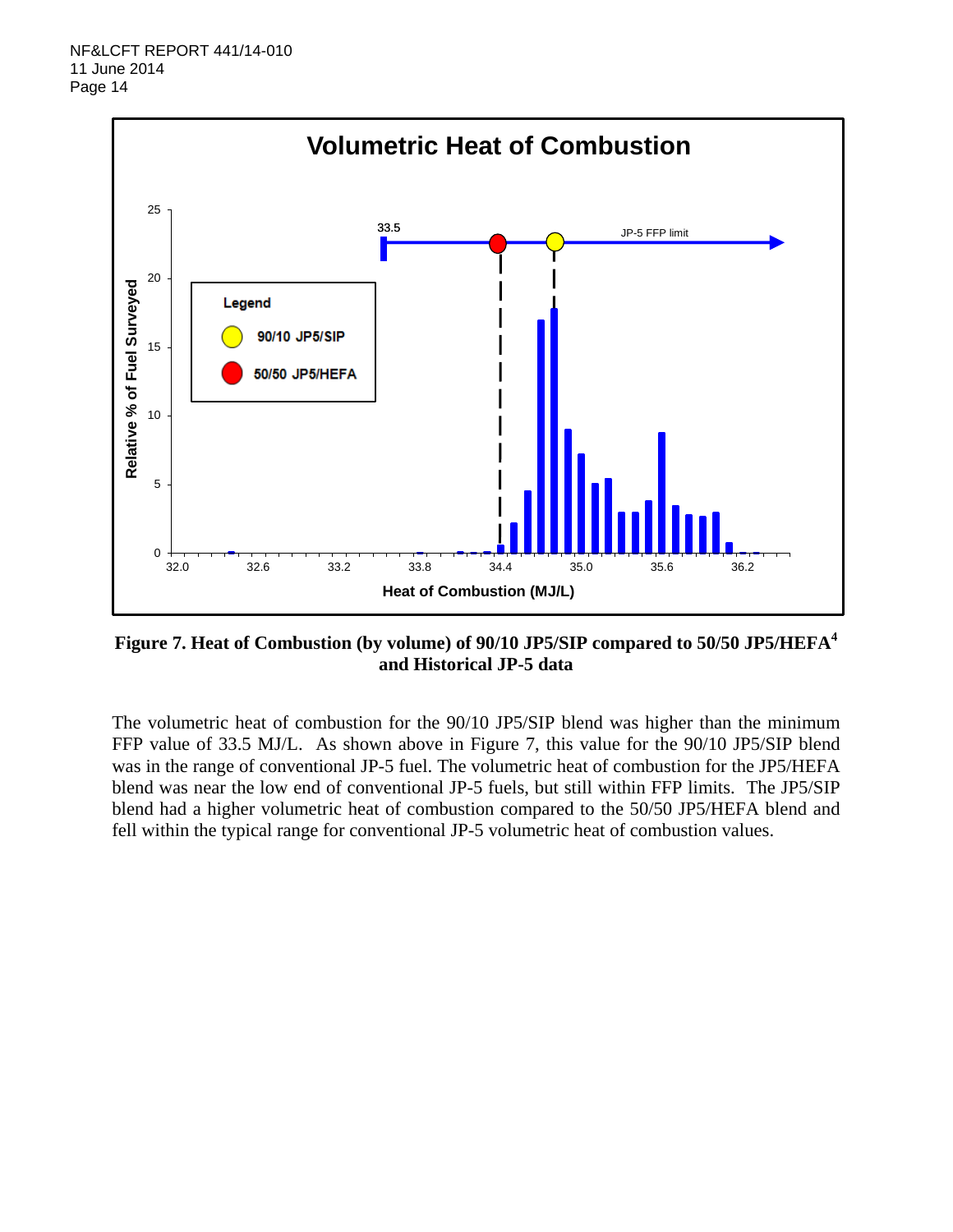

<span id="page-22-0"></span>**Figure 8. Density vs. Temperature graph of 90/10 JP5/SIP compared to neat JP-5, World Fuel Sampling Program data, and 50/50 JP5/HEFA 2,4,6,7**

Fuel density affects loaded aircraft weight, fuel metering, fuel gauging, and operational range. Aircraft operate over large temperature ranges on the ground and during flight. Since density of conventional turbine fuel is known to decrease linearly with increasing temperature, the density of the 90/10 JP5/SIP blend was tested over a range of temperatures to ensure a similar response. Figure 8 shows the response of density to temperature for the 90/10 JP5/SIP blend compared to JP-5.

The results in Figure 8 show that the density of the 90/10 JP5/SIP blend fell within the World Sampling Program range, and is more closely aligned to petroleum-derived JP-5 than 50/50 JP5/HEFA. The 90/10 JP5/SIP blend exhibited the same rate of density decrease with temperature as the petroleum JP-5 and 50/50 JP5/HEFA; however the 90/10 JP5/SIP was significantly closer in density to neat JP-5. The density for the 50/50 JP5/HEFA was near the World Sampling Program minimum range. Though this blend was near the minimum JP-5 specification limit, it has successfully completed qualification efforts for incorporation into the JP-5 specification. Figure 8 shows that the JP5/SIP blend has a higher density compared to the JP5/HEFA blend, and follows the typical JP-5 density response to temperature.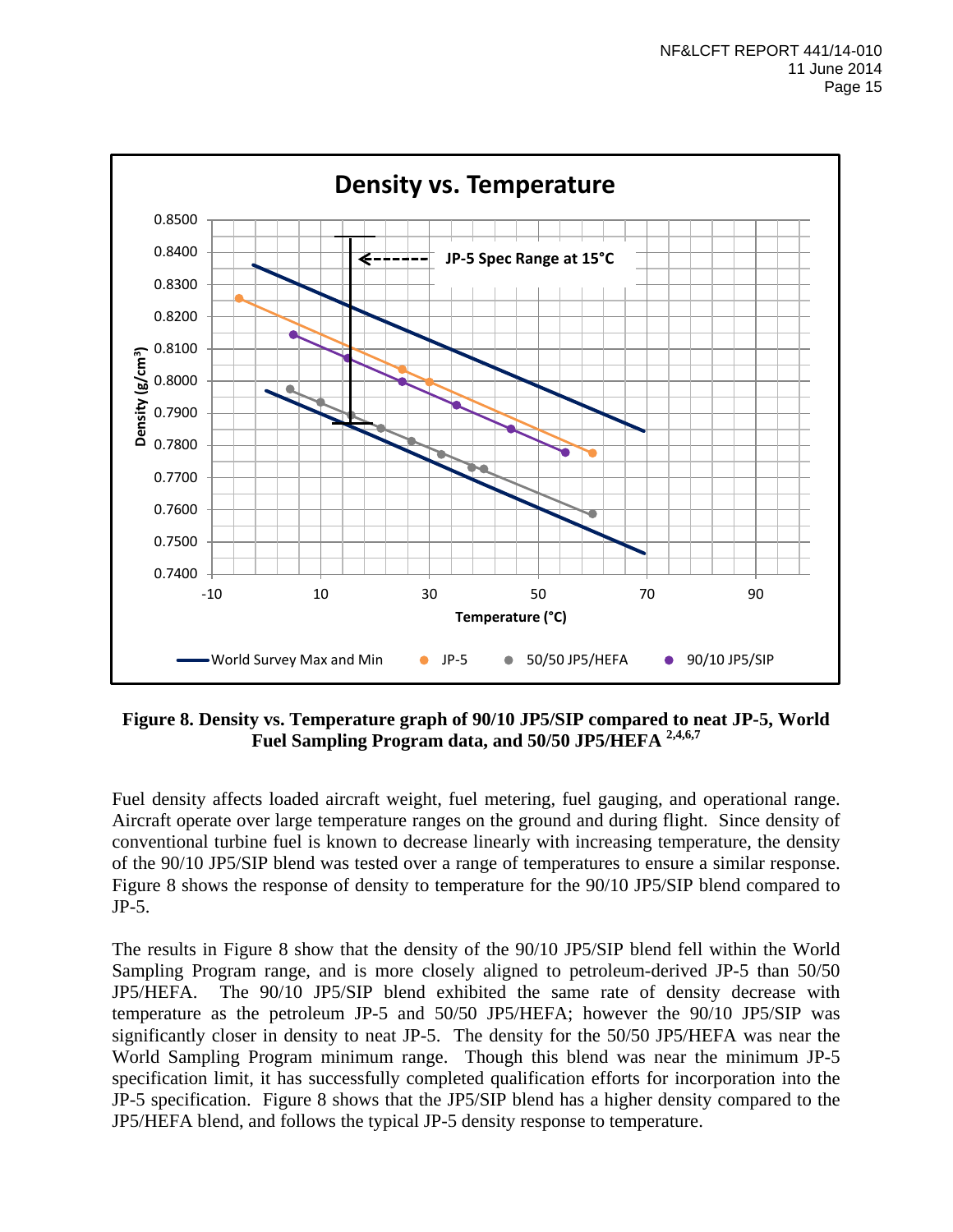

<span id="page-23-0"></span>**Figure 9. Viscosity vs. Temperature graph of 90/10 JP5/SIP compared to neat JP-5 and 50/50 JP5/HEFA 2,4,6,7**

The kinematic viscosity of a fuel has an inverse response with temperature. This property is important for fuel system design as it affects pumping ability and fuel atomization.

The results in Figure 10 show that the kinematic viscosity of 90/10 JP5/SIP follows the typical viscosity response to temperature and perform similar in manner to that of petroleum-derived JP-5. The viscosity of 90/10 JP5/SIP was very similar to the petroleum JP-5 used to make the blend at each corresponding temperature. The 90/10 JP5/SIP viscosity response to temperature was also similar to the JP5/HEFA blend. These results indicate that the viscosity response to temperature for the 90/10 JP5/SIP blend will perform similar in manner to JP-5 and previously qualified alternative fuel blends.

The viscosity value for the 90/10 JP5/SIP blend at -40 $\degree$ C was 12.6 mm<sup>2</sup>/s, which is slightly higher than the 12.0 mm<sup>2</sup>/s requirement. Viscosity at lower temperatures was discussed in detail in at the beginning of Section 3.3.

#### **3.3.1 Chemical Compositional Analysis**

As part of the FFP, the chemical compositional profile of neat SIP was determined by GC-MS. The GC-MS identifies and classifies the various chemical compounds present in the fuel. These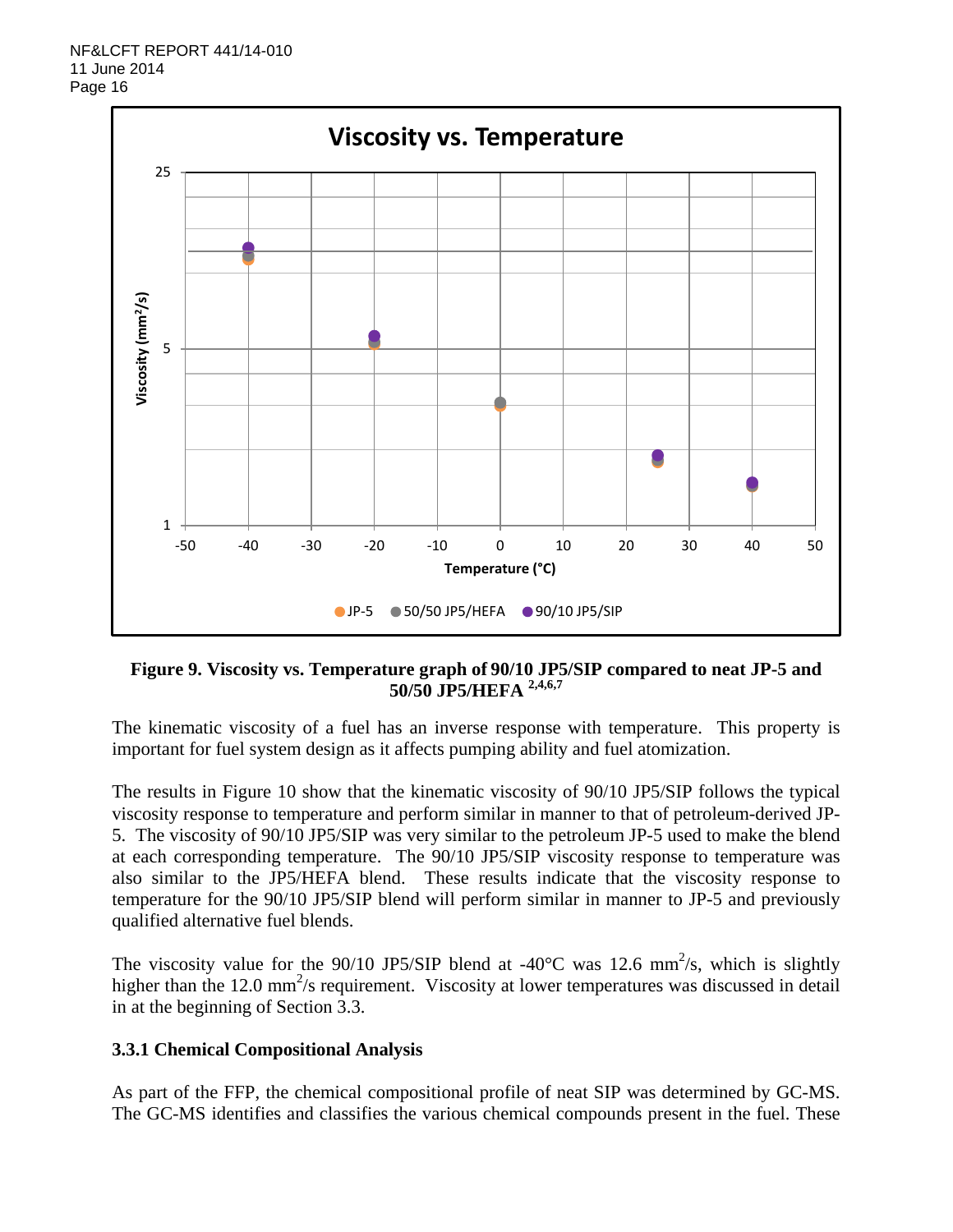results are represented in [Figure 10](#page-24-0) and show that SIP is composed of >98% farnesane, a 15 carbon number iso-paraffinic hydrocarbon. Side products of farnesane were also present: hexahydrofarnesol, and a cyclic isomer of farnesane. Both were present at a concentration of less than 1%.

Chemical analysis of JP-5 has shown a small amount of farnesane is already present in petroleum JP-5. A small survey of JP-5 fuels identified approximately 1 to 3 % farnesane in these samples. A side by side GC comparison of SIP-farnesane and the JP-5-farnesane matched the retention times, as shown in [Figure 11.](#page-25-0) Additionally a mass spectrum analysis identified both peaks as farnesane. In addition to all the chemical and physical property testing highlighted in this report, the presence of farnesane in petroleum JP-5 further reduces the risk with 90/10 JP5/SIP blend because it will not add any new compounds to petroleum JP-5. As shown in [Figure 10,](#page-24-0) the main difference in composition between the neat petroleum JP-5 and the 90/10 blend is the intensity of the farnesane peak. The intensity of the other peaks in the neat JP-5 fuel are comparable to the peaks present in the blend. The trace impurities had no impact on the Fit for Purpose properties shown in Table 3. All hydrocarbon compounds identified in the neat SIP were of similar composition and molecular weight to hydrocarbons normally present in petroleum JP-5 aviation fuels. When blended with conventional JP-5, a broad distribution of paraffinic and aromatic molecules are present with farnesane as the predominate molecule.



<span id="page-24-0"></span>**Figure 10. GC- Chromatogram of Neat SIP, 90/10 JP5/SIP, and Neat JP-5**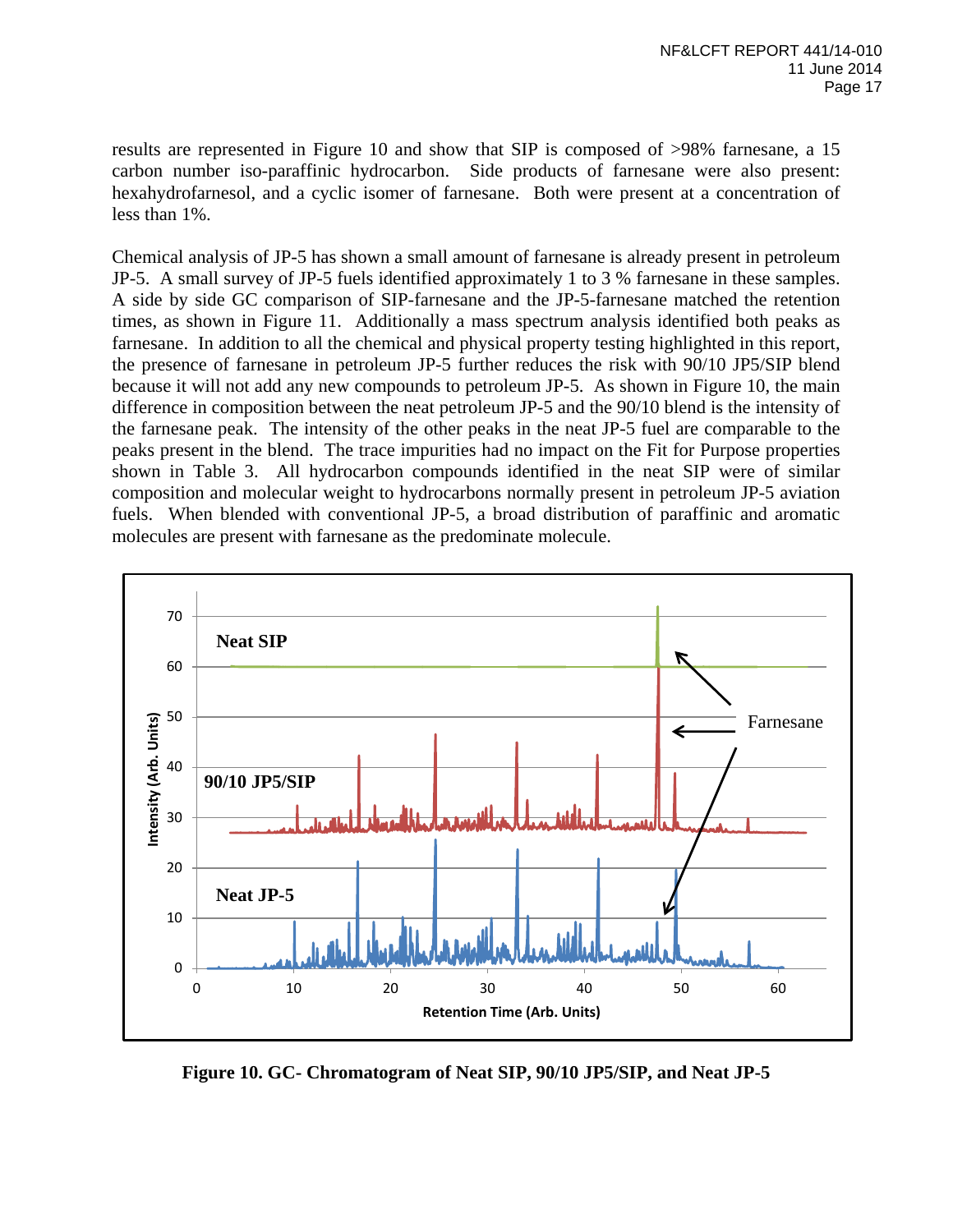

<span id="page-25-0"></span>**Figure 11. GC Chromatogram of Neat SIP and JP-5, zoomed in on region showing farnesane peak**

#### **3.4 Fit-for-Purpose Level II Test Results**

Fit-for-purpose Level II testing requires larger quantities of test fuel and longer testing time than Fit-for-purpose Level I testing. These tests not only address aviation performance properties, but focus on diesel combustion, safety, fuel handling, and materials compatibility characteristics. A complete list of all the FFP Level II requirements is outlined in Appendix C of this report. This report includes test results conducted as part of this program as well as results from testing conducted in support of the ASTM commercial approval process. Additionally other FFP Level II tests were waived due to similarity in chemistry and the low blend ratio.

Navy conducted FFP testing included: vapor pressure vs. temperature, dielectric constant vs. density, thermal conductivity vs. temperature, specific heat vs. temperature, surface tension vs. temperature, and Bulk modulus. FFP test results from the ASTM commercial qualification effort included: gas solubility, flammability limits, and hot surface ignition temperature. For detailed information regarding these tests, please reference the "Evaluation of Synthesized Iso-Paraffins produced from Hydroprocessed Fermented Sugars (SIP Fuels)" ASTM research report<sup>2</sup>. The following tests were waived for 90/10 JP5/SIP: microbial growth, oil pollution abatement, navy coalescence test, fire safety test, fuel system icing inhibitor additive test, and copper migration. The results of remaining tests as identified in Appendix C will be conveyed in separate reports.

This section compares FFP Level II test results against JP-5 and 50/50 JP5/HEFA.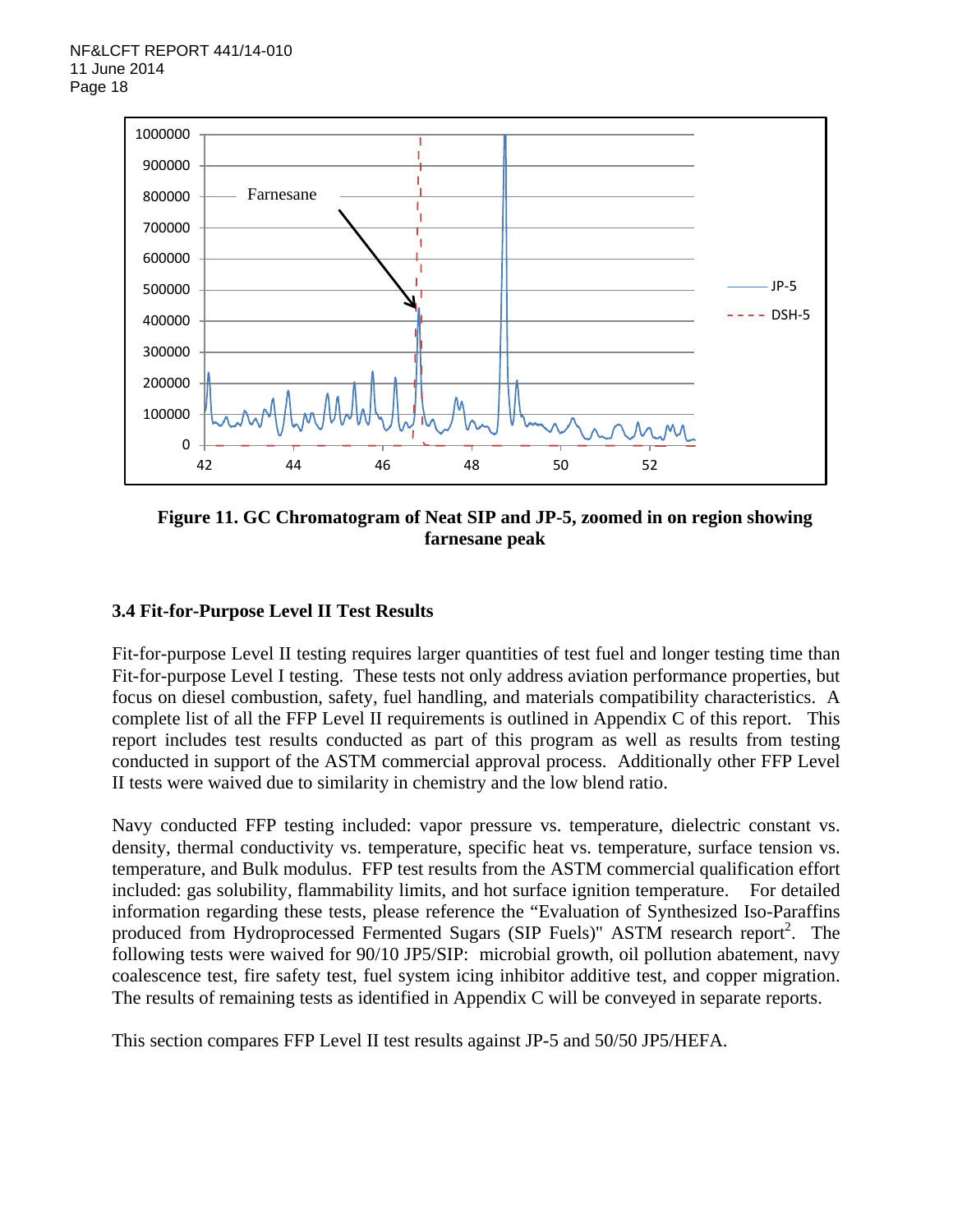

#### <span id="page-26-0"></span>**Figure 12. Vapor Pressure vs. Temperature graph of 90/10 JP5/SIP compared to JP-5 average from CRC Handbook and 50/50 JP5/HEFA 2,4,5,7**

Vapor pressure is the pressure exerted by the vapor phase of a fuel when in equilibrium with the liquid phase at a given temperature. The risk of vapor lock (excessive vapor volume inside a fuel transfer pump which obstructs the flow of liquid fuel) increases with increasing fuel vapor pressure $\mathscr{E}.$ 

[Figure 12](#page-26-0) shows that the vapor pressure of the 90/10 JP5/SIP is consistent with JP-5 vapor pressure values from the CRC Handbook of Aviation Fuel Properties (this reference will herein be referred to as the CRC handbook)<sup>5</sup>. The JP5/SIP blend increased with temperature in a similar parabolic manner to the CRC handbook typical values for JP-5.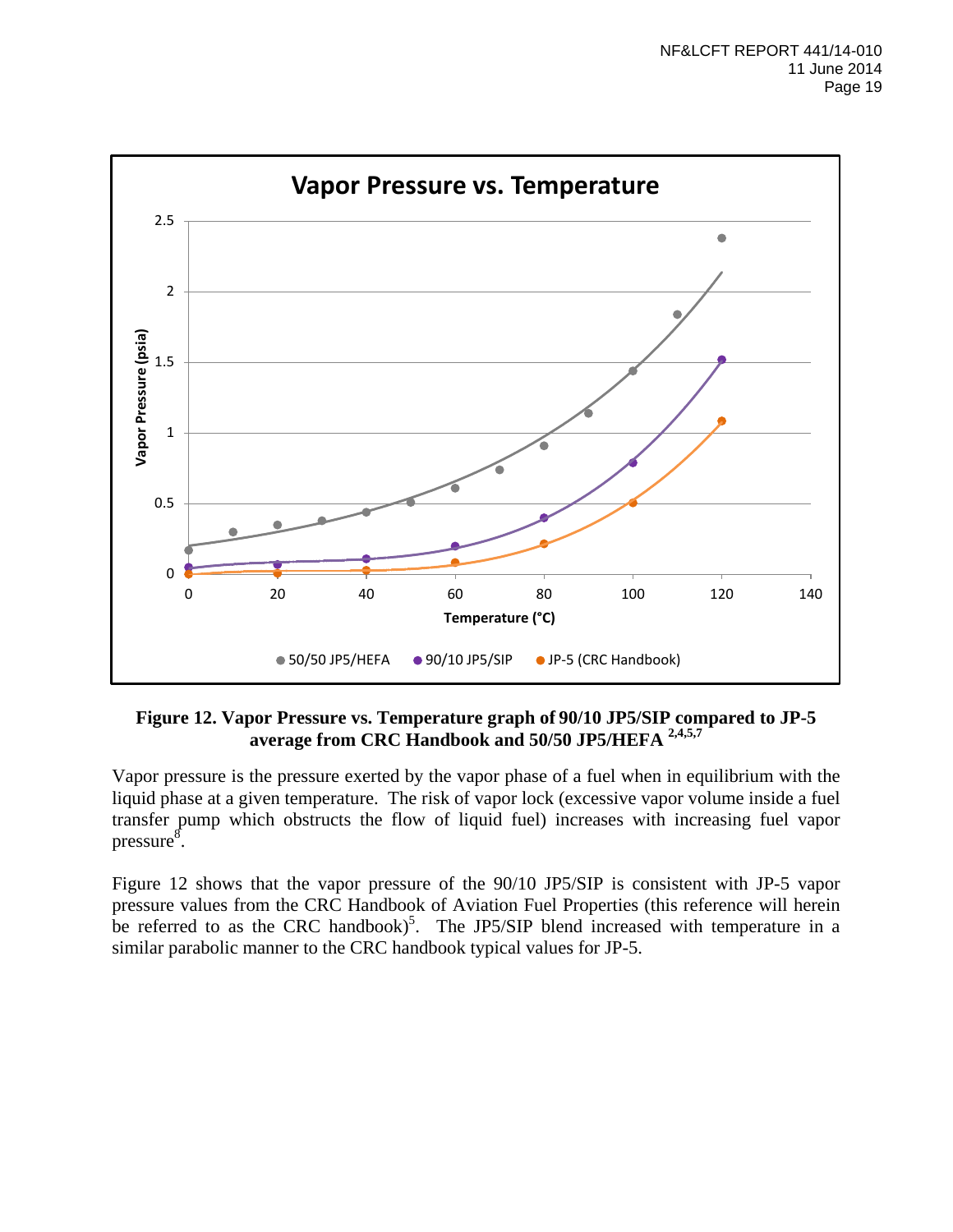

<span id="page-27-0"></span>**Figure 13. Dielectric Constant vs. Density graph of 90/10 JP5/SIP compared to JP-5 average from CRC Handbook, 50/50 JP5/HEFA and 2006 World Fuel Sampling Program 2,4,5,6,7**

The dielectric constant is defined as the electrical capacitance of a volume of fluid to the capacitance of an equivalent volume of air. Capacitance probes for fuel metering applications use the dielectric constant to gauge available quantities of fuel<sup>8</sup>. The dielectric constant for the 90/10 JP5/SIP blend was tested over a range of fuel temperatures and densities.

[Figure 13](#page-27-0) and [Figure 14](#page-28-0) respectively show the dielectric constant vs. density and the dielectric constant vs. temperature of the JP5/SIP blend. The dielectric constant of the JP5/SIP blend increased linearly with density. The slope of the dielectric constant with respect to density for the JP5/SIP blend was the same as the World Fuel Sampling Program<sup>6</sup> average trend line. For this comparison, the World Fuel Sampling Program data provides more applicable results than the CRC handbook because the World Fuel Sampling Program dielectric constant results are based on quantitative JP-5 values. The dielectric constant values for JP-5 from the CRC handbook are based on trends in average values for JP-5 and not specific quantitative values.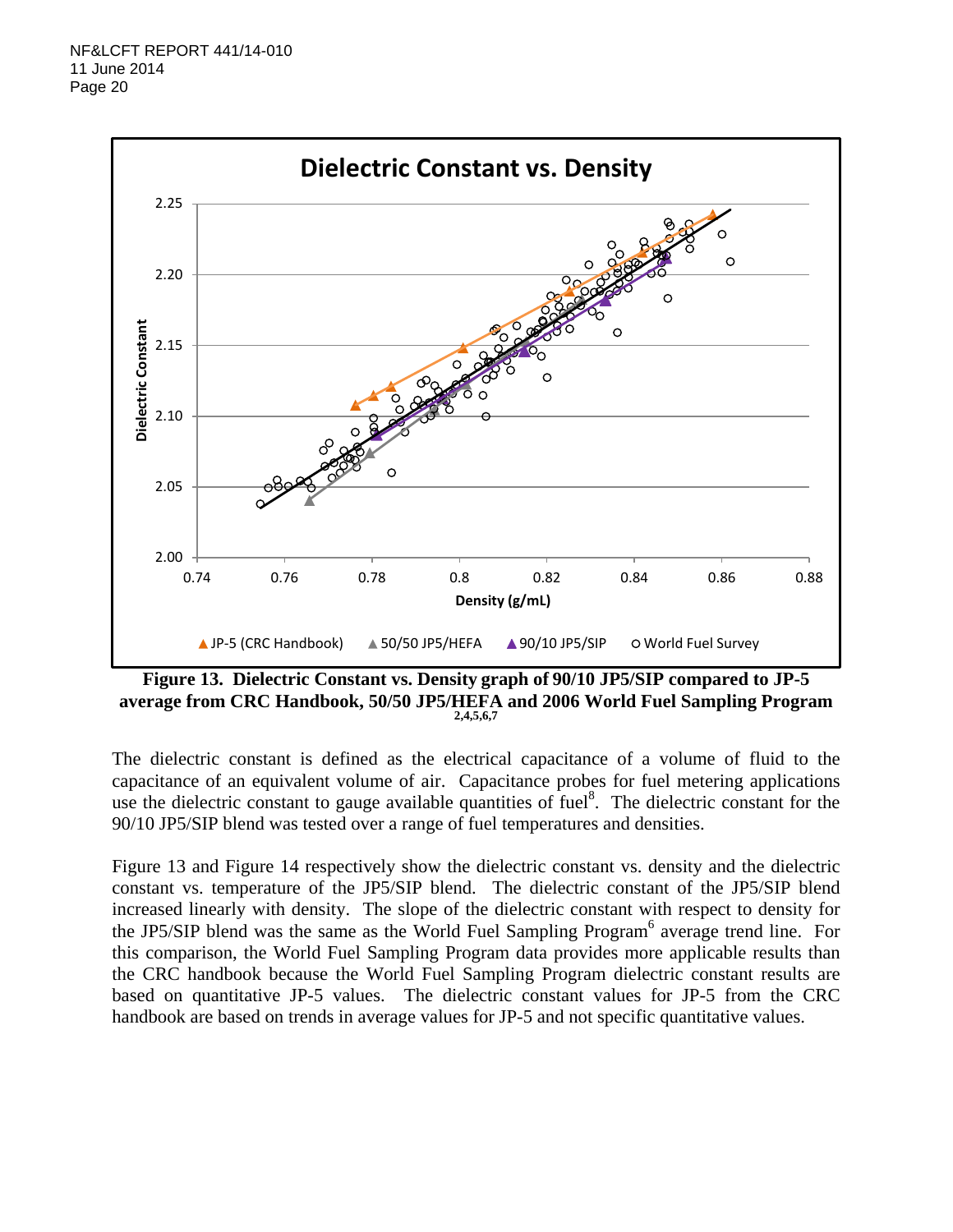

#### <span id="page-28-0"></span>**Figure 14. Dielectric Constant vs. Temperature graph of 90/10 JP5/SIP compared to JP-5 average from CRC Handbook and 50/50 JP5/HEFA 2,4,5,6,7,8**

The 90/10 JP5/SIP blend showed an inverse relationship between temperature and the dielectric constant. The dielectric constant with respect to temperature for the JP5/SIP blend and the World Fuel Sampling Program trend line decreased at the same rate. Similar to the dielectric constant results vs. density, the World Fuel Sampling Program data provides more applicable results than the CRC handbook because the World Fuel Sampling Program dielectric constant results are based on quantitative JP-5 values.

The dielectric constant trends in density and temperature both correspond to trends previously identified in conventional petroleum fuels. The dielectric constant of the 90/10 JP5/SIP blend will therefore respond in a similar manner as petroleum-derived JP-5 fuels to density and temperature changes.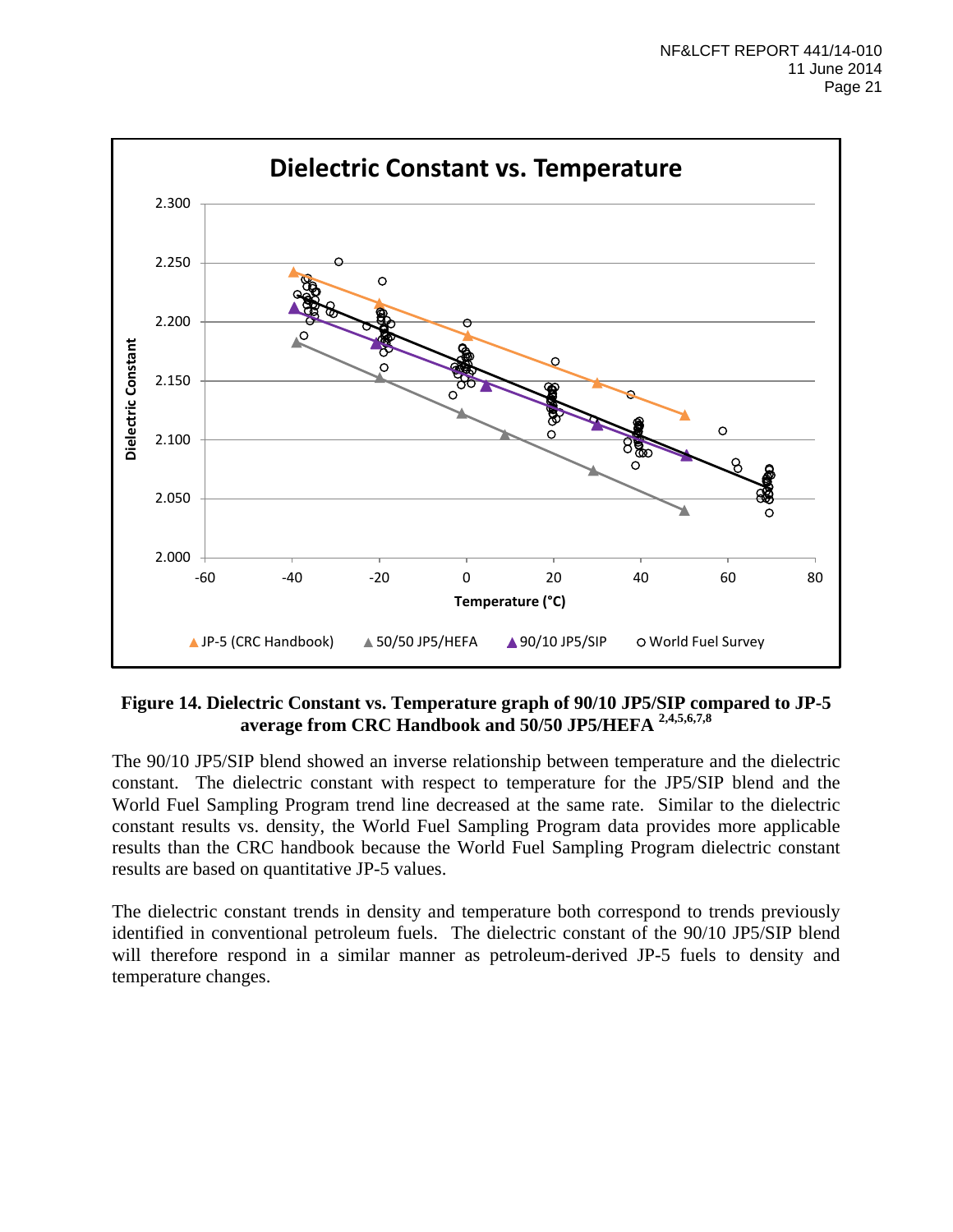

<span id="page-29-0"></span>**Figure 15. Thermal Conductivity of 90/10 JP5/SIP compared to JP-5 average from CRC Handbook and 50/50 JP5/HEFA 2,5,6,7,8**

Thermal conductivity is a property that controls the rate at which heat is conducted through the fuel. It is used in heat transfer design calculations when fuel temperature is used as a heat sink in heat exchangers, when fuel is heated or cooled, or whenever there is a temperature gradient within the fuel<sup>8</sup>.

The thermal conductivity response of the JP5/SIP blend follows the typical thermal conductivity response to temperature and performed similar in manner to that of JP-5 as referenced in the CRC handbook. [Figure 15](#page-29-0) compares the thermal conductivity of the 90/10 JP5/SIP blend to average JP-5 values from the CRC handbook and 50/50 JP5/HEFA. While the thermal conductivity of the JP5/SIP blend was slightly lower than the JP-5 CRC handbook values at all temperature points, the 90/10 blend exhibited the same rate of decrease with temperature as JP-5 values in the CRC handbook. These results show that the thermal conductivity response for the JP5/SIP blend is within FFP limits and will respond similar in manner to the CRC handbook typical values for JP-5.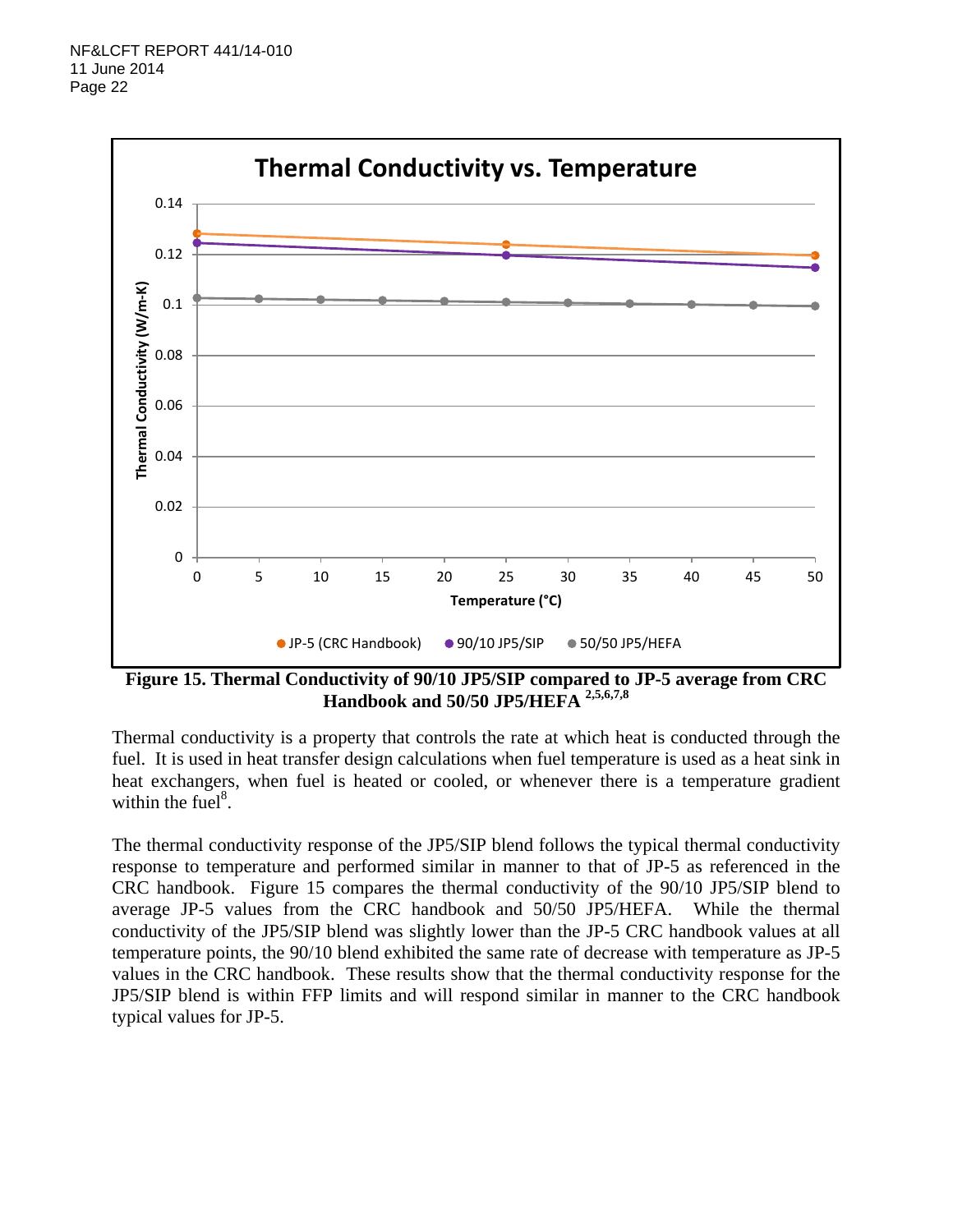

#### <span id="page-30-1"></span><span id="page-30-0"></span>**Figure 16. Specific Heat profile of 90/10 JP5/SIP compared to JP-5 average from CRC Handbook and 50/50 JP5/HEFA 2,5,6,7,8**

The specific heat capacity of a fuel is the amount of heat energy transferred into or out of a unit mass of liquid fuel when increasing or decreasing its temperature. Specific heat capacity is important to fuel and other subsystem designs because fuel is used as a medium for heat exchange in aircraft. Higher specific heat per unit mass enhances a fuel's function as a heat transfer medium and presents low risk to negatively impacting aviation subsystem operation and performance<sup>8</sup>.

The specific heat response for the JP5/SIP blend follows the typical specific heat response to temperature for JP-5 as reported in the CRC handbook<sup>5</sup>. [Figure 16](#page-30-1) shows the specific heat capacities across a representative operational temperature range of the 90/10 JP5/SIP blend. The JP5/SIP blend had a specific heat capacity nearly identical to the average CRC handbook JP-5 values. The minor discrepancies between these results are within the experimental error of the method and can be considered not significant. These results show that the specific heat response for the JP5/SIP blend is within FFP limits and will respond similar in manner to the CRC handbook typical values for JP-5.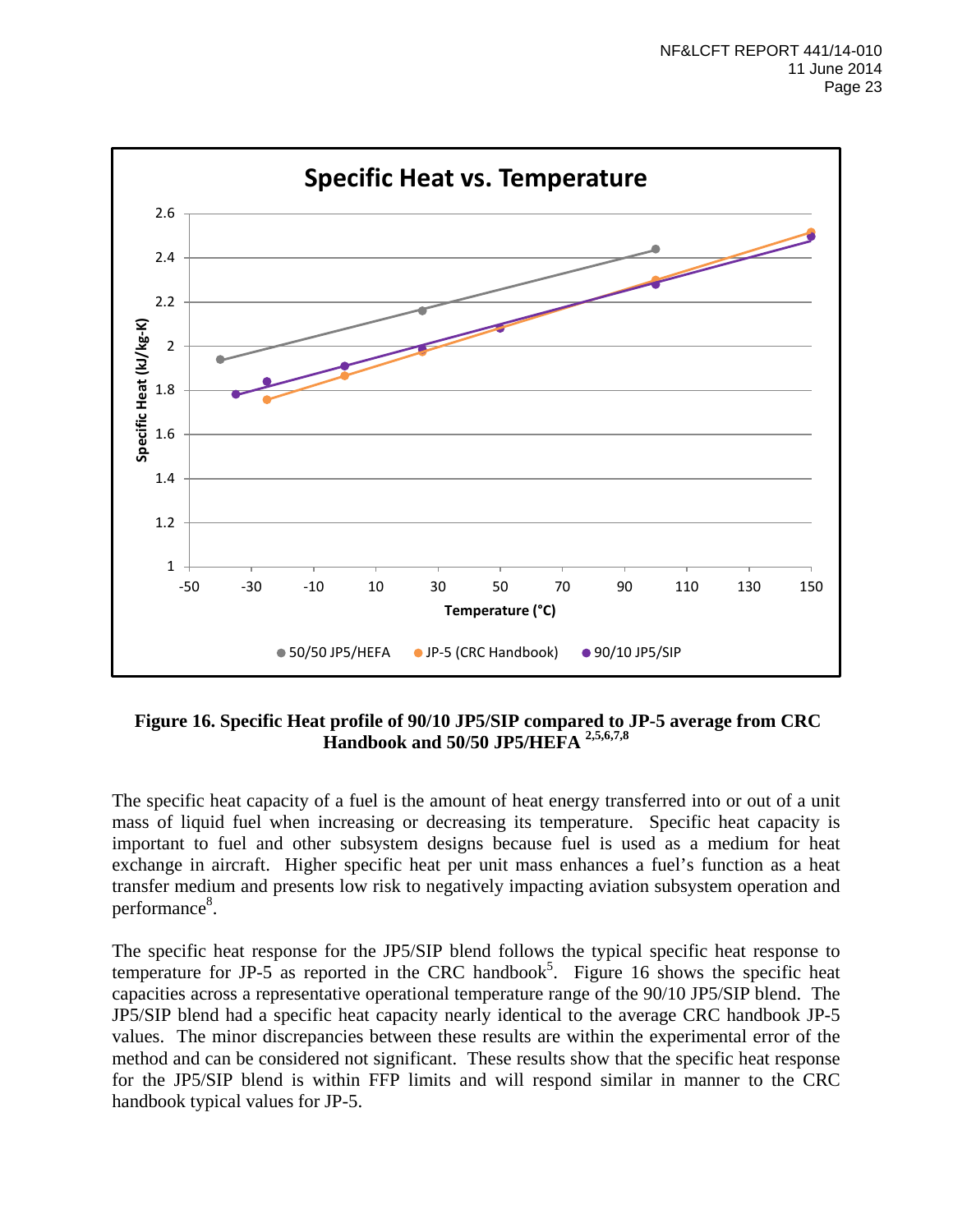

<span id="page-31-0"></span>**Figure 17. Surface Tension of 90/10 JP5/SIP compared to JP-5 and JP-8 averages from CRC Handbook, and 50/50 JP5/HEFA 4,5,7,9**

Surface tension is an important property in fuel atomization $10$ . Surface tension of fuels decreases linearly as temperature increases. Measurements are taken across a large temperature range to ensure that the test fuel adheres to this linear trend and maintains adequate surface tension for fuel atomization.

The surface tension response to temperature for the JP5/SIP blend follows the typical response for JP-5 as reported in the CRC handbook and is within FFP limits. [Figure 17](#page-31-0) shows the measured surface tensions of 90/10 JP5/SIP across a range of operational temperatures in comparison to CRC data for Jet A, JP-8, and JP-5. The surface tension values of the 90/10 blend were within the range of petroleum-fuel based on the CRC handbook data, do not fall below the  $OEM-estabilished minimum<sup>11</sup>$ , and linearly increased with decreasing temperature at the same rate as petroleum-based turbine fuels. These results show that the surface tension response to temperature is expected to be indistinguishable between the 90/10 JP5/SIP blend and conventional JP-5.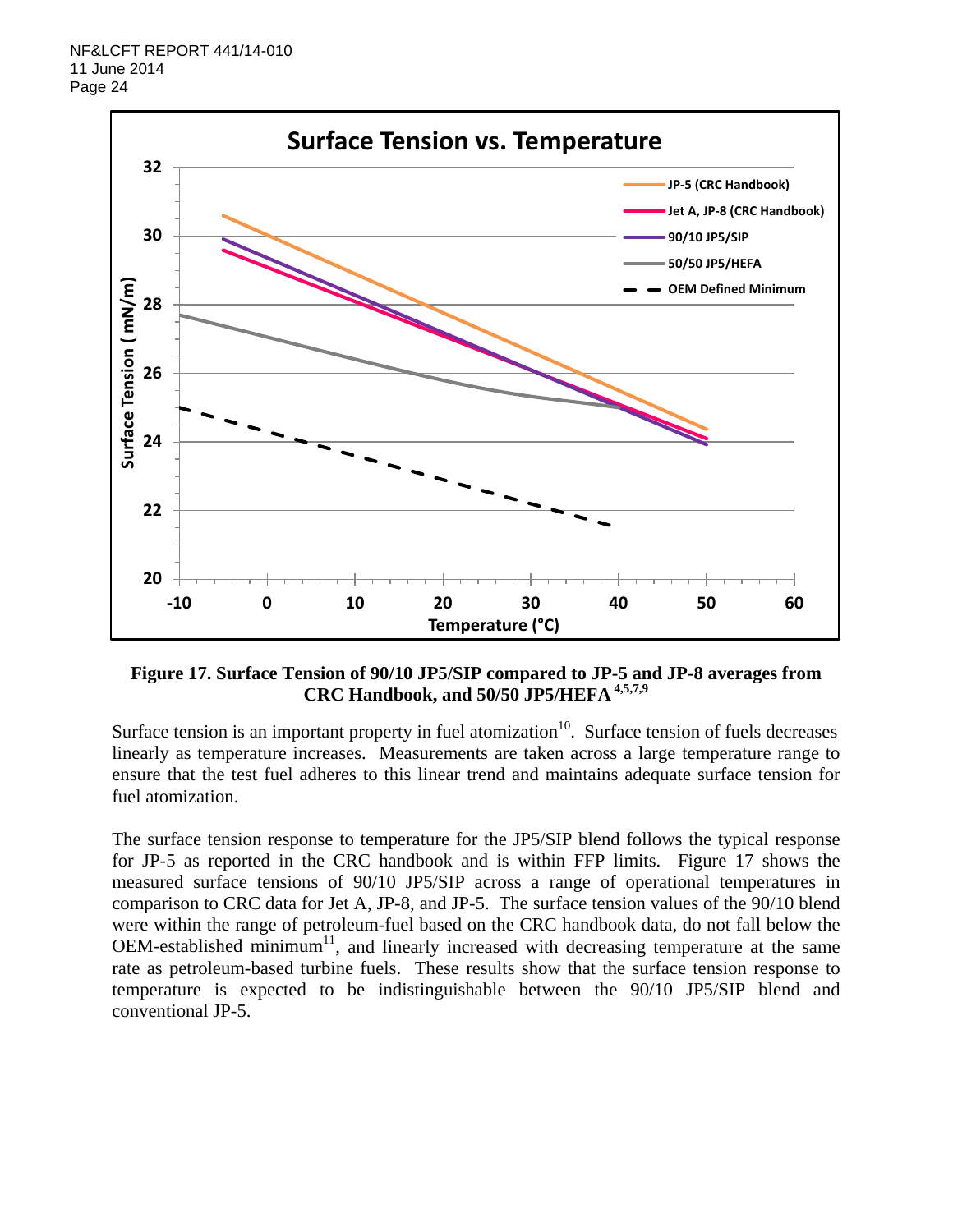| Fuel           | <b>Isentropic Bulk Modulus (at <math>30^{\circ}</math>C and 0 psi)</b> |
|----------------|------------------------------------------------------------------------|
| $JP-5$         | 189,371 psi                                                            |
| 90/10 JP5/SIP  | 188,850 psi                                                            |
| 50/50 JP5/HEFA | 185,326 psi                                                            |

#### <span id="page-32-0"></span>**Table 4. Isentropic Bulk Modulus data for 90/10 JP5/SIP compared to neat JP-5 and 50/50 JP5/HEFA**

Bulk modulus is defined as the increase in pressure required to reduce fuel to a known volume. The bulk modulus is dependent on the speed of sound and density of a specific fluid. Bulk modulus is an important property for equipment that uses fuel to transfer energy and is significant for fuel gauges with ultrasonic probes<sup>12</sup>. Measurements of isentropic bulk modulus data points were obtained at a constant system pressure of 0 psi for the 90/10 JP5/SIP blend at 30°C. The results in Table 4 compare the isentropic bulk modulus of 90/10 JP5/SIP blend to petroleum JP-5 and 50/50 JP5/HEFA. The bulk modulus for the 90/10 JP5/SIP blend was similar to petroleum JP-5 and was 1.9% higher than the JP5/HEFA blend.

## **4.0 CONCLUSIONS**

A batch of SIP derived from fermented sugars was blended with petroleum JP-5 and examined against MIL-DTL-5624V specifications, Fit-For Purpose Level I, and select Level II acceptance criteria. The 90/10 blend of JP5/SIP showed chemical and physical properties that were as good as or better than petroleum JP-5. The blend met all MIL-DTL-5624 specification criteria as well as FFP Level I, with the exception of viscosity at -40°C, and tested Level II criteria. For flight testing and incorporation into the JP-5 specification, the blending ratio of the JP5/SIP fuel will be adjusted to ensure the viscosity at -40°C is within the limits of historical JP-5 experience.

## **5.0 RECOMMENDATIONS**

It is recommended that 90/10 JP5/SIP blends continue qualification testing.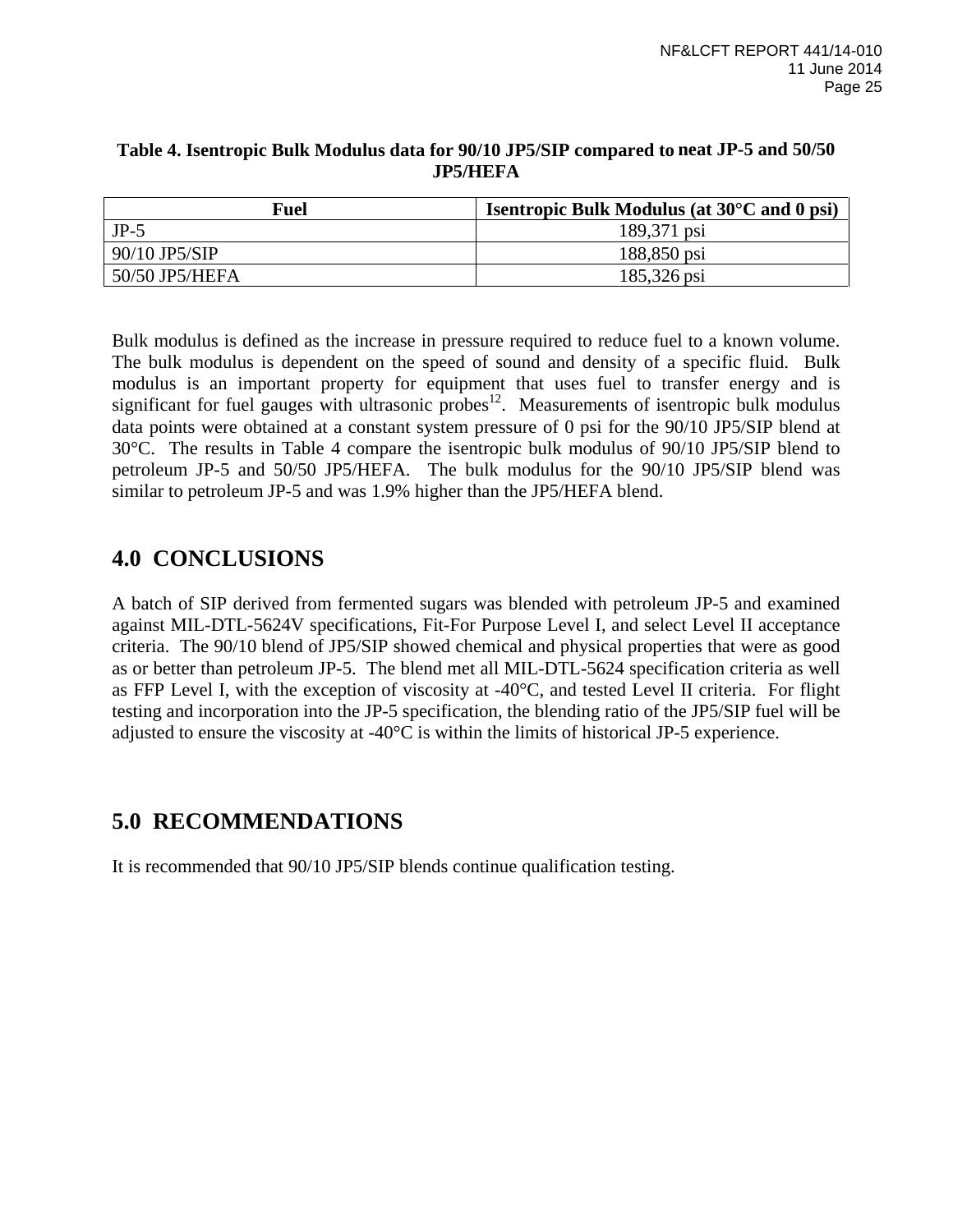## **6.0 REFERENCES**

- 1 Turgeon, R.T, Morris, R., Williams, S.A, Kamin, R.A, Mearns, D.F. NF&L CFT SWP 44FL-006 "Naval Fuels and Lubricants CFT Shipboard Aviation Fuel, JP-5, Qualification Protocol for Alternative Fuel/Fuel Sources."
- <sup>2</sup> ASTM Research Report, "Evaluation of Synthesized Iso-Paraffins produced from Hydroprocessed Fermented Sugars (SIP Fuels)", TOTAL New Energies, Amyris Inc., United States Air Force Research Laboratory, February 2014.
- <sup>3</sup> ASTM International D7566–14, "Specification for Aviation Turbine Fuels Containing Synthesized Hydrocarbons," Approved 2009, Updated Reapproved 2014. ASTM International, 100 Barr Harbor Drive, PO Box C700, West Conshohocken, PA 19428
- <sup>4</sup> McDaniel, A., Eldridge, G., "Camelina HRJ-5 Blend Specification and Fit-for-Purpose Tests", NF&LCFT Report 441/11/001, 11 February 2011
- <sup>5</sup> Coordinating Research Council, "Handbook of Aviation Fuel Properties." Report No. 663. Coordinating Research Council Inc., 3650 Mansell Road, Suite 140, Alpharetta, GA 30022.
- <sup>6</sup> Hadaleer, O.J., Johnson, J.M. "World Fuel Sampling Program" Boeing Commercial Airplane Group. June 2006. Seattle, WA
- <sup>7</sup> Hutzler, S.A. Letter Report for Southwest Research Institute® entitled Results of Fuel Sample Analysis. Project No. 08-17149-26-103. 22 November 2013.
- <sup>8</sup> Draft NFLCFT Report, McDaniel, A., Fetch, G., "Hydroprocessed Renewable Jet Qualification Report"
- 9 Morris, R. Surface Tension Measurements. Naval Research Laboratory, Washington, DC; 2014
- $10$  Totten, G.E, Westbrook, S.R, Shah, R.J. Fuels and Lubricants Handbook: Technology, Properties, Performance, and Testing. Pg 738. ASTM International, 100 Barr Harbor Drive, PO Box C700, West Conshohocken, PA 19428.
- <sup>11</sup> ASTM International D4054 09, "Standard Practice for Qualification and Approval of New Aviation Turbine Fuels and Fuel Additives," 2009.
- <sup>12</sup> "Evaluation of Alcohol to Jet Synthetic Paraffinic Kerosenes (ATJ-SPKs)," ASTM Technical Committee, 13 September 2013.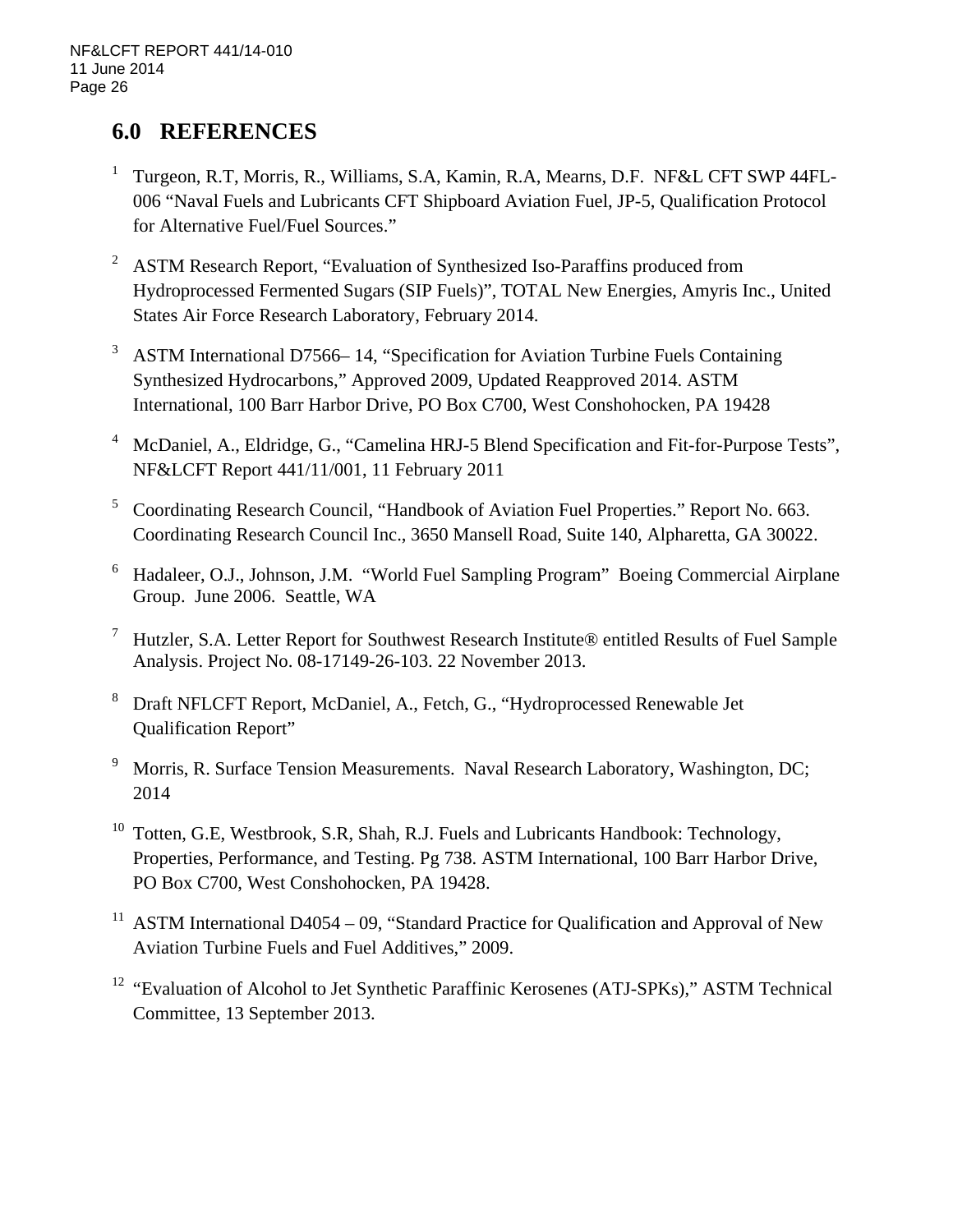## **APPENDIX A SIP Blending Component Requirements<sup>1</sup>**

**Materials**. Synthetic blend components shall be comprised of hydroprocessed synthesized isoparaffins wholly derived from farnesene produced from fermentable sugars. Subsequent processing of farnesene into iso-paraffins shall include a combination of hydroprocessing and fractionation operations, and may include other conventional refinery processes. In particular, hydroprocessing operations consist of reacting hydrogen with farnesene feedstock and fractionation operations consist of gas/liquid separation and isolation of synthesized isoparaffins. For example, fractionation typically includes a distillation step

| Properties                       | <b>ASTM Number</b> | Min   | Max      |
|----------------------------------|--------------------|-------|----------|
| Acidity Total, mg KOH/g          | D3242              |       | 0.015    |
| Distillation                     | D <sub>86</sub>    |       |          |
| 10% (T10), $^{\circ}$ C          |                    |       | 250      |
| 50% (T50), °C                    |                    |       | Report   |
| 90% (T90), °C                    |                    |       | Report   |
| FBP, $\degree$ C                 |                    |       | 255      |
| Residue+Loss, vol%               |                    |       | 3        |
| T90-T10, °C                      |                    |       | 5        |
| Flash Point, °C                  | D93                | 100   |          |
| Density @15°C, kg/L              | D <sub>4052</sub>  | 0.765 | 0.780    |
| Freezing Point, °C               | D2386, D5972       |       | $-60$    |
| Existent gum, mg/100 mL          | D381               |       | 7        |
| <b>MSEP</b>                      | D3948              | 85    |          |
| Thermal Stability $@355°C$       | D3241              |       |          |
| <b>Tube Deposit Rating</b>       |                    |       | $\leq$ 3 |
| $dP$ , mmHg                      |                    |       | 25       |
| Net Heat of Combustion,          | D4809              | 43.5  |          |
| MJ/kg                            |                    |       |          |
| Additives                        |                    |       |          |
| Antioxidant $\frac{g}{m}$ , mg/L |                    | 17.0  | 24.0     |

**Table A1. Detailed Batch Requirements; SIP from Hydroprocessed Fermented Sugars**

<sup>g</sup> Antioxidant shall be added as soon as practicable after hydroprocessing or fractionation and prior to the product or component being passed into storage to prevent peroxidation and gum formation after manufacture. Antioxidant formulations. The following antioxidant formulations are approved:

- a. 2,6-di-tert-butyl-4-methylphenol
- b. 6-tert-butyl-2,4-dimethylphenol
- c. 2,6-di-tert-butylphenol
- d. 75 percent min-2,6-di-tert-butylphenol 25 percent max tert-butylphenols and tri-tert-butylphenols
- e. 72 percent min 6-tert-butyl-2,4-dimethylphenol 28 percent max tert-butyl-methylphenols and tert-butyl-dimethylphenols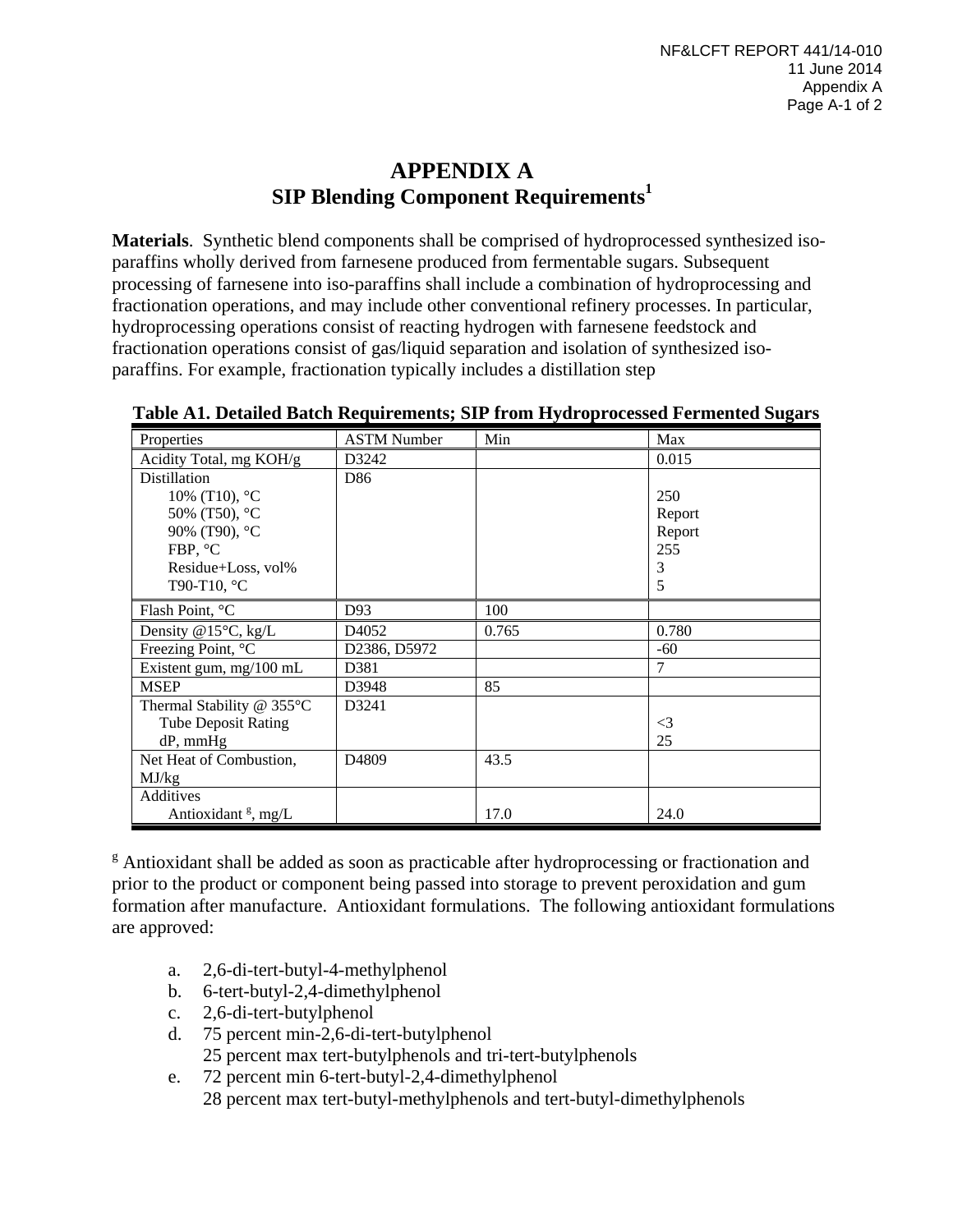f. 55 percent min 2,4-dimethyl-6-tert-butylphenol and 15 percent min 2,6-di-tert-butyl-4-methylphenol and 30 percent max mixed methyl and dimethyl tert-butylphenols

|                                           | <b>ASTM Method</b> | Min  | Max           |
|-------------------------------------------|--------------------|------|---------------|
| Hydrocarbon Composition,                  |                    |      |               |
| $mass\%$                                  |                    |      |               |
| Paraffins (normal and                     | D <sub>2425</sub>  | 98   |               |
| iso), mass%                               |                    |      |               |
| Total Aromatics, mass %                   | D1319              |      | 0.1           |
| Olefins, $mgBr2/100g$                     | D <sub>2710</sub>  |      | 300           |
| Carbon and Hydrogen,                      | D <sub>5291</sub>  | 99.5 |               |
| $mass\%$                                  |                    |      |               |
| Sulfur Content, ppm                       | D <sub>5453</sub>  |      | 2             |
| Nitrogen Content, ppm                     | D4629              |      | 2             |
| Metals                                    | D7111              |      | 0.1 per metal |
| (Ca, Cu, Fe, Mg, Mn, Ni,                  |                    |      |               |
| $P, Pb, V, Zn$ , ppm                      |                    |      |               |
| Alkali Metals and Metalloids <sup>h</sup> | D7111              |      | 0.1 per metal |
| $(B, Na, K, Si, Li)$ , ppm                |                    |      |               |
| Halogens, ppm                             | D7359              |      | 1 per halogen |

#### **Detailed Process Requirements of Synthesized Iso-Paraffins (SIP)**

<sup>h</sup>. All detected metals below the detection limits shall be considered as 0ppb. Only the metals higher than the detection limit count as legitimate values for calculation.

Appendix A References:

<sup>1</sup> ASTM International D7566–14, "Specification for Aviation Turbine Fuels Containing Synthesized Hydrocarbons," Approved 2009, Updated Reapproved 2014. ASTM International, 100 Barr Harbor Drive, PO Box C700, West Conshohocken, PA 19428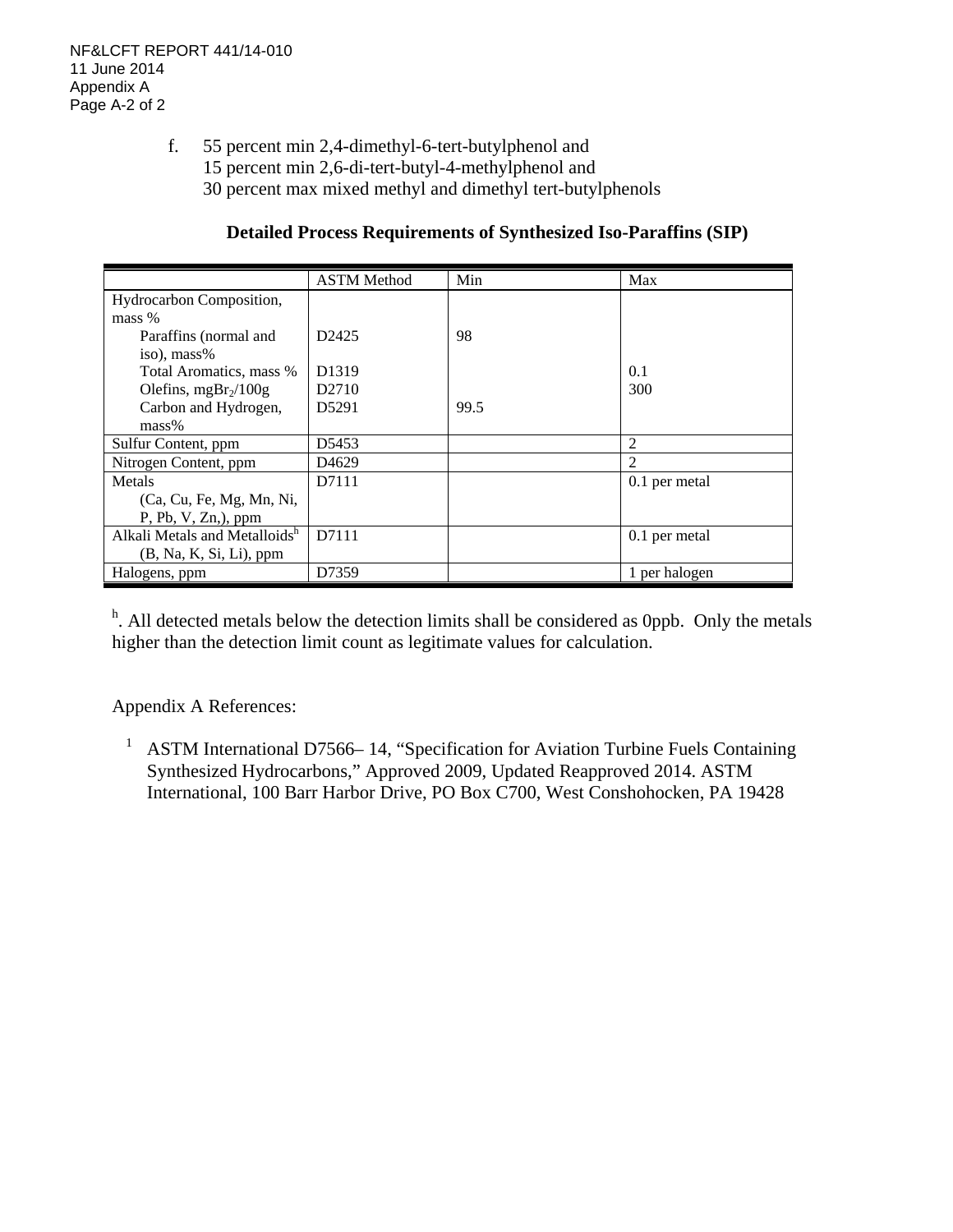## **APPENDIX B Fit for Purpose Level I Requirements**

| <b>FFP</b> - Level I Properties                                                                                         |                                                                     |                                     |                                                                  |                                   |                                                                                                 |                                                              |  |  |
|-------------------------------------------------------------------------------------------------------------------------|---------------------------------------------------------------------|-------------------------------------|------------------------------------------------------------------|-----------------------------------|-------------------------------------------------------------------------------------------------|--------------------------------------------------------------|--|--|
| <b>Property</b>                                                                                                         | <b>Test Method</b>                                                  | Units                               | Min                                                              | <b>Acceptance Criteria</b><br>Max | Primary Property Performance Driver                                                             | <b>Relevant SME/TWH</b>                                      |  |  |
| <b>Chemistry and Composition Properties</b>                                                                             |                                                                     |                                     |                                                                  |                                   |                                                                                                 |                                                              |  |  |
| Hydrocarbon Composition<br>Analysis                                                                                     | ASTM D2425 or<br>In-House Method<br>$(A$ ppendix $A-3$ <sup>1</sup> | Vol %                               | Conform <sup>j</sup><br>Bulk fuel physical properties deviations |                                   | AIR: Fuels Systems                                                                              |                                                              |  |  |
| Aromatics                                                                                                               | ASTM D1319 or<br>ASTM D6379                                         | Vol %<br>Vol %                      | 8<br>8.4                                                         | 25<br>26.5                        | Low: Elastomer sealing, bulk fluid density<br>High: Smoke and deposit formation                 | AIR: Fuel Systems, Combustors,<br>Materials, Engine Controls |  |  |
| Naphthalenes                                                                                                            | ASTM D1840                                                          | wt%                                 | $\overline{a}$                                                   | 3.0                               | High: Smoke and deposit formation                                                               | AIR: Fuel Systems, Materials,<br><b>Engine Controls</b>      |  |  |
| Carbonyls                                                                                                               | ASTM E411                                                           | mg/kg (ppm)                         |                                                                  | Conform                           |                                                                                                 |                                                              |  |  |
| Alcohols                                                                                                                | EPA Method 8015                                                     | mg/L                                | Conform<br>Conform                                               |                                   |                                                                                                 |                                                              |  |  |
| Esters                                                                                                                  | EPA Method 8260                                                     | mg/L                                |                                                                  |                                   | High: Thermal stability, fuel nozzle fouling AIR: Fuel Systems                                  |                                                              |  |  |
| Phenols                                                                                                                 | EPA Method 8270                                                     | mg/L                                |                                                                  | Conform                           |                                                                                                 |                                                              |  |  |
| Nitrogen Content                                                                                                        | ASTM D4629                                                          | mg/kg                               | Conform                                                          |                                   | High: Storage stability, soot formation                                                         | AIR: Fuel Quality, Fuel Systems                              |  |  |
| <b>Trace Copper</b>                                                                                                     | ASTM D6732                                                          | $\mu$ g/kg (ppb)                    | $\overline{a}$                                                   | 20                                | High: Thermal stability, fuel nozzle fouling                                                    | AIR: Fuels Systems, Combustors                               |  |  |
| Trace Metals & Elements<br>Ag, Al, B, Ba, Ca, Cd, Cr, Cu, Fe,<br>K, Li, Mg, Mn, Mo, Na, Ni, P, Pb,<br>Si, Sn, Ti, V, Zn | ASTM D7111 or<br><b>UOP 389</b>                                     | mg/kg                               | Conform                                                          |                                   | High: Propulsion hot section corrosion,<br>fuel nozzle fouling                                  | AIR: Fuels Systems, Combustors                               |  |  |
| Existent Hydroperoxides                                                                                                 | ASTM D3703                                                          | ppm                                 |                                                                  | 8                                 | High: Storage stability, elastomer damage                                                       | AIR: Fuel Quality, Fuel Systems                              |  |  |
|                                                                                                                         |                                                                     |                                     | <b>Bulk Physical and Performance Properties</b>                  |                                   |                                                                                                 |                                                              |  |  |
| Fuel & Additive Compatibility                                                                                           | ASTM D4054,<br>Annex A2                                             | $\frac{1}{2}$                       | Conform                                                          |                                   | Fuel and additive blending compatibility                                                        | AIR: Fuel Systems                                            |  |  |
| Lube Oil Compatability                                                                                                  | In-House Method,<br>$(A$ ppendix $A-4$ <sup>1</sup>                 |                                     | Conform                                                          |                                   | Fuel and lube oil blending compatibility                                                        | <b>NAVSEA</b>                                                |  |  |
| Density vs. Temperature                                                                                                 | ASTM D4052                                                          | kg/L vs. °C                         | Conform, see Figure A-1-1<br>for Typical values                  |                                   | Thermal expansion of fuel, fuel flow<br>calculations, metering device accuracy,<br>fuel loading | AIR: Fuel Systems, Engine Control<br>Systems                 |  |  |
| <b>Distillation Curve</b>                                                                                               | ASTM D86                                                            | °C vs. vol%                         | Conform, see Figure A-1-2                                        |                                   |                                                                                                 |                                                              |  |  |
| Distillation T50 - T10                                                                                                  | ASTM D86                                                            | °C                                  | 15                                                               |                                   | Volatility, ignition, fuel boiloff                                                              | AIR: Fuel Systems, Engine Control                            |  |  |
| Distillation T90 - T10                                                                                                  | ASTM D86                                                            | °C                                  | 40                                                               |                                   |                                                                                                 | Systems                                                      |  |  |
| Simulated Distillation                                                                                                  | ASTM D2887                                                          | °C vs. vol%                         | Conform<br>Conform, see Figure A-1-3                             |                                   |                                                                                                 |                                                              |  |  |
| Viscosity vs. Temperature                                                                                               | ASTM D445                                                           | cSt vs. °C                          |                                                                  | for Typical Values                | High: Atomization, spray pattern,<br>pumpability, water coalescence                             | AIR: Fuel Systems, Combustors,<br><b>Engine Controls</b>     |  |  |
| <b>Interfacial Tension</b>                                                                                              | ASTM D971                                                           | dynes/cm                            | 20                                                               | $\overline{a}$                    | Low: Atomization, injector spray pattern,<br>pumpability                                        | AIR: Fuel Systems, Combustors,<br><b>Engine Controls</b>     |  |  |
| Volumetric Heating Value                                                                                                | ASTM D4809                                                          | MJ/L                                | 33.5                                                             | ---                               | Low: Engine power, vehicle range                                                                | AIR: Combustors, Fuel Controls                               |  |  |
| Pour Point                                                                                                              | ASTM D97                                                            | °C                                  |                                                                  | $-56$                             | High: Low-temp pumpability and transport                                                        | AIR: Fuel Systems                                            |  |  |
| Thermal Oxidative Breakpoint                                                                                            | ASTM D3241                                                          | °C                                  |                                                                  | Conform                           | Low: Fuel nozzle fouling, deposit formation                                                     | AIR: Fuel Systems, Combustors                                |  |  |
| Lubricity, BOCLE Wear Scar                                                                                              | ASTM D5001                                                          | $\rm mm$                            | ---                                                              | 0.65                              | High: Component scuffing, wear and<br>stiction                                                  | AIR: Fuel Systems, Engine Control<br>Systems                 |  |  |
| Lubricity, HFRR Wear Scar                                                                                               | ASTM D6079                                                          | µm                                  | Conform                                                          |                                   | High: Component scuffing, wear and<br>stiction                                                  | <b>NAVSEA</b>                                                |  |  |
| Response to Corrosion Inhibitor<br>Lubricity Improver Additive                                                          | In-House Method<br>$(A$ ppendix $A-5$ <sup>1</sup>                  | mm vs. mg/L                         | Conform, see Figure A-1-4<br>for Typical Response                |                                   | Component scuffing, wear and stiction                                                           | AIR: Fuel Systems, Engine Control<br>Systems                 |  |  |
| Response to Static Dissipator<br>Additive                                                                               | In-House Method<br>$(A$ ppendix $A-6$ <sup>1</sup>                  | pS/mvs. mg/L                        | Conform, see Figure A-1-5<br>for Typical Response                |                                   | Conductivity, static charge dissipation                                                         | AIR: Fuel Systems, Infrastructure                            |  |  |
| <b>Autoignition Temperature</b>                                                                                         | ASTM E659                                                           | °C                                  | 226.7                                                            |                                   | Low: Shipboard fire safety                                                                      | AIR: Engine Control Systems<br>SEA: Fire Safety              |  |  |
| Cetane Number, Derived                                                                                                  | ASTM D6890                                                          | -----                               | 42                                                               | ---                               | Low: Diesel engine starting, smoke<br>formation, engine wear                                    | <b>NAVSEA</b>                                                |  |  |
| Storage Stability (Antioxidant)<br>Storage Stability (Gums)<br>Storage Stability (Peroxides)                            | In-House Method<br>$(A$ ppendix A-7) <sup>1</sup>                   | $\Delta$ mg/kg<br>mg/100mL<br>mg/kg | $\overline{\phantom{a}}$                                         | Conform<br>$\tau$                 | High: Storage stability, elastomer damage                                                       | AIR: Fuel Quality, Fuel Systems                              |  |  |
| Water Solubility @ 30 °C                                                                                                | In-House Method<br>$(A$ ppendix A-8) <sup>i</sup>                   | mg/kg                               | 16<br>Conform                                                    |                                   | Low: Fuel system component corrosion,<br>microbial growth                                       | AIR: Fuel Systems, Engine Control<br>Systems, Fuel Quality   |  |  |

i Test methods are outlined in corresponding appendices in the NF&L CFT SWP 44FL-006 "Naval Fuels and Lubricants CFT Shipboard Aviation Fuel, JP-5, Qualification Protocol for Alternative Fuel/Fuel Sources."

<sup>j</sup> Conformance indicates that the test fuel has a similar response to that of conventional fuels, falls within the range of experience measured for conventional fuels, demonstrates similar or improved characteristics when compared to typical JP-5 fuel, or falls within the bounds of Fit-for-Purpose acceptance criteria.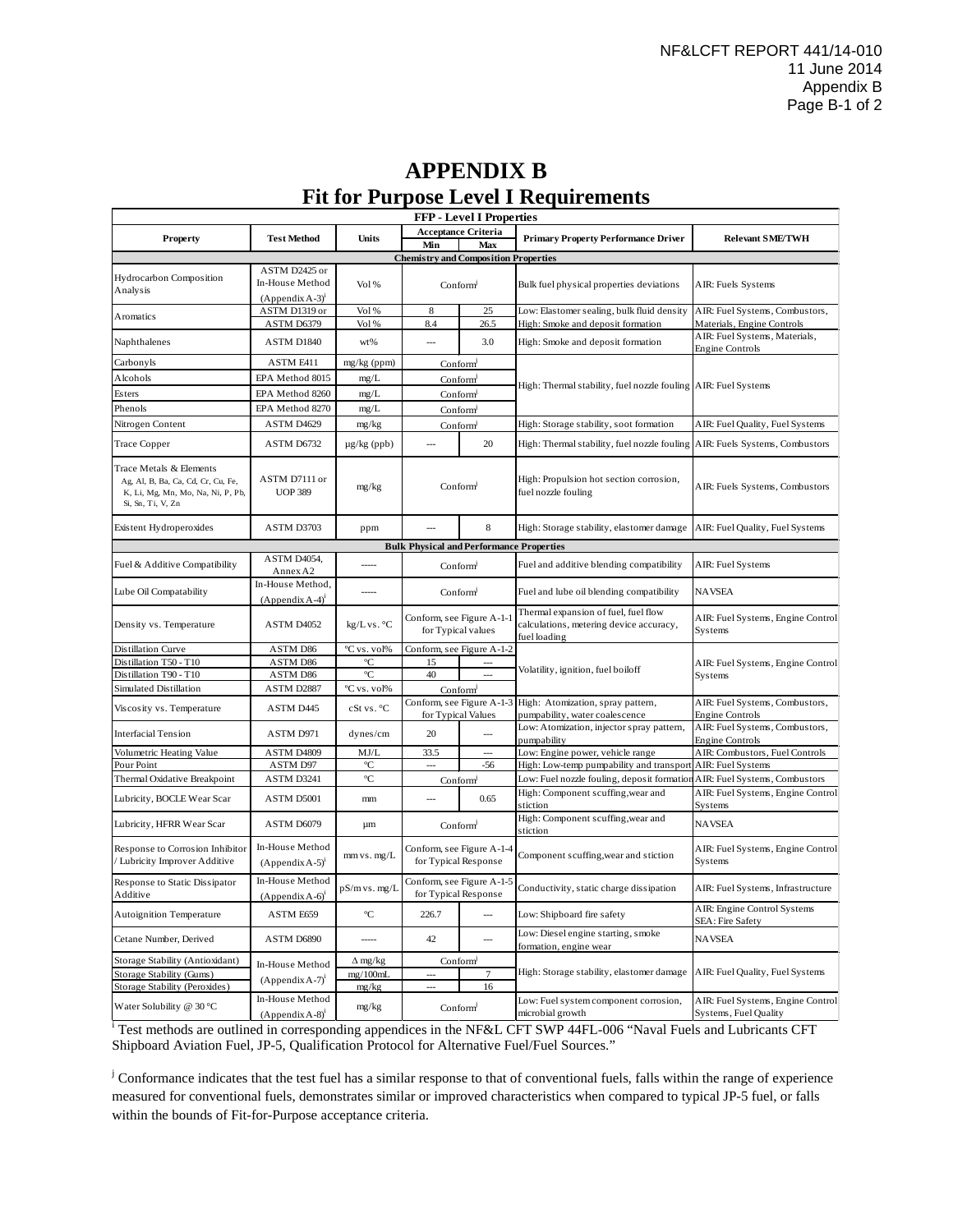NF&LCFT REPORT 441/14-010 11 June 2014 Appendix B Page B-2 of 2

*Page intentionally left blank*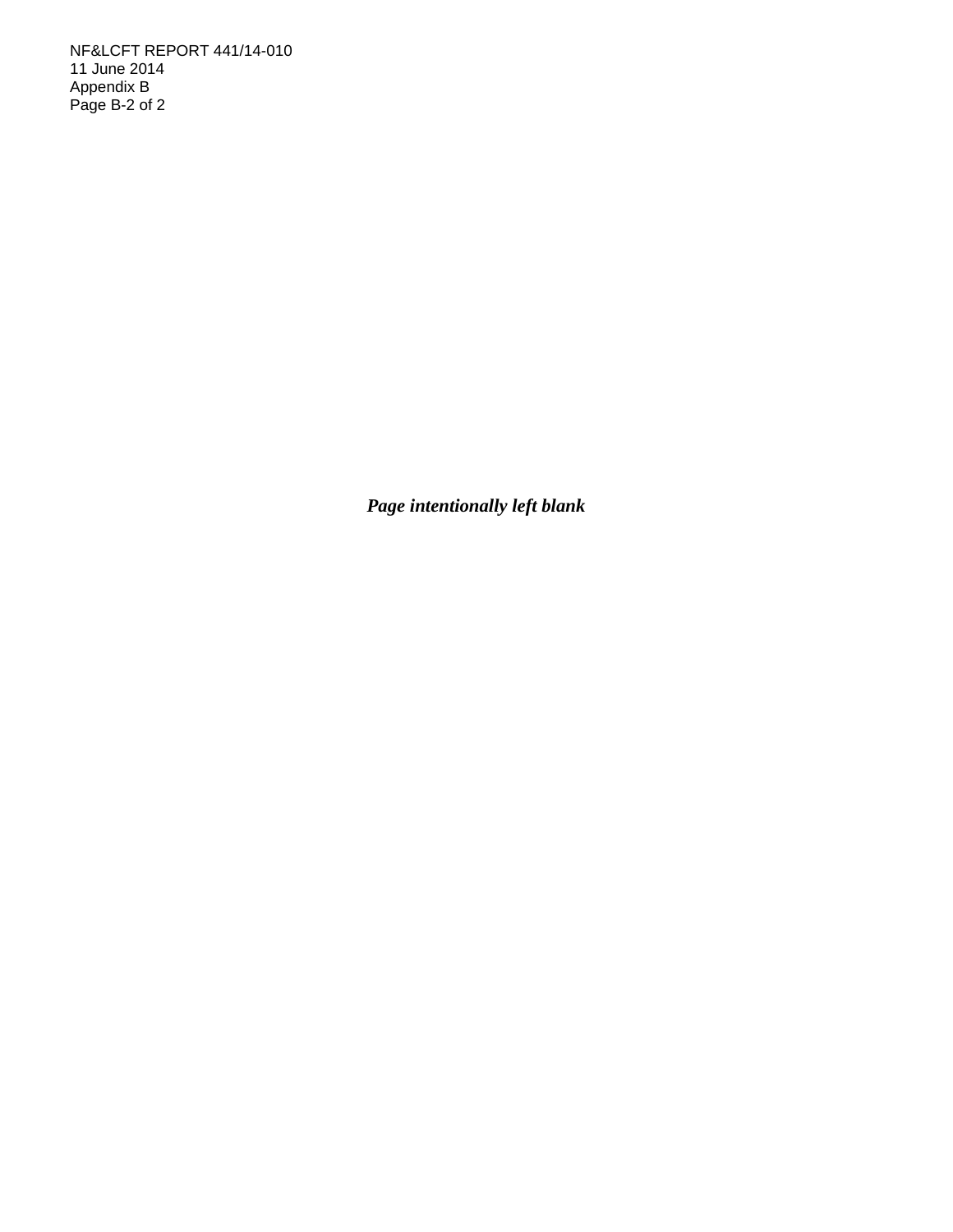## **APPENDIX C Fit for Purpose Level II Requirements**

| FFP - Level II Properties                                        |                                                     |                                   |                |                                   |                                                                                                              |                                                          |  |  |
|------------------------------------------------------------------|-----------------------------------------------------|-----------------------------------|----------------|-----------------------------------|--------------------------------------------------------------------------------------------------------------|----------------------------------------------------------|--|--|
| <b>Property</b>                                                  | <b>Test Method</b>                                  | <b>Units</b>                      | Min            | <b>Acceptance Criteria</b><br>Max | <b>Primary Property Performance Driver</b>                                                                   | <b>Relevant SME/TWH</b>                                  |  |  |
| Bulk Modulus, Tangent vs.<br>System Pressure<br>@ 30°C and 60 °C | ASTM D6793                                          | MPa vs. MPa                       | Conform        |                                   | Low: Fuel injection timing, atomized spray<br>pattern                                                        | AIR: Fuel Systems, Engine Control<br>Systems, Combustors |  |  |
| Dielectric Constant vs. Density                                  | ASTM D924                                           | Const. vs. kg/L                   | Conform        |                                   | Dielectric constant compensated gauging<br>systems                                                           | AIR: Fuel Systems, Engine Control<br>Systems             |  |  |
| Gas Solubility, Ostwald<br>Coefficient                           | ASTM D2779                                          |                                   | Conform        |                                   | High: Fuel system pressure decrease, fuel<br>pump cavitation                                                 | AIR: Fuel Systems, Engine Control<br>Systems             |  |  |
| Thermal Conductivity vs.<br>Temperature                          | ASTM D2717                                          | $W/m*K$ vs. $°C$                  | Conform        |                                   | Low: Insufficient heat transfer to and from<br>fuel, heat exchanger design                                   | AIR: Fuel Systems, Engine Control<br>Systems             |  |  |
| Specific Heat vs. Temperature                                    | ASTM D2766                                          | kJ/kg·K vs. °C                    | Conform        |                                   | Low: Insufficient heat transfer to and from AIR: Fuel Systems, Engine Control<br>fuel, heat exchanger design | Systems                                                  |  |  |
| Surface Tension vs.<br>Temperature                               | ASTM D1331                                          | mN/m vs. °C                       | Conform        |                                   | Low: Fuel atomization, spray pattern                                                                         | AIR: Fuel Systems, Engine Control<br>Systems, Combustors |  |  |
| Vapor Pressure vs. Temperature                                   | ASTM D6378                                          | psia vs. °C                       | Conform        |                                   | High: Vapor lock, hard starting, venting                                                                     | AIR: Fuel Systems, Engine Control                        |  |  |
| Vapor/Liquid Ratio                                               | SAE ARP492C                                         | Vol% (vap.)/<br>$Vol\%$ (liq.)    |                | Conform                           | loss                                                                                                         | Systems                                                  |  |  |
| Diesel Combustion, Ignition<br>Delay                             |                                                     | $ms$ (Alt fuel) /<br>$ms$ (JP-5)  | 0.80           | 1.20                              |                                                                                                              |                                                          |  |  |
| Diesel Combustion, Max Rate of<br>Heat Release                   | In-House Method<br>$(A$ ppendix $A-9$ <sup>1</sup>  | $J/s$ (Alt fuel)/<br>$J/s$ (JP-5) | 0.85           | 1.15                              | Diesel engine starting and combustion<br>efficiency                                                          | <b>NAVSEA</b>                                            |  |  |
| Diesel Combustion, Location of<br>Peak Pressure                  |                                                     | Degrees After<br>Top Center       | $\overline{4}$ | 18                                |                                                                                                              |                                                          |  |  |
| <b>Fire Safety Test</b>                                          | In-House Method<br>$(A$ ppendix $A-10$ <sup>1</sup> |                                   | Conform        |                                   | Extinguishing agent performance and<br>firefighting capability                                               | <b>NAVSEA</b>                                            |  |  |
| Flammability Limits @ 100°C                                      | ASTM E681                                           | Vol%                              | Conform        |                                   | Self-sustained combustion, altitude relight                                                                  | AIR: Fuel Systems, Engine Control<br>Systems, Combustors |  |  |
| Hot Surface Ignition<br>Temperature                              | FED-STD-791,<br>Method 6053 or<br>ISO 20823         | °C                                | Conform        |                                   | Low: Shipboard fire safety                                                                                   | AIR: Engine Control Systems<br><b>SEA</b> : Fire Safety  |  |  |
| Microbial Growth, Potential                                      | In-House Method<br>$(A$ ppendix $A-11$ <sup>1</sup> | -----                             | Conform        |                                   | High: Filter/coalescer blockage, tank<br>corrosion                                                           | AIR: Fuel Systems<br>Infrastructure                      |  |  |
| Navy Coalescence Test                                            | In-House Method<br>$(A$ ppendix $A-12$ <sup>t</sup> | -----                             | Conform        |                                   | Water separability                                                                                           | AIR: Fuel Systems<br>Infrastructure                      |  |  |
| Oil Pollution Abatement                                          | In-House Method<br>$(A$ ppendix $A-13$ <sup>1</sup> | $1 - 1 - 1$                       | Conform        |                                   | Oil / water separation, ability to meet<br>environmental discharge regulations                               | <b>NAVSEA</b>                                            |  |  |
| Response to FSII Additive                                        | In-House Method<br>$(A$ ppendix $A-14$ <sup>1</sup> | -----                             | Conform        |                                   | Low temperature operability and<br>performance                                                               | AIR: Fuel Systems, Engine Control<br>Systems             |  |  |
| Toxicity                                                         | In-House Method<br>$(A$ ppendix $A-15$ <sup>i</sup> | $1 - 1 - 1$                       | Conform        |                                   | Personnel Safety                                                                                             | General                                                  |  |  |
| Copper Migration                                                 | In-House Method<br>$(A$ ppendix $A-16$ <sup>t</sup> |                                   | Conform        |                                   | Fuel stability, deposit formation                                                                            | AIR: Fuel Systems, Engine Control<br>Systems             |  |  |
| Materials Compatibility, Gas<br>Turbine Hot Section              | ASTM D4054                                          | -----                             | Conform        |                                   | Compatibility with gas turbine hot section<br>coatings and materials                                         |                                                          |  |  |
| Materials Compatibility,<br>Metallics                            | In-House Method                                     | -----                             |                | Conform                           | Compatibility with fuel-wetted metallic<br>materials                                                         | AIR: Materials                                           |  |  |
| Materials Compatibility, Non-<br>Metallics                       | $(A$ ppendix $A-17)^1$                              | -----                             | Conform        |                                   | Compatibility with fuel-wetted non-<br>metallic materials                                                    |                                                          |  |  |

i Test methods are outlined in corresponding appendices in the NF&L CFT SWP 44FL-006 "Naval Fuels and Lubricants CFT Shipboard Aviation Fuel, JP-5, Qualification Protocol for Alternative Fuel/Fuel Sources."

<sup>j</sup> Conformance indicates that the test fuel has a similar response to that of conventional fuels, falls within the range of experience measured for conventional fuels, demonstrates similar or improved characteristics when compared to typical JP-5 fuel, or falls within the bounds of Fit-for-Purpose acceptance criteria.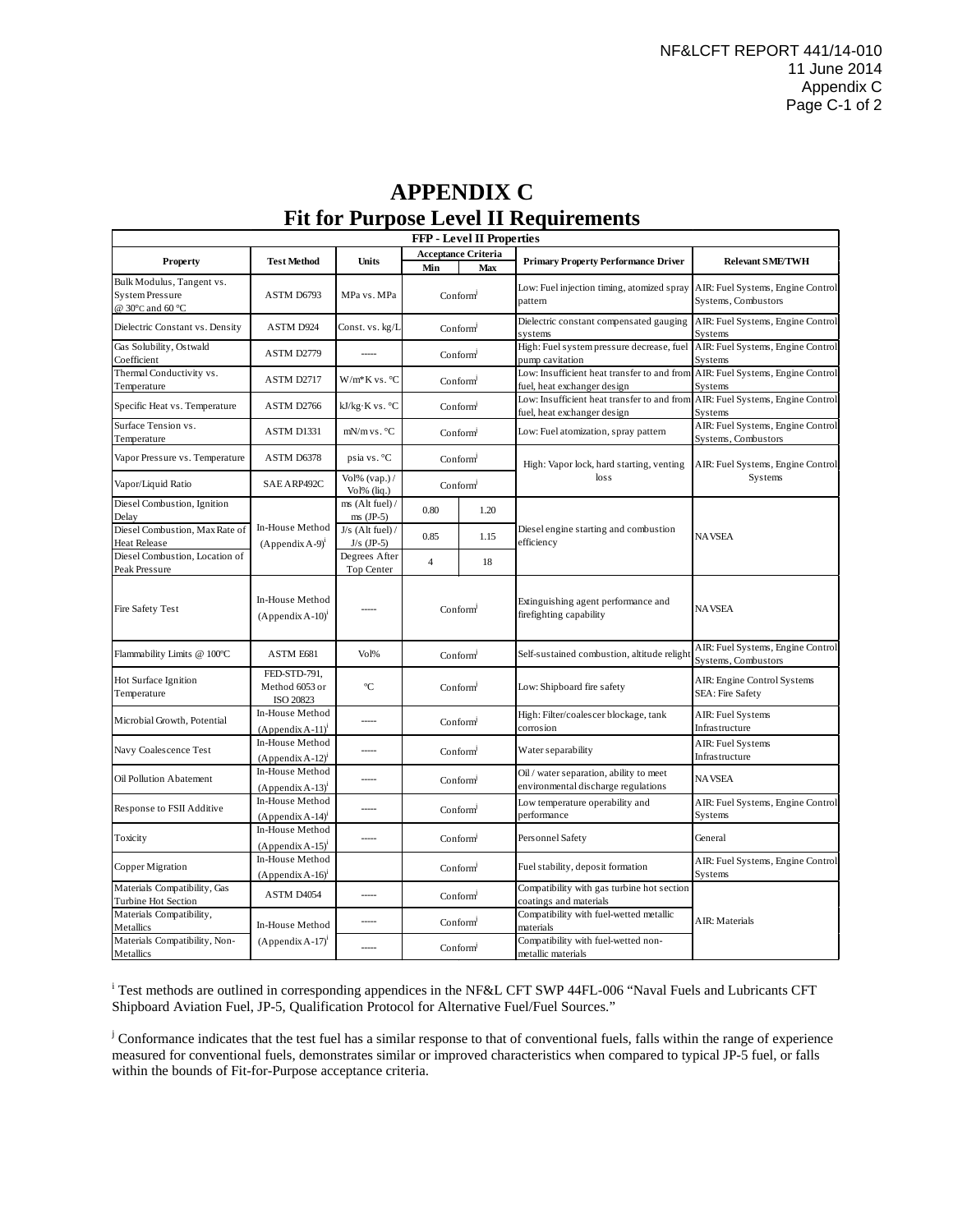NF&LCFT REPORT 441/14-010 11 June 2014 Appendix C Page C-2 of 2

*Page intentionally left blank*